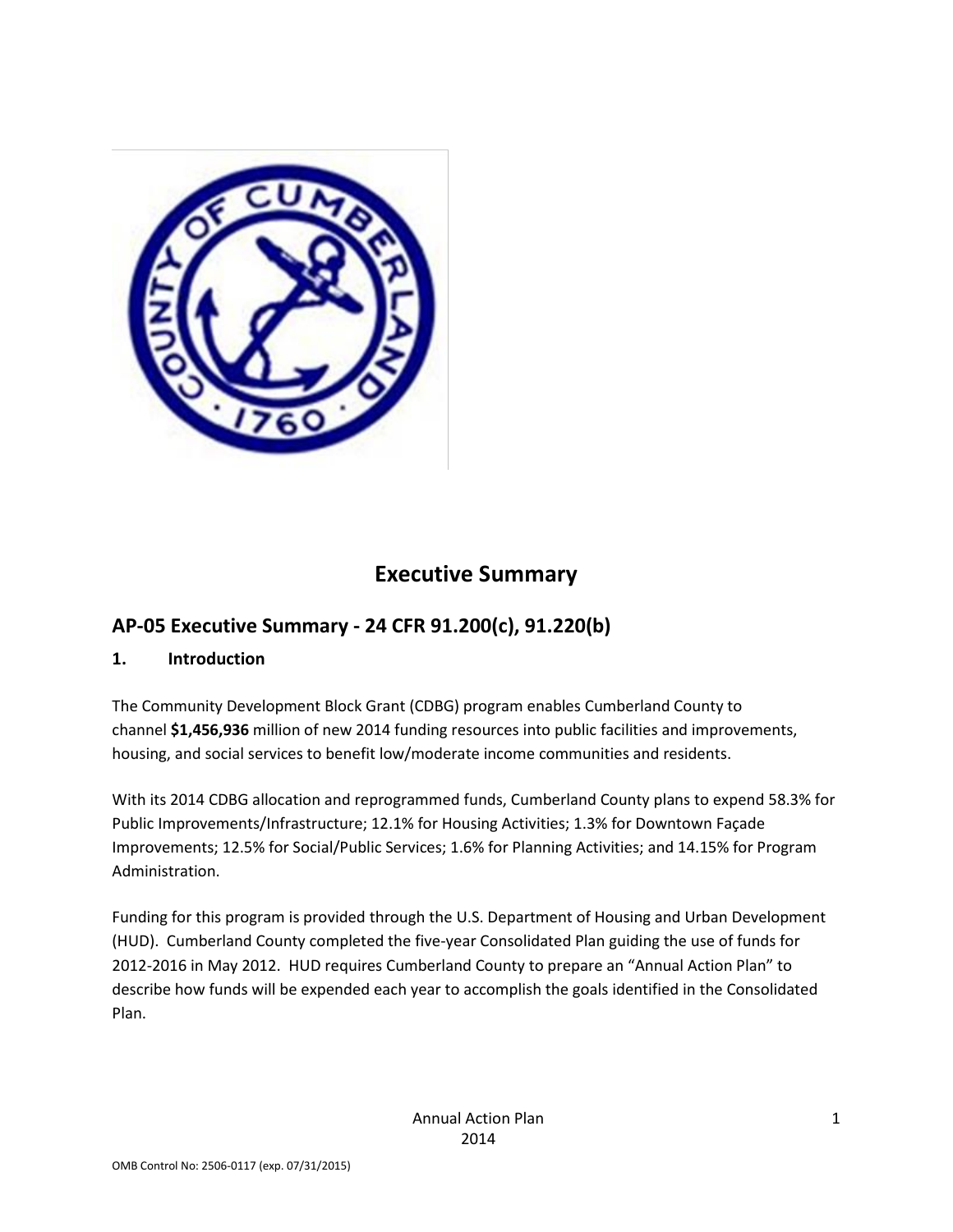The purpose of Cumberland County's 2014 Annual Action Plan is to clearly present projects, programs and initiatives to be funded utilizing Federal Fiscal Year 2014 Community Development Block Grant (CDBG) funds. The County Commissioners welcome and encourage public comment on the Action Plan.

The Cumberland County Entitlement Jurisdiction (CCEJ) includes the Towns of Baldwin, Bridgton, Cape Elizabeth, Casco, Chebeague Island, Cumberland, Falmouth, Freeport, Gorham, Gray, Harpswell, Harrison, Long Island, Naples, New Gloucester, North Yarmouth, Pownal, Raymond, Scarborough, Sebago, Standish, Windham, Yarmouth, and the Cities of South Portland and Westbrook.

The eighth year Cumberland County Community Development program has been allocated \$1,456,936 in new HUD CDBG program funds. These funds are coupled with \$116,267 in South Portland reprogrammed funds, \$38,084 Cumberland County re-programmed prior year funds and \$117,500 Town of Bridgton re-programmed prior year funds for a total 2014 budget of **\$1,728,787.00**.

### **2. Summarize the objectives and outcomes identified in the Plan**

This could be a restatement of items or a table listed elsewhere in the plan or a reference to another location. It may also contain any essential items from the housing and homeless needs assessment, the housing market analysis or the strategic plan.

All projects and programs funded in this eighth year of Cumberland County's HUD CDBG Community program will be directed towards the following goals and objectives originally established in the 2012- 2016 Consolidated Plan:

- 1) To provide decent affordable housing;
- 2) To provide and upgrade public infrastructure;
- 3) To provide, improve and expand community facilities;
- 4) To coordinate and provide access to public services;
- 5) To provide economic opportunities; and
- 6) To improve accessibility for persons with disabilities.

To meet these goals, \$209,621 will be devoted to housing rehabilitation activities with a special focus on heating system replacement, weatherization, and emergency repairs; \$677,213 will be expended for street, sidewalk, storm drainage and neighborhood improvement projects; \$331,430 for public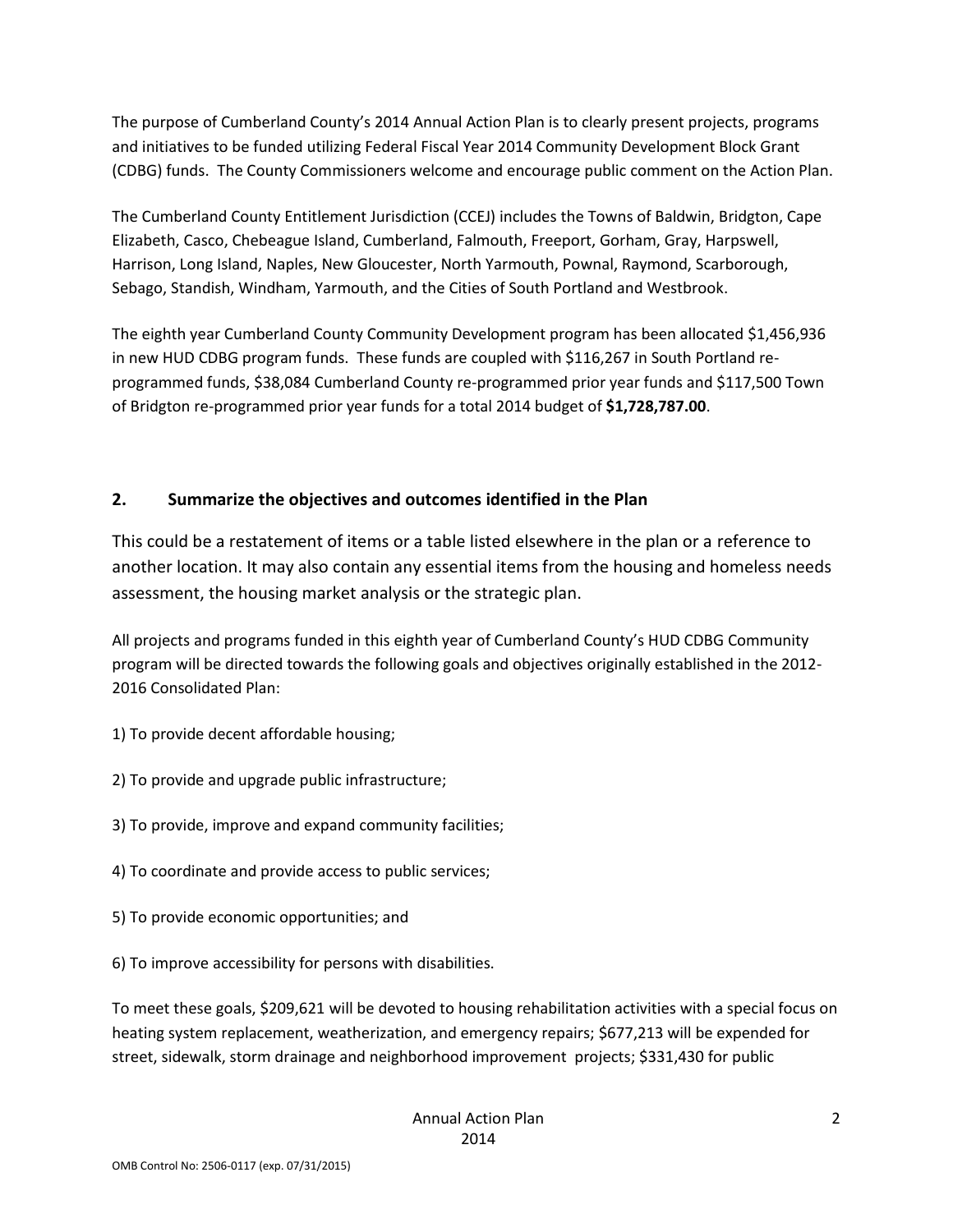facilities, \$215,653 will be allocated for public service initiatives; and \$22,000 will be used for downtown façade improvements.

These activities will improve the availability and accessibility of housing and social services for low/moderate income persons, improve the affordability of housing and enhance the sustainability of our communities.

### **3. Evaluation of past performance**

This is an evaluation of past performance that helped lead the grantee to choose its goals or projects.

Now in its eighth year, the Cumberland County Community Development program has completed many projects and activities including housing rehabilitation at homes throughout the County, improvements to community facilities and infrastructure, and homelessness prevention. All but a very few 2011 funded programs remain open, 2012 projects and programs are substantially completed, and 2013 activities are now well underway.

In 2014, Cumberland County is again placing an emphasis on housing rehabilitation, public facility/infrastructure improvements and public services to address ongoing, demonstrated need. Public service activities will focus on chronic issues including domestic violence prevention, homelessness, elder services, emergency home heating and access to food.

Cumberland County strives to meet these needs for services, housing, facilities and infrastructure, but must make difficult choices given limited funds.

### **4. Summary of Citizen Participation Process and consultation process**

Summary from citizen participation section of plan.

In addition to the formal public comment period described below, the entire Cumberland County CDBG application review process is open to the public. All applicants and representatives of the public were welcome to attend the applicant presentation session held February 27, 2014 at the Windham Town Office. The two review meetings of the Municipal Oversight Committee (MOC) held March 13th and March 27th at the Greater Portland Council of Governments were open public meetings. An opportunity for applicants or members of the public to speak was provided.

The formal public comment period for Federal Fiscal Year 2014 Annual Action Plan began April 7, 2014 with notification published in the Portland Press Herald. This notice also included an invitation to public hearings held on April 7 and May 12, 2014. Final vote on the Annual Action Plan occurred on May 12, 2014. Copies of the Annual Action Plan were forwarded to each member municipality of the CCEJ. Copies of the Plan and Public Hearing notices were available for review at the Cumberland County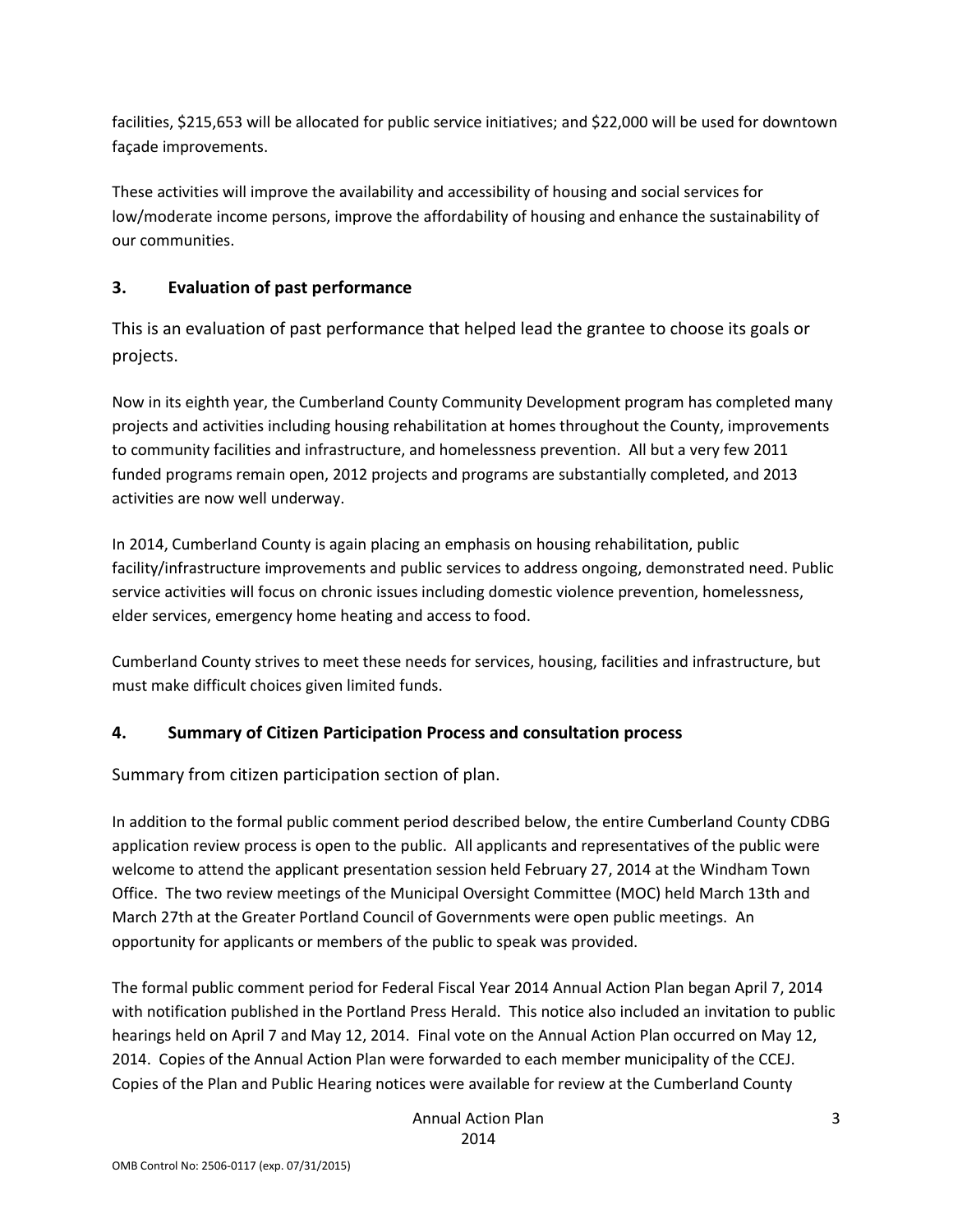Courthouse – Room #102 and the County web-site – www.cumberlandcounty.org. Copies of these public notices can be found in the Appendix of this Action Plan.

The comment period for the Fiscal Year 2014 Annual Action Plan ended on May 12, 2014. The County received 4 written comments during the period and no oral comments from the general public at the Public Hearings. The Municipal Oversight Committee endorsed the selection of programs and projects included in the Annual Action Plan on March 27, 2014. Formal adoption by the County Commissioners occurred initially on May 12, 2014.

The set-aside communities of South Portland and Bridgton conduct their own citizen participation process. South Portland has an independent Community Development Advisory Committee that reviews program applications and recommends projects to the City Council. All South Portland meetings are open to the public, and advertised two weeks in advance online and at City Hall.

South Portland: City Council Public Hearing--April 7, 2014;

Bridgton: Board of Selectmen Public Hearing--March 26, 2014.

### **5. Summary of public comments**

This could be a brief narrative summary or reference an attached document from the Citizen Participation section of the Con Plan.

All comments received reflected positively on the direction and work of the Cumberland County Community Development program.

Written comments received can be found as an Appendix of this Action Plan.

### **6. Summary of comments or views not accepted and the reasons for not accepting them**

Comments did not require responses as all reflected favorably upon the program.

### **7. Summary**

Since 2010, Cumberland County CDBG funds have been cut by over 17%. These reductions have resulted in \$315,000 less in CDBG expenditures benefiting Cumberland County's municipalities and residents. This has diminished the number of worthwhile activities funded and facilities/infrastructure projects completed.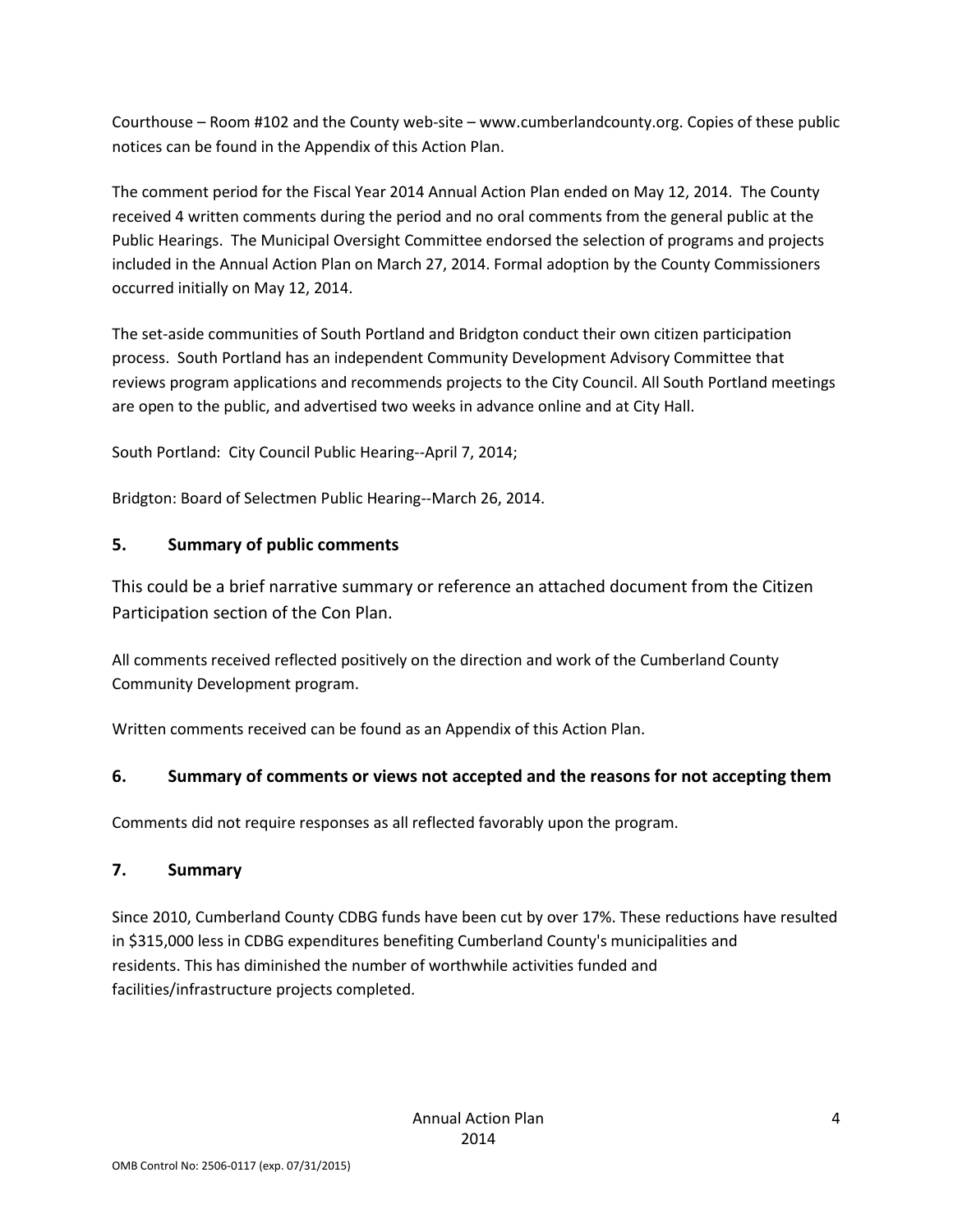## **PR-05 Lead & Responsible Agencies – 91.200(b)**

### **1. Agency/entity responsible for preparing/administering the Consolidated Plan**

Describe the agency/entity responsible for preparing the Consolidated Plan and those responsible for administration of each grant program and funding source.

| <b>Agency Role</b>           | <b>Name</b>              | Department/Agency        |
|------------------------------|--------------------------|--------------------------|
| Lead Agency                  | <b>CUMBERLAND COUNTY</b> |                          |
| <b>CDBG Administrator</b>    | <b>CUMBERLAND COUNTY</b> | Cumberland County, Maine |
| HOPWA Administrator          |                          |                          |
| <b>HOME Administrator</b>    |                          |                          |
| <b>HOPWA-C Administrator</b> |                          |                          |

**Table 1 – Responsible Agencies**

#### **Narrative (optional)**

The Community Development (CD) Office of Cumberland County, led by its Director, serves as the lead agent for the Consolidated Plan planning process and implementation. The CD Office is responsible for all required documentation, training, and compliance requirements of the CDBG program and the U.S. Department of Housing & Urban Development (HUD), and receives the full support of the Cumberland County Commissioners and the Municipal Oversight Committee (MOC). The CD Office is responsible for the administration of programs covered by the Annual Action Plan.

#### **Consolidated Plan Public Contact Information**

Aaron Shapiro Community Development Director Cumberland County Government 142 Federal Street, Suite 102 Portland, ME 04101 207-699-1905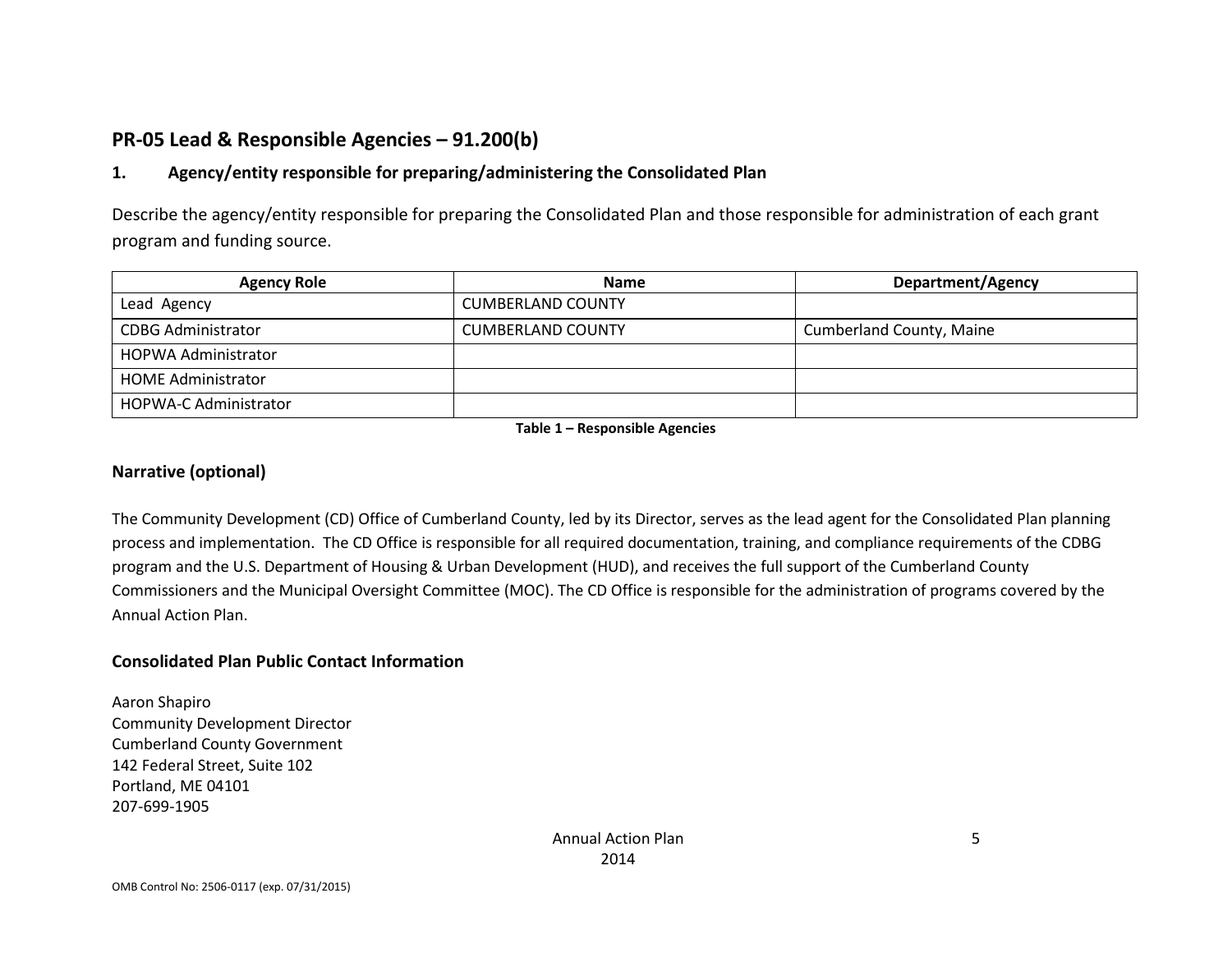## **AP-10 Consultation – 91.100, 91.200(b), 91.215(l)**

### **1. Introduction**

The CCEJ consults regularly with all 25 municipal participants in the Community Development Program. This consultation occurs within the context of the program's Municipal Oversight Committee (MOC) and in site visits and contacts with individual municipal officials and community residents. The CCEJ consults with six leading social service providers in the region: Southern Maine Agency on Aging, Bridgton Community Center, South Portland General Assistance Office, Family Crisis Services, Alpha One and Opportunity Alliance.

**Provide a concise summary of the jurisdiction's activities to enhance coordination between public and assisted housing providers and private and governmental health, mental health and service agencies (91.215(l))**

In 2014 the CCEJ is funding three activities that link affordable housing and services:

1) Family Crisis Services will receive funds and provide case management services to victims of domestic violence. Frequently victims require a combination of health, mental health and housing services.

2) The Opportunity Alliance will be granted funds to intervene either prior to or shortly after an individual or family becomes homeless. This work directly links vulnerable households to housing providers and/or housing vouchers.

3) The City of Westbrook will receive a grant to establish and staff a health and wellness program for immigrant women. These women are members of refugee and recent immigrant families, predominantly from Central and West Africa, living in public or non-profit affordable housing.

### **Describe coordination with the Continuum of Care and efforts to address the needs of homeless persons (particularly chronically homeless individuals and families, families with children, veterans, and unaccompanied youth) and persons at risk of homelessness.**

The City of Portland, a recipient of ESG and Continuum of Care funds is the primary homeless services center in the region. Family, adult and teen shelters and services are located in Portland, none are located in the Cumberland County Entitlement Jurisdiction (CCEJ). Balance of State Continuum of Care resources are provided to individuals located in CCEJ communities at properties operated by Shalom House and through the Stability Through Engagement Program (STEP). STEP provides short-term rental assistance in a rapid re-housing type program accessed at family, individual and domestic violence shelters.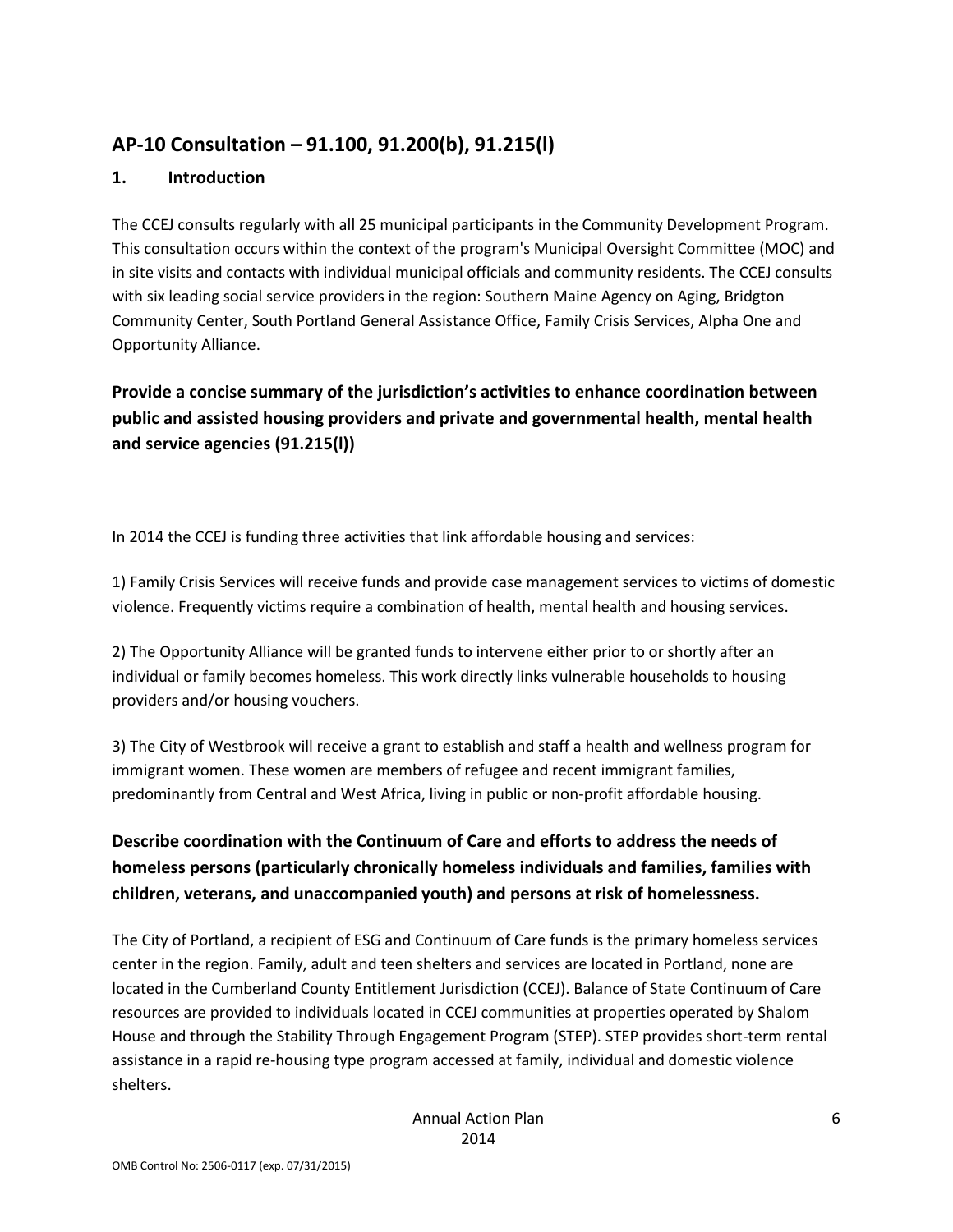In Program Years 2007 and 2008, the CCEJ provided CDBG funds to PROP (now The Opportunity Alliance - TOA) to provide case management and rapid re-housing services to persons at risk of homelessness. This activity was superseded by the Homeless Prevention Rapid Re-Housing Program (HPRP) operating from 2009-2011. In 2012, a small CDBG grant was provided to TOA to maintain the program. In 2013, TOA received a planning grant to study past efforts, assess effectiveness and guide future activities. In the coming year TOA will again receive a modest CDBG grant to provide case management services for families and individuals at risk of homelessness in the CCEJ. The HOME Consortium is currently providing HOME Tenant-Based Rental Assistance (TBRA) funds in the City of Portland and is contemplating a similar activity with HOME TBRA funds in the CCEJ.

**Describe consultation with the Continuum(s) of Care that serves the jurisdiction's area in determining how to allocate ESG funds, develop performance standards for and evaluate outcomes of projects and activities assisted by ESG funds, and develop funding, policies and procedures for the operation and administration of HMIS**

Not applicable. Cumberland County does not receive ESG funds.

**2. Describe Agencies, groups, organizations and others who participated in the process and describe the jurisdiction's consultations with housing, social service agencies and other entities**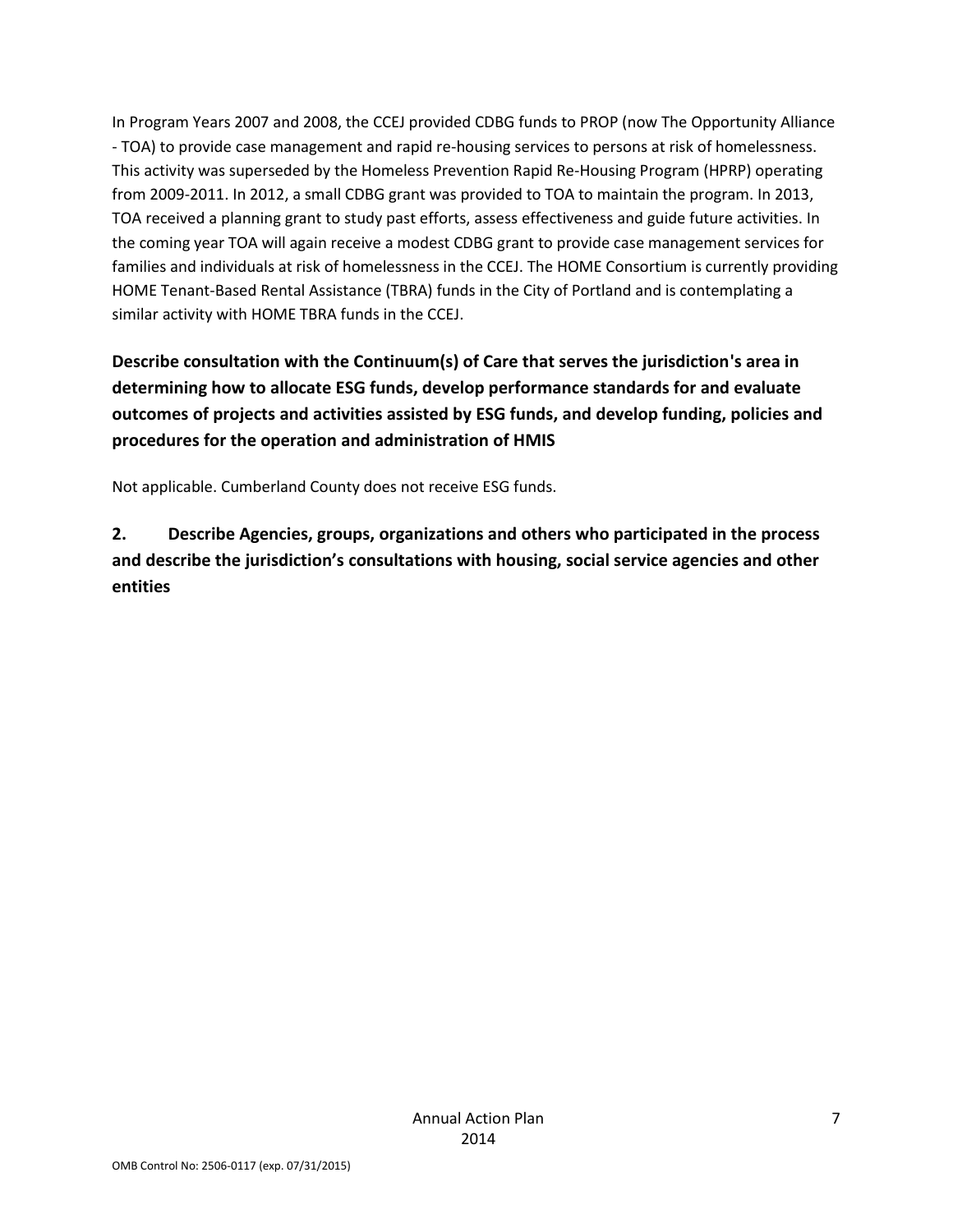| 1 | Agency/Group/Organization                               | <b>Opportunity Alliance</b>                                             |
|---|---------------------------------------------------------|-------------------------------------------------------------------------|
|   | <b>Agency/Group/Organization Type</b>                   | Housing                                                                 |
|   |                                                         | Services - Housing                                                      |
|   |                                                         | Services-Children                                                       |
|   |                                                         | Services-Elderly Persons                                                |
|   |                                                         | Services-homeless                                                       |
|   |                                                         | Services-Health                                                         |
|   |                                                         | Services-Education                                                      |
|   |                                                         | Regional organization                                                   |
|   | What section of the Plan was addressed by Consultation? | Homeless Needs - Chronically homeless                                   |
|   |                                                         | Homeless Needs - Families with children                                 |
|   |                                                         | Homelessness Needs - Veterans                                           |
|   |                                                         | <b>Homelessness Strategy</b>                                            |
|   |                                                         | <b>Anti-poverty Strategy</b>                                            |
|   | Briefly describe how the Agency/Group/Organization was  | 1) Meetings held with key agency staff. 2) Better services to homeless, |
|   | consulted. What are the anticipated outcomes of the     | imminently homeless, and housing rehabilitation needs.                  |
|   | consultation or areas for improved coordination?        |                                                                         |
| 2 | Agency/Group/Organization                               | SOUTHERN MAINE AGENCY ON AGING                                          |
|   | <b>Agency/Group/Organization Type</b>                   | Services-Elderly Persons                                                |
|   | What section of the Plan was addressed by Consultation? | Anti-poverty Strategy                                                   |
|   |                                                         | Elder needs--food, housing, & medical.                                  |
|   | Briefly describe how the Agency/Group/Organization was  | 1) Discussion with key staff. 2) Meals-On-Wheels program to continue    |
|   | consulted. What are the anticipated outcomes of the     | in South Portland.                                                      |
|   | consultation or areas for improved coordination?        |                                                                         |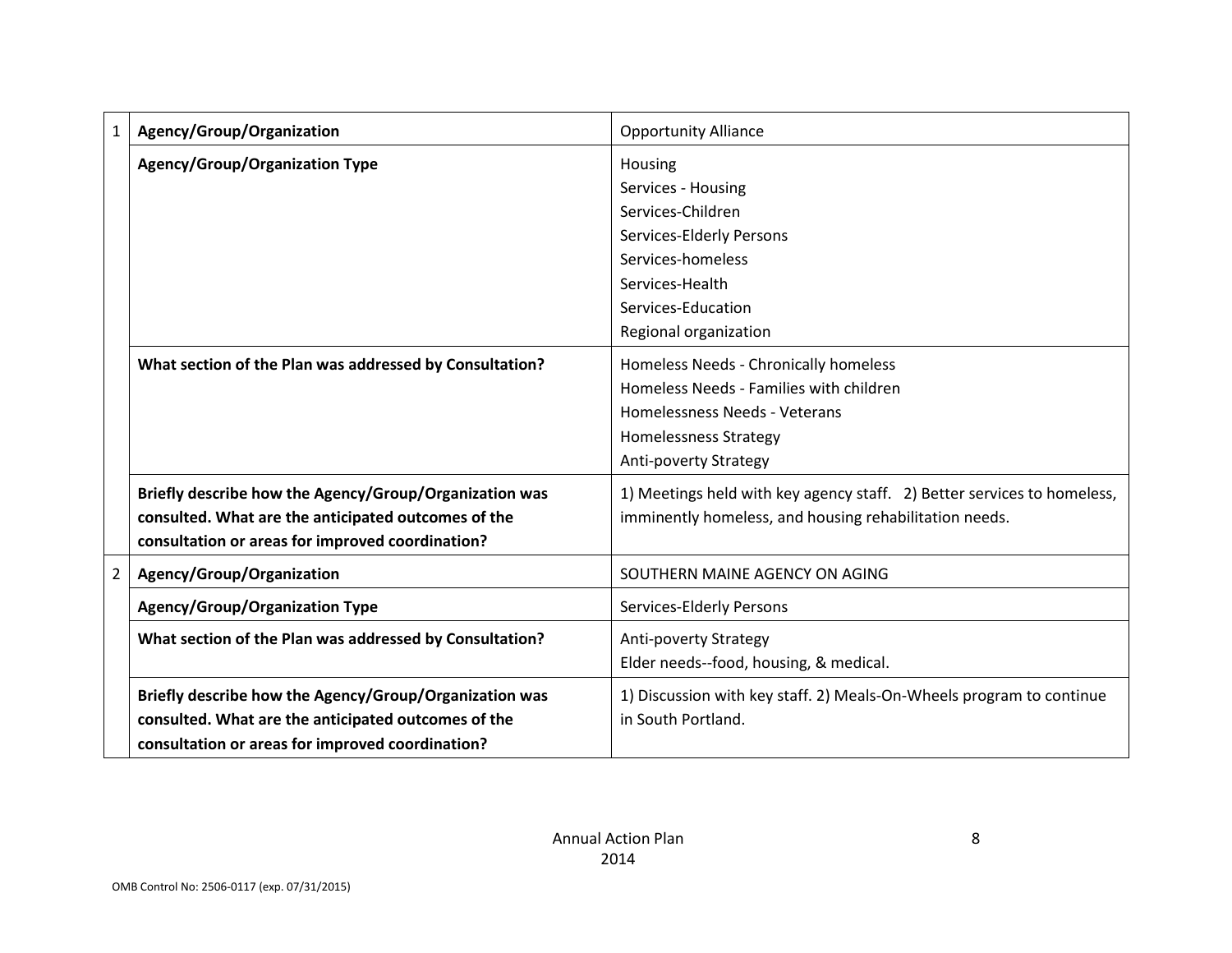| 3 | Agency/Group/Organization                                                                                                                                         | <b>Family Crisis Services</b>                                                                                             |
|---|-------------------------------------------------------------------------------------------------------------------------------------------------------------------|---------------------------------------------------------------------------------------------------------------------------|
|   | <b>Agency/Group/Organization Type</b>                                                                                                                             | Services-Victims of Domestic Violence<br>Services-homeless<br>Services - Victims                                          |
|   | What section of the Plan was addressed by Consultation?                                                                                                           | Homeless Needs - Families with children<br><b>Anti-poverty Strategy</b><br>Needs of victims of domestic violence.         |
|   | Briefly describe how the Agency/Group/Organization was<br>consulted. What are the anticipated outcomes of the<br>consultation or areas for improved coordination? | 1) Discussion with key staff. 2) Expanded services in Cumberland<br>County.                                               |
| 4 | Agency/Group/Organization                                                                                                                                         | Alpha One                                                                                                                 |
|   | <b>Agency/Group/Organization Type</b>                                                                                                                             | Housing<br>Services-Persons with Disabilities                                                                             |
|   | What section of the Plan was addressed by Consultation?                                                                                                           | Non-Homeless Special Needs<br>Housing needs of disabled adults.                                                           |
|   | Briefly describe how the Agency/Group/Organization was<br>consulted. What are the anticipated outcomes of the<br>consultation or areas for improved coordination? | 1) Discussion with key staff. 2) Ongoing consultation on the access<br>needs of mobility disabled homeowners and renters. |
| 5 | Agency/Group/Organization                                                                                                                                         | Town of Bridgton                                                                                                          |
|   | <b>Agency/Group/Organization Type</b>                                                                                                                             | Services-Elderly Persons<br>Services-Education<br>Other government - Local<br><b>Fuel Assistance</b>                      |
|   | What section of the Plan was addressed by Consultation?                                                                                                           | Anti-poverty Strategy<br>Rural food and heating assistance needs.                                                         |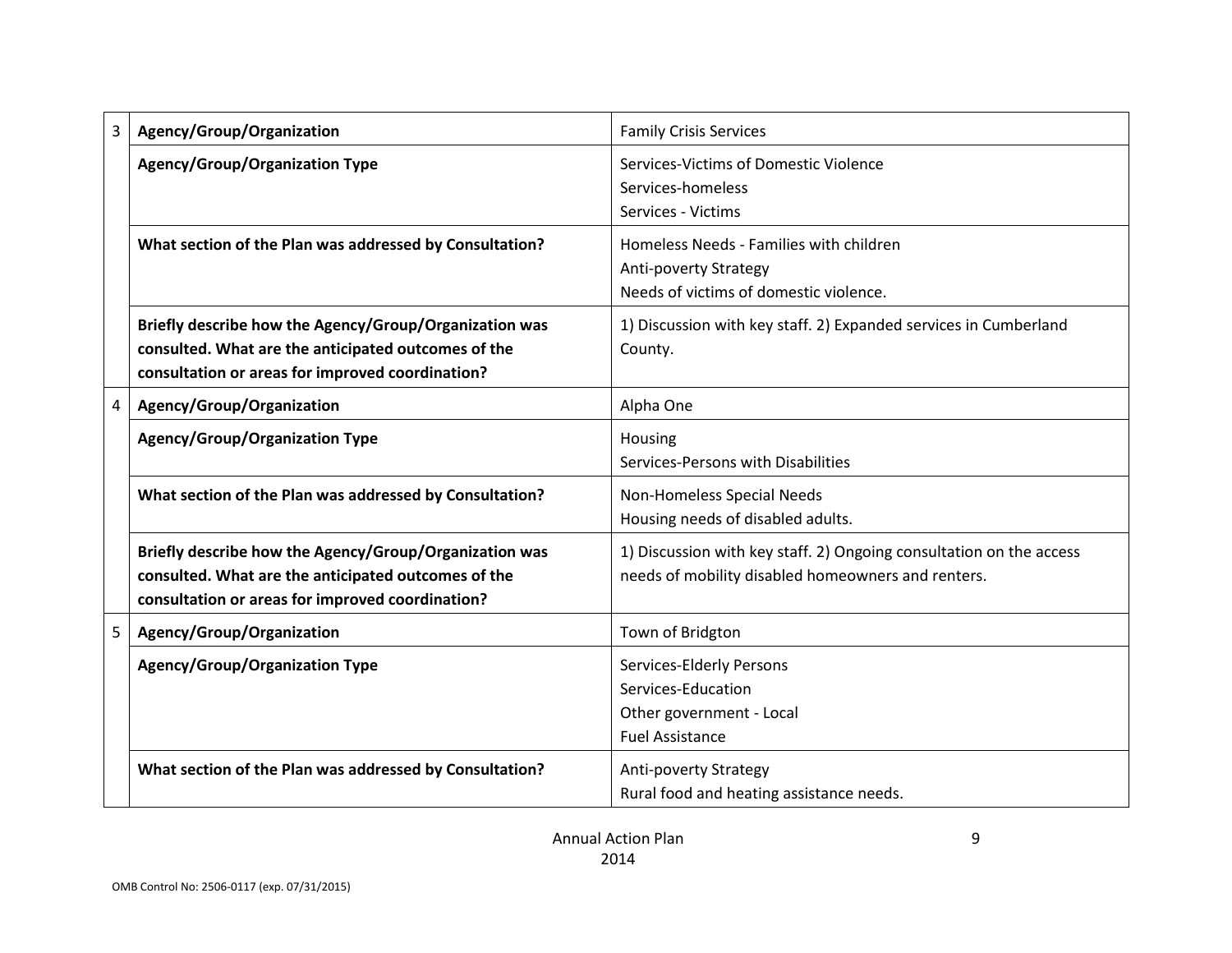|   | Briefly describe how the Agency/Group/Organization was<br>consulted. What are the anticipated outcomes of the<br>consultation or areas for improved coordination? | 1) Discussion with key municipal staff and the Director of the the<br>Bridgton Community Center. 2) Development of broader spectrum of<br>services to meet the needs of Bridgton's low-income residents. |
|---|-------------------------------------------------------------------------------------------------------------------------------------------------------------------|----------------------------------------------------------------------------------------------------------------------------------------------------------------------------------------------------------|
| 6 | Agency/Group/Organization                                                                                                                                         | City of South Portland                                                                                                                                                                                   |
|   | <b>Agency/Group/Organization Type</b>                                                                                                                             | Services - Housing<br>Services-Children<br>Services-Elderly Persons<br>Services-Persons with Disabilities<br>Services-homeless<br>Other government - Local                                               |
|   | What section of the Plan was addressed by Consultation?                                                                                                           | Homeless Needs - Chronically homeless<br>Homeless Needs - Families with children<br>Homelessness Needs - Veterans<br>Anti-poverty Strategy                                                               |
|   | Briefly describe how the Agency/Group/Organization was<br>consulted. What are the anticipated outcomes of the<br>consultation or areas for improved coordination? | 1) Consultation with key staff. 2) Development of better coordination<br>between landlords and general assistance program.                                                                               |
| 7 | Agency/Group/Organization                                                                                                                                         | <b>CITY OF PORTLAND</b>                                                                                                                                                                                  |
|   | <b>Agency/Group/Organization Type</b>                                                                                                                             | Housing<br>Services-homeless<br>Other government - Local                                                                                                                                                 |
|   | What section of the Plan was addressed by Consultation?                                                                                                           | Homeless Needs - Chronically homeless<br>Homeless Needs - Families with children<br>Homelessness Needs - Veterans<br>Lead-based Paint Strategy                                                           |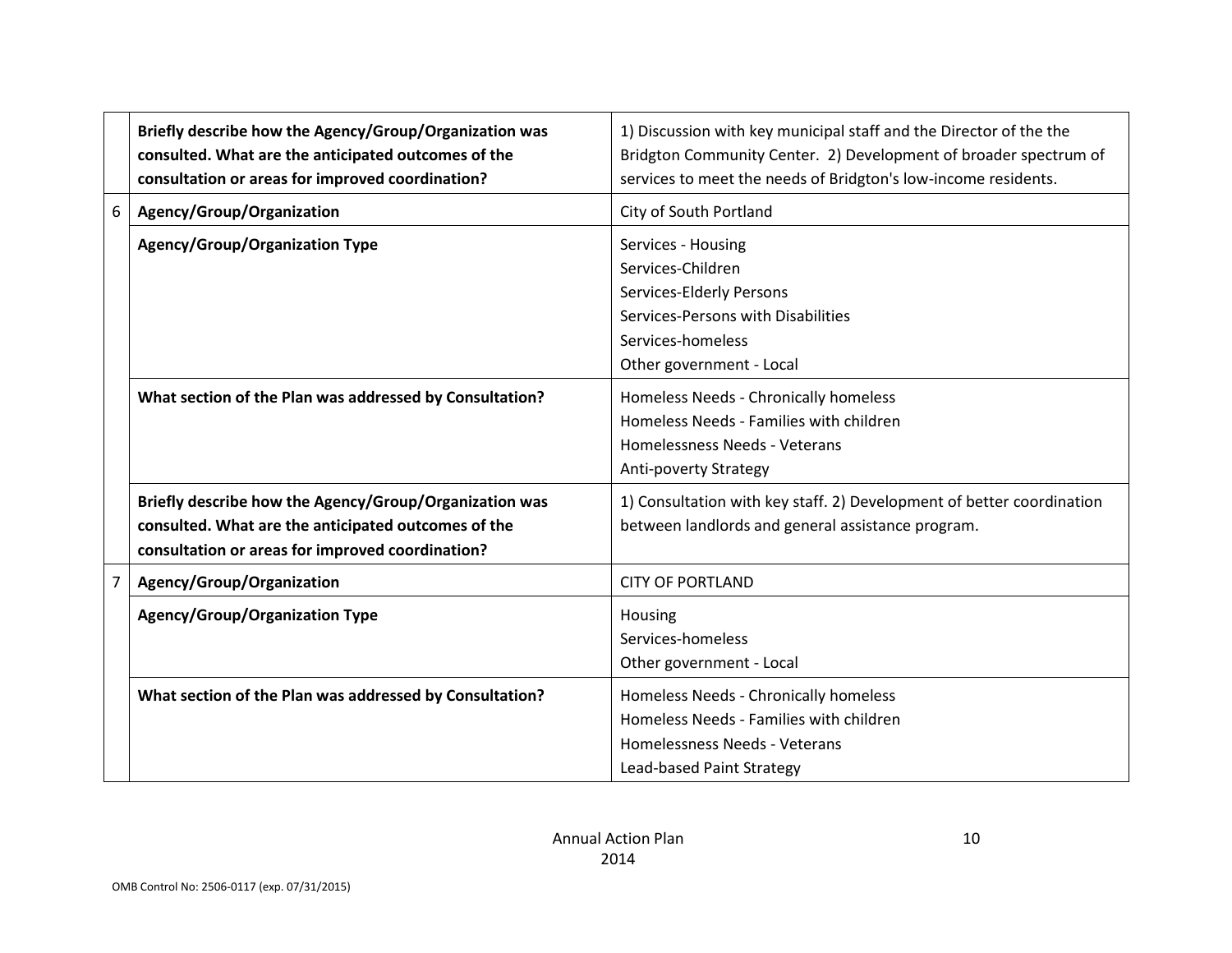|   | Briefly describe how the Agency/Group/Organization was<br>consulted. What are the anticipated outcomes of the<br>consultation or areas for improved coordination? | 1) Ongoing discussion with key staff at the Division of Housing &<br>Neighborhood Services. 2) Enhanced coordination of housing and<br>homeless services.                                                                    |
|---|-------------------------------------------------------------------------------------------------------------------------------------------------------------------|------------------------------------------------------------------------------------------------------------------------------------------------------------------------------------------------------------------------------|
| 8 | Agency/Group/Organization                                                                                                                                         | SOUTH PORTLAND HOUSING AUTHORITY/ADAPTIVE ENVIRONMENTS                                                                                                                                                                       |
|   | <b>Agency/Group/Organization Type</b>                                                                                                                             | Housing<br>PHA<br>Services - Housing                                                                                                                                                                                         |
|   | What section of the Plan was addressed by Consultation?                                                                                                           | <b>Public Housing Needs</b>                                                                                                                                                                                                  |
|   | Briefly describe how the Agency/Group/Organization was<br>consulted. What are the anticipated outcomes of the<br>consultation or areas for improved coordination? | 1) Discussion with Executive Director and key housing authority staff.<br>2) Review of housing authority property needs.                                                                                                     |
| 9 | Agency/Group/Organization                                                                                                                                         | MAINE STATE HOUSING AUTHORITY                                                                                                                                                                                                |
|   | <b>Agency/Group/Organization Type</b>                                                                                                                             | Housing<br>PHA<br>Services - Housing<br>Other government - State                                                                                                                                                             |
|   | What section of the Plan was addressed by Consultation?                                                                                                           | <b>Public Housing Needs</b><br>Homeless Needs - Chronically homeless<br>Homeless Needs - Families with children<br>Homelessness Needs - Veterans<br>Homelessness Needs - Unaccompanied youth<br><b>Homelessness Strategy</b> |
|   | Briefly describe how the Agency/Group/Organization was<br>consulted. What are the anticipated outcomes of the<br>consultation or areas for improved coordination? | 1) Discussion with key staff. 2) Improved identification of housing<br>rehabilitation and homeless needs through coordination.                                                                                               |

**Table 2 – Agencies, groups, organizations who participated**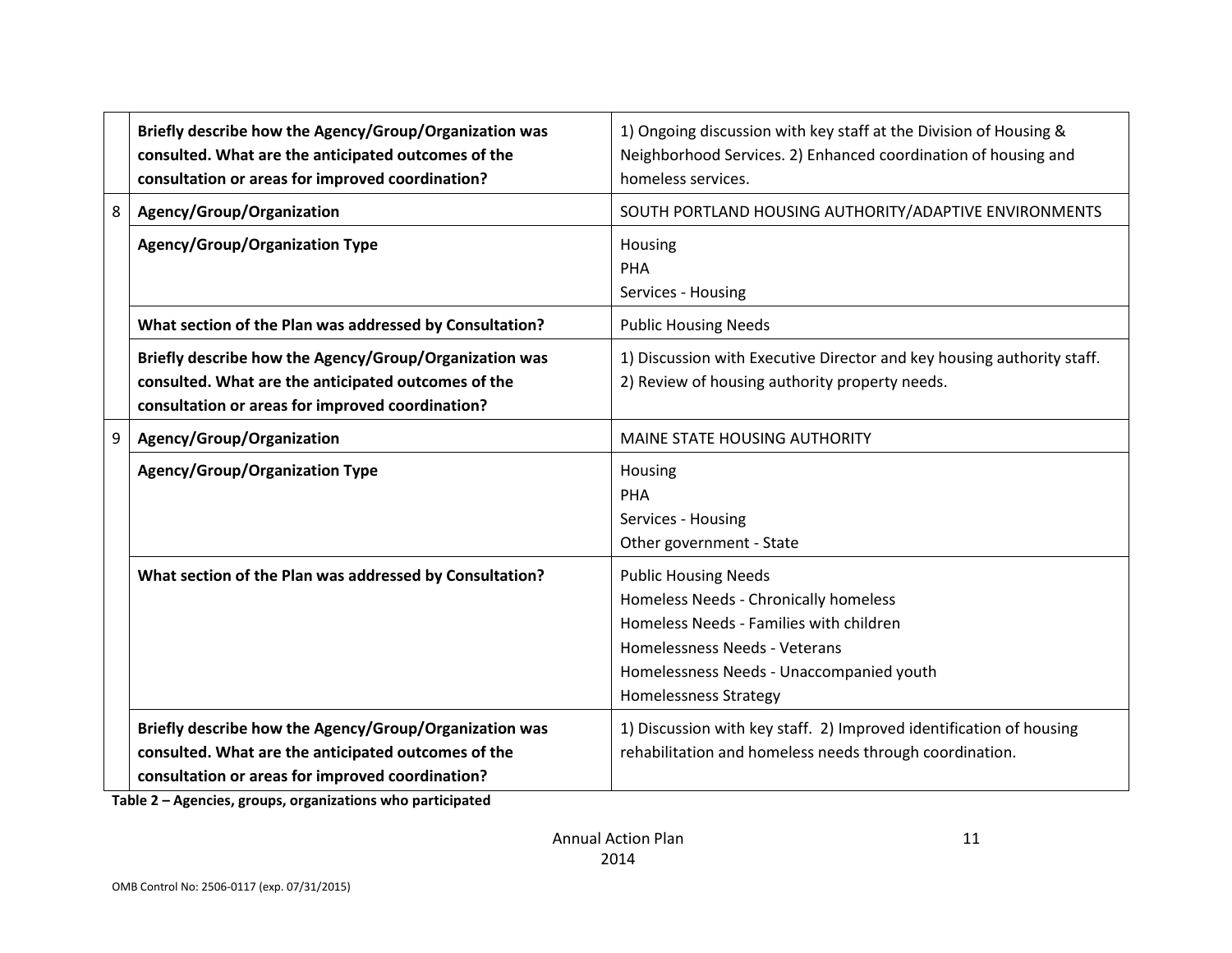### **Identify any Agency Types not consulted and provide rationale for not consulting**

Additional agencies were consulted: Greater Portland Council of Governments and Westbrook Housing, but were not recognized by the HUD IDIS system.

In 2014, all relevant agencies and service providers in Cumberland County were consulted. Most area social service agencies are, or have been, active participants in the Cumberland County CDBG program, and frequently correspond with CD Staff to discuss their agencies' needs and operations, and issues their low/moderate income client populations are facing.

### **Other local/regional/state/federal planning efforts considered when preparing the Plan**

| Name of Plan      | <b>Lead Organization</b> | How do the goals of your Strategic Plan overlap with the goals of each plan?     |
|-------------------|--------------------------|----------------------------------------------------------------------------------|
| Continuum of Care | State of Maine           | Provision of services to homeless and near homeless households or individuals is |
|                   |                          | a common goal.                                                                   |

#### **Table 3 – Other local / regional / federal planning efforts**

#### **Narrative (optional)**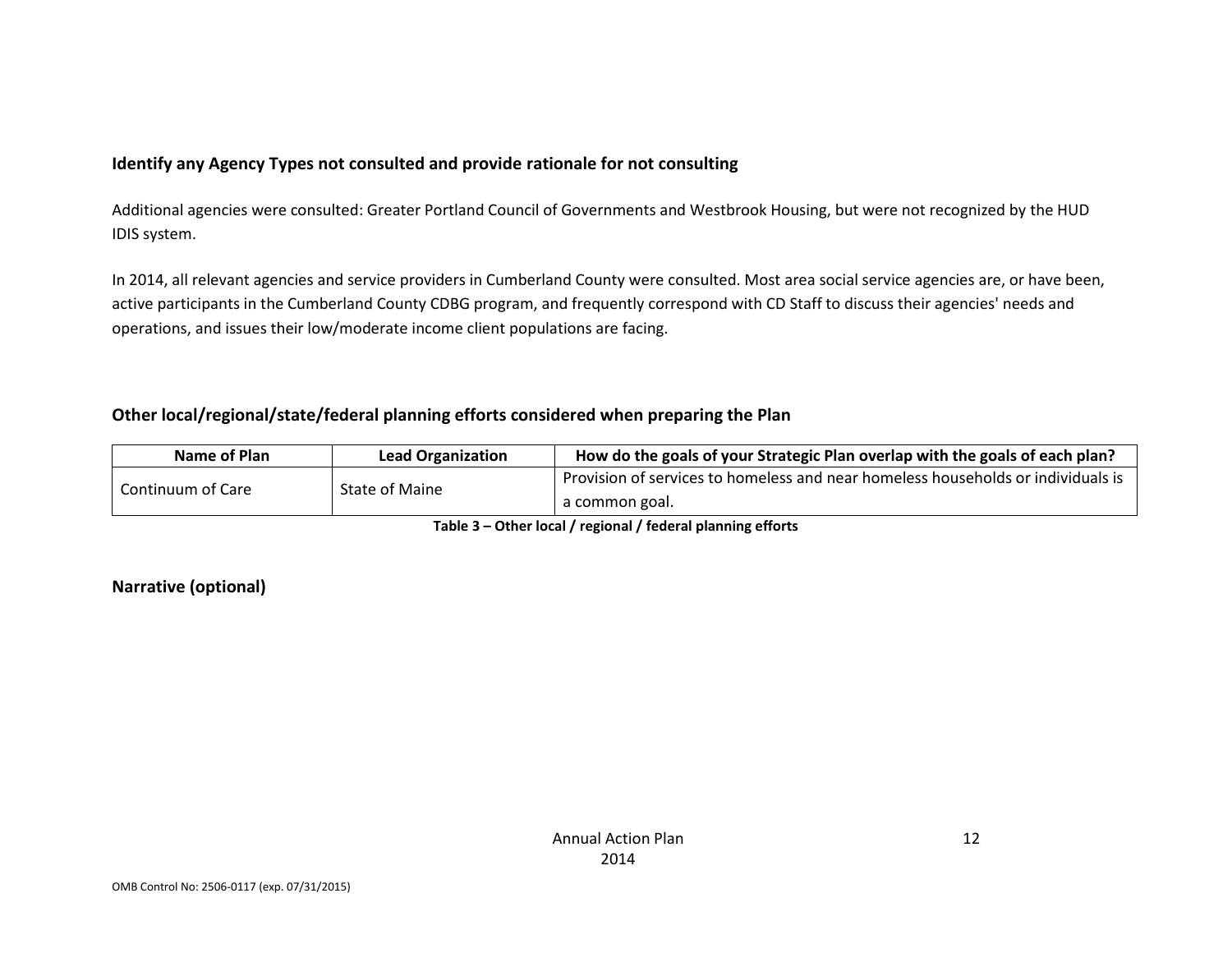### **AP-12 Participation – 91.105, 91.200(c)**

### **1. Summary of citizen participation process/Efforts made to broaden citizen participation Summarize citizen participation process and how it impacted goal-setting**

During the period spanning August 2013 through April 2014, Community Development Office staff visited the Towns of Bridgton, Falmouth, Freeport, Gorham, Gray, Harpswell, Pownal, Standish, Windham and the Cities of South Portland & Westbrook. These visits familiarized Town Managers, Planners, Town Selectmen and Councilors and community residents with the CDBG program and the Consolidated Plan. Each community was asked to identify their housing and community development needs. A regional workshop was also held on November 13, 2013 to familiarize officials and community members with the HUD CDBG program and the Cumberland County Community Development initiative.

Eight of the twenty-three communities eligible to submit applications for CDBG funding did so. It is noteworthy that these 8 community-based applicants include multi-jurisdictional services that cover 25 communities. The applications were reviewed at public meetings held by the local communities.

Cumberland County's two set-aside municipalities, Bridgton and South Portland, complete their own process of citizen and official review of their CDBG activities. The City of South Portland convenes its Community Development Advisory Committee, which is entirely citizen-staffed, to identify new and ongoing community needs and priorities annually. These citizen-identified priorities were used to determine funding recommendations for 2014 South Portland CDBG activities. Similarly, the Town of Bridgton Selectboard and citizen-staffed Review Team identified funding municipal projects and non-profit public services that address basic needs (such as food and fuel) as 2014 goals.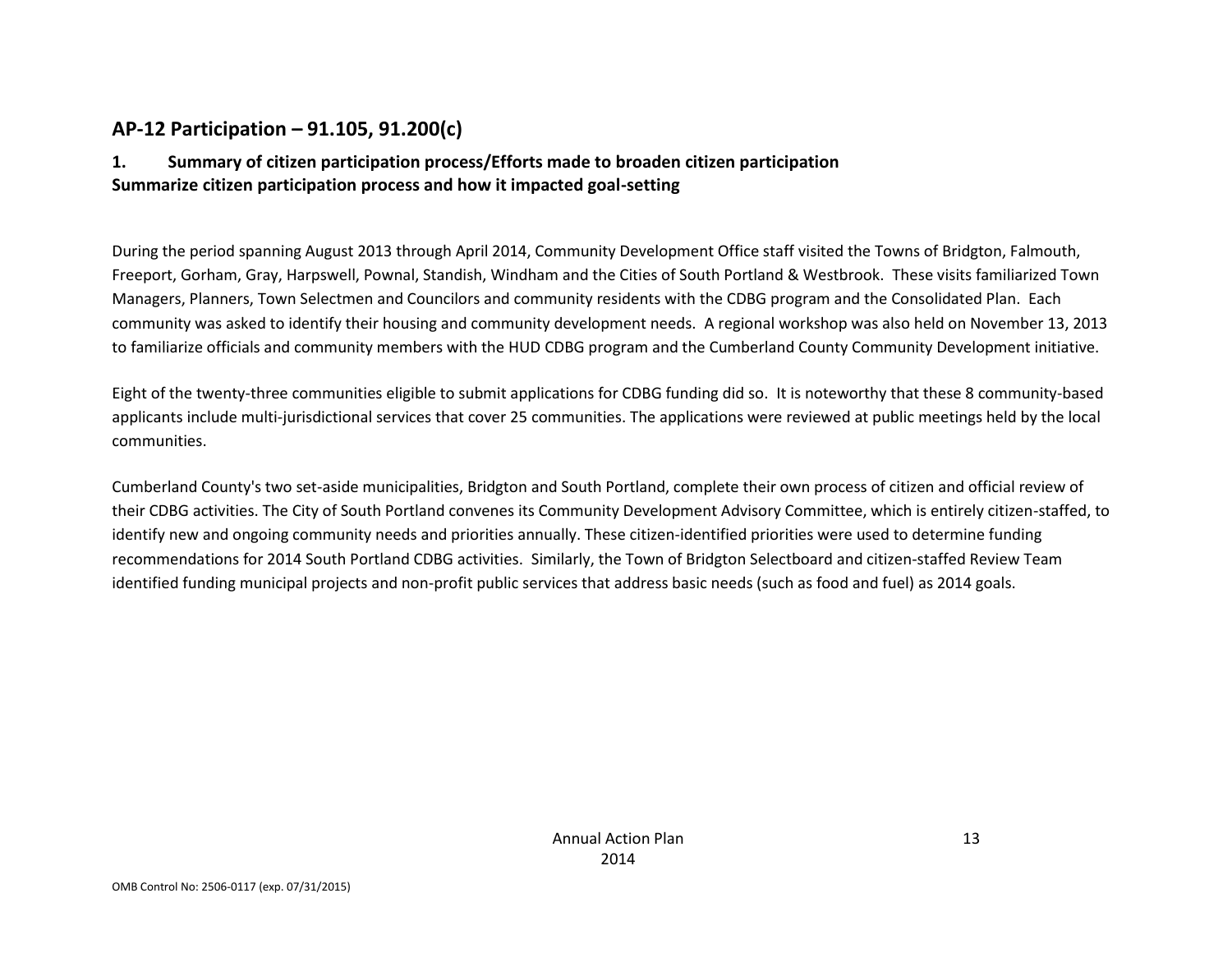### **Citizen Participation Outreach**

| Sort Or<br>der | <b>Mode of Outr</b><br>each  | <b>Target of Out</b><br>reach                                | Summary of<br>response/atten<br>dance                                                                                                                                                                                                                                                                                    | <b>Summary of</b><br>comments rec<br>eived | <b>Summary of com</b><br>ments not<br>accepted<br>and reasons | <b>URL</b> (If applicable) |
|----------------|------------------------------|--------------------------------------------------------------|--------------------------------------------------------------------------------------------------------------------------------------------------------------------------------------------------------------------------------------------------------------------------------------------------------------------------|--------------------------------------------|---------------------------------------------------------------|----------------------------|
| $\mathbf{1}$   | Regional<br>CDBG<br>Workshop | Non-<br>targeted/broa<br>d community<br>Municipal<br>leaders | On November<br>13, 2013,<br>representatives<br>from the<br>various<br>Cumberland<br>County<br>communities<br>and local social<br>service agencies<br>attended this<br>public meeting<br>which featured<br>a presentation<br>on the<br>application<br>process for the<br>2014 CDBG<br>Program at<br>Windham Town<br>Hall. | No formal<br>comments<br>received.         | Not applicable.                                               |                            |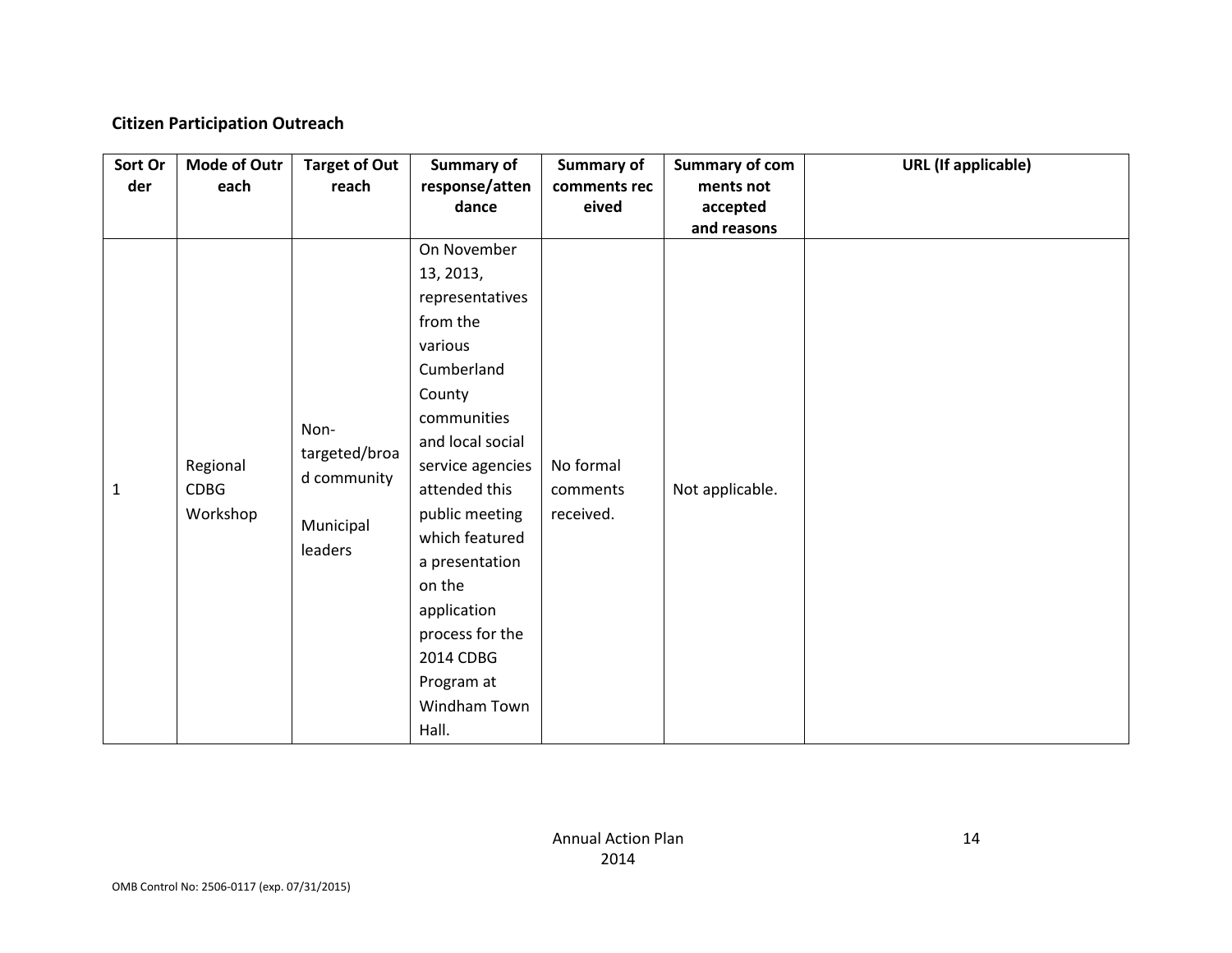| Sort Or        | <b>Mode of Outr</b> | <b>Target of Out</b>         | Summary of       | Summary of   | Summary of com  | <b>URL</b> (If applicable) |
|----------------|---------------------|------------------------------|------------------|--------------|-----------------|----------------------------|
| der            | each                | reach                        | response/atten   | comments rec | ments not       |                            |
|                |                     |                              | dance            | eived        | accepted        |                            |
|                |                     |                              |                  |              | and reasons     |                            |
|                |                     |                              | On February 27,  |              |                 |                            |
|                |                     |                              | 2014,            |              |                 |                            |
|                |                     |                              | representatives  |              |                 |                            |
|                |                     | Non-                         | from 16 social   |              |                 |                            |
|                | Public              | targeted/broa                | service agencies |              |                 |                            |
|                | Meeting:            | d community                  | and              |              |                 |                            |
|                | Cumberland          |                              | municipalities   | No formal    |                 |                            |
| $\overline{2}$ | County CDBG         | Social service               | attended this    | comments     | Not applicable. |                            |
|                |                     |                              | public meeting,  | received.    |                 |                            |
|                | Presentation        | agencies &<br>municipalities | and were given   |              |                 |                            |
|                | <b>Meeting</b>      |                              | the opportunity  |              |                 |                            |
|                |                     |                              | to present on    |              |                 |                            |
|                |                     |                              | behalf of their  |              |                 |                            |
|                |                     |                              | 2014             |              |                 |                            |
|                |                     |                              | applications.    |              |                 |                            |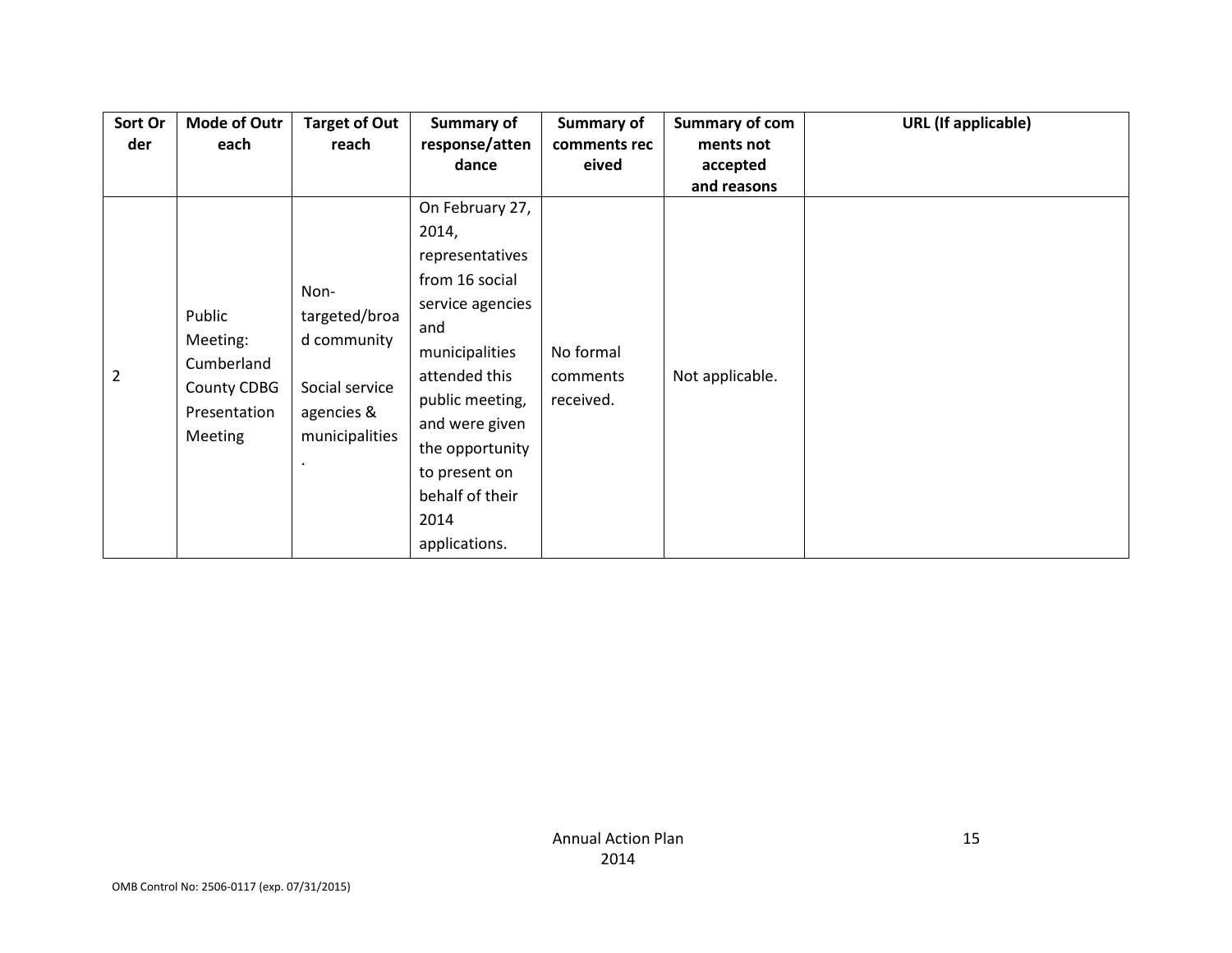| Sort Or | <b>Mode of Outr</b> | <b>Target of Out</b> | Summary of      | Summary of   | <b>Summary of com</b> | <b>URL</b> (If applicable)             |
|---------|---------------------|----------------------|-----------------|--------------|-----------------------|----------------------------------------|
| der     | each                | reach                | response/atten  | comments rec | ments not             |                                        |
|         |                     |                      | dance           | eived        | accepted              |                                        |
|         |                     |                      |                 |              | and reasons           |                                        |
|         |                     |                      | On March 13th,  |              |                       |                                        |
|         |                     |                      | 2014, the       |              |                       |                                        |
|         |                     |                      | Municipal       |              |                       |                                        |
|         |                     | Non-                 | Oversight       |              |                       |                                        |
|         |                     |                      | Committee held  |              |                       |                                        |
|         |                     | targeted/broa        | a public        |              |                       |                                        |
|         | Municipal           | d community          | meeting to      |              |                       |                                        |
|         | Oversight           |                      | discuss funding | No formal    |                       | http://www.cumberlandcounty.org/CD/cdb |
| 3       | Committee           | Social               | recommendatio   | comments     | Not applicable.       | goversight.htm                         |
|         | Public              | <b>Services</b>      | ns for the 2014 | received.    |                       |                                        |
|         | <b>Meeting</b>      | Agencies &           | CDBG Program.   |              |                       |                                        |
|         |                     | <b>Housing</b>       | Twelve          |              |                       |                                        |
|         |                     | Agencies.            | representatives |              |                       |                                        |
|         |                     |                      | from local      |              |                       |                                        |
|         |                     |                      | municipalities  |              |                       |                                        |
|         |                     |                      | attended.       |              |                       |                                        |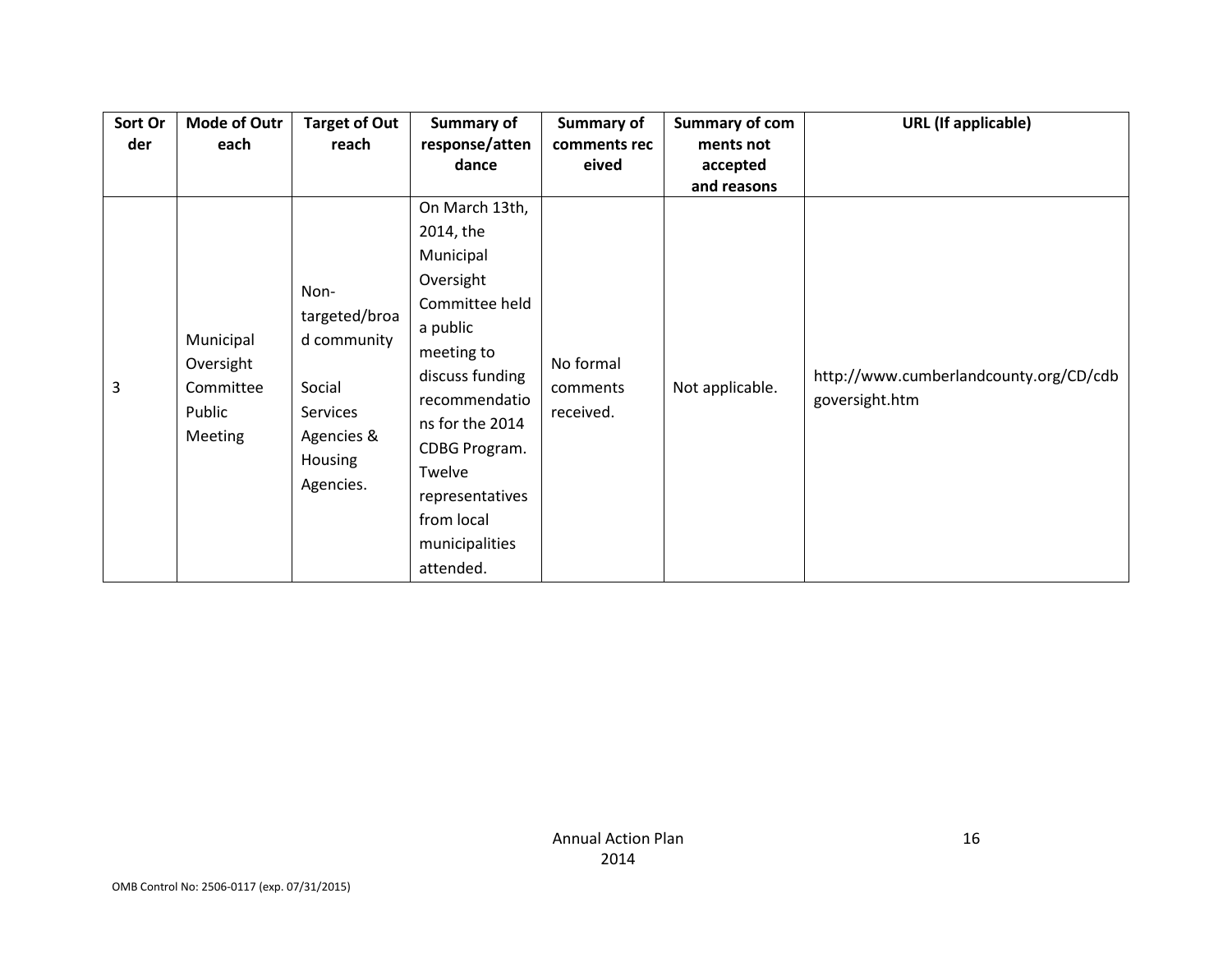| Sort Or | <b>Mode of Outr</b>      | <b>Target of Out</b> | Summary of       | Summary of   | Summary of com  | <b>URL</b> (If applicable)             |
|---------|--------------------------|----------------------|------------------|--------------|-----------------|----------------------------------------|
| der     | each                     | reach                | response/atten   | comments rec | ments not       |                                        |
|         |                          |                      | dance            | eived        | accepted        |                                        |
|         |                          |                      |                  |              | and reasons     |                                        |
|         |                          |                      | On March 27th,   |              |                 |                                        |
|         |                          |                      | 2014, the        |              |                 |                                        |
|         |                          |                      | Municipal        |              |                 |                                        |
|         |                          |                      | Oversight        |              |                 |                                        |
|         |                          |                      | Committee held   |              |                 |                                        |
|         |                          | Non-                 | a final public   |              |                 |                                        |
|         |                          | targeted/broa        | meeting on       |              |                 |                                        |
|         | Municipal                | d community          | funding          |              |                 |                                        |
|         | Oversight                |                      | recommendatio    | No formal    |                 | http://www.cumberlandcounty.org/CD/cdb |
| 4       | Committee                | Social Service       | ns for the 2014  | comments     | Not applicable. | goversight.htm                         |
|         | Public<br><b>Meeting</b> | Agencies &           | CDBG Program.    | received.    |                 |                                        |
|         |                          | Housing              | 14 municipal     |              |                 |                                        |
|         |                          | Agencies.            | representatives  |              |                 |                                        |
|         |                          |                      | attended, and 1  |              |                 |                                        |
|         |                          |                      | representative   |              |                 |                                        |
|         |                          |                      | from the City of |              |                 |                                        |
|         |                          |                      | Portland's       |              |                 |                                        |
|         |                          |                      | HOME program.    |              |                 |                                        |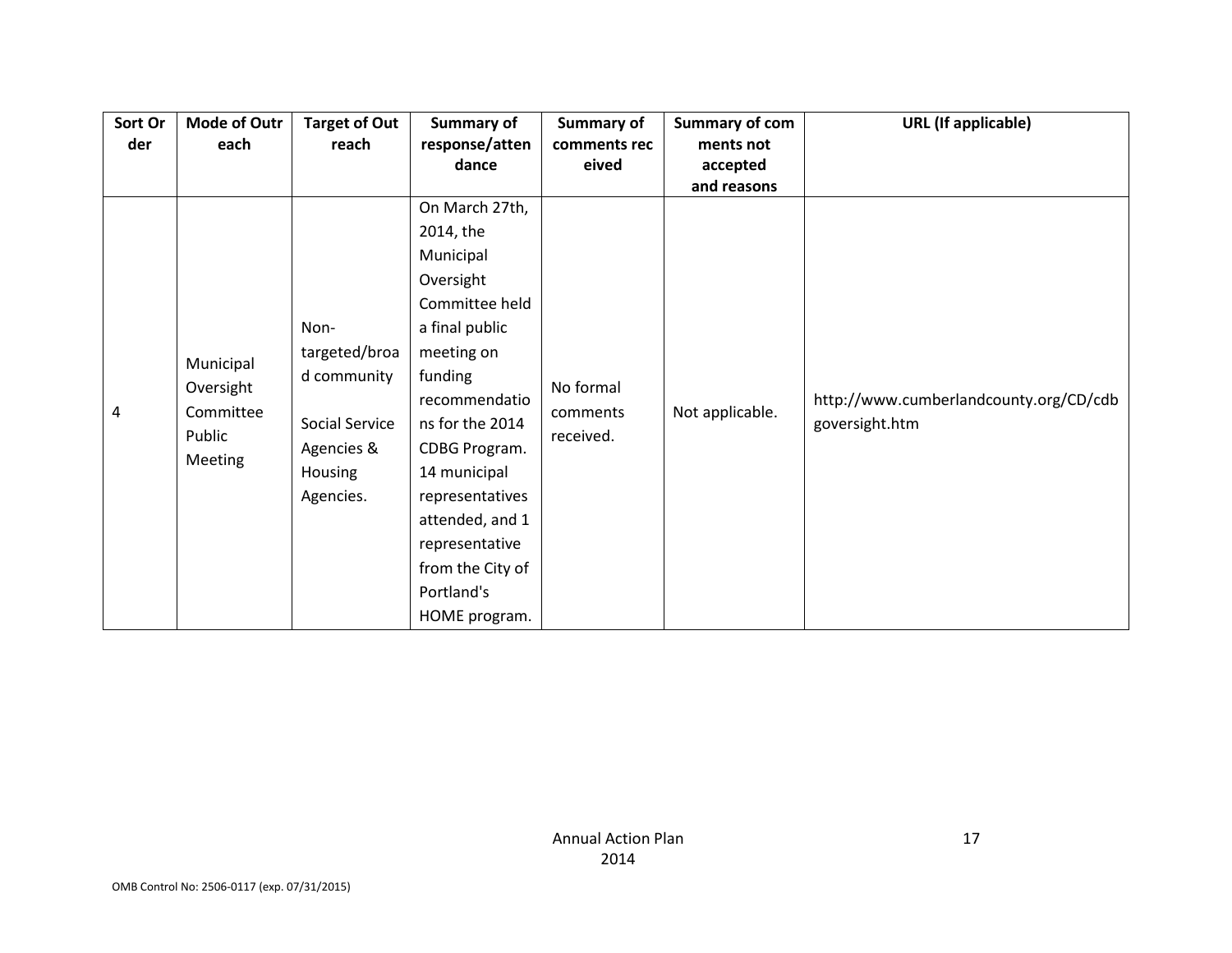| Sort Or<br>der | <b>Mode of Outr</b><br>each                            | <b>Target of Out</b><br>reach                                       | <b>Summary of</b><br>response/atten                                                                                                                                                                      | Summary of<br>comments rec         | Summary of com<br>ments not | <b>URL</b> (If applicable)                                        |
|----------------|--------------------------------------------------------|---------------------------------------------------------------------|----------------------------------------------------------------------------------------------------------------------------------------------------------------------------------------------------------|------------------------------------|-----------------------------|-------------------------------------------------------------------|
|                |                                                        |                                                                     | dance                                                                                                                                                                                                    | eived                              | accepted<br>and reasons     |                                                                   |
| 5              | Bridgton<br>Board of<br>Selectmen<br>Public<br>Hearing | Non-<br>targeted/broa<br>d community<br>Social Service<br>Agencies. | On March 26,<br>2014, the<br><b>Bridgton Board</b><br>of Selectmen<br>held a public<br>hearing to vote<br>on CDBG<br>funding<br>recommendatio<br>ns for the Town<br>of Bridgton<br>2014 CDBG<br>Program. | No formal<br>comments<br>received. | Not applicable.             | http://www.bridgtonmaine.org/bridgton-<br>board-of-selectmen.html |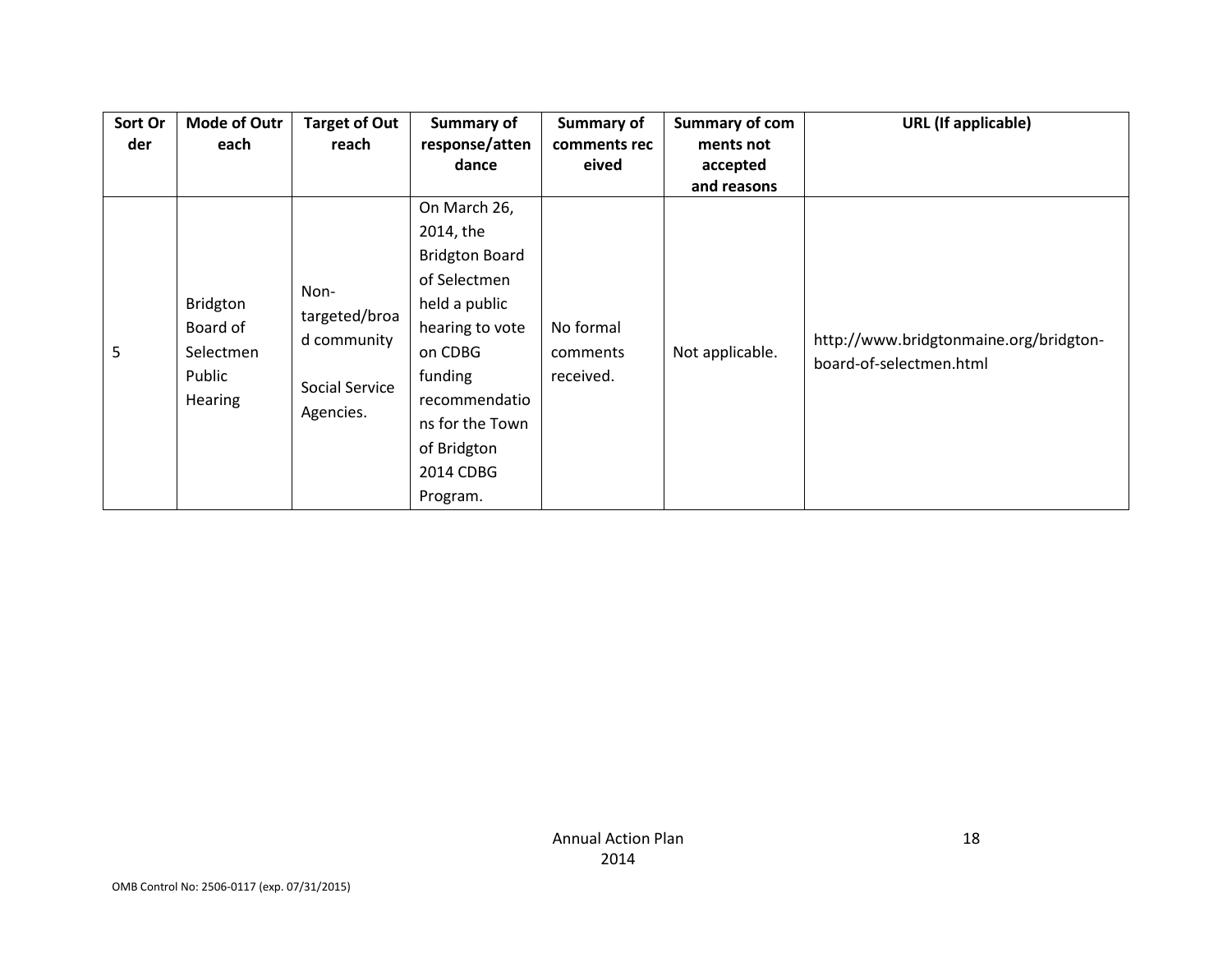| Sort Or | <b>Mode of Outr</b> | <b>Target of Out</b> | Summary of       | Summary of   | <b>Summary of com</b> | <b>URL</b> (If applicable)        |
|---------|---------------------|----------------------|------------------|--------------|-----------------------|-----------------------------------|
| der     | each                | reach                | response/atten   | comments rec | ments not             |                                   |
|         |                     |                      | dance            | eived        | accepted              |                                   |
|         |                     |                      |                  |              | and reasons           |                                   |
|         |                     |                      | On April 7th,    |              |                       |                                   |
|         |                     |                      | 2014, the South  |              |                       |                                   |
|         |                     |                      | Portland City    |              |                       |                                   |
|         |                     |                      | Council voted to |              |                       |                                   |
|         |                     |                      | approve the      |              |                       |                                   |
|         |                     |                      | funding          |              |                       |                                   |
|         |                     | Non-                 | recommendatio    |              |                       |                                   |
|         | South               | targeted/broa        | ns developed by  | No formal    |                       |                                   |
| 6       | Portland City       | d community          | the Community    | comments     | Not applicable.       | http://www.southportland.org/our- |
|         | Council Public      |                      | Development      | received.    |                       | city/city-council/                |
|         | Hearing             | Social Service       | Advisory         |              |                       |                                   |
|         |                     | Agencies.            | Committee        |              |                       |                                   |
|         |                     |                      | (CDAC) at public |              |                       |                                   |
|         |                     |                      | meetings held    |              |                       |                                   |
|         |                     |                      | on February      |              |                       |                                   |
|         |                     |                      | 27th, March      |              |                       |                                   |
|         |                     |                      | 13th, and        |              |                       |                                   |
|         |                     |                      | March 20th.      |              |                       |                                   |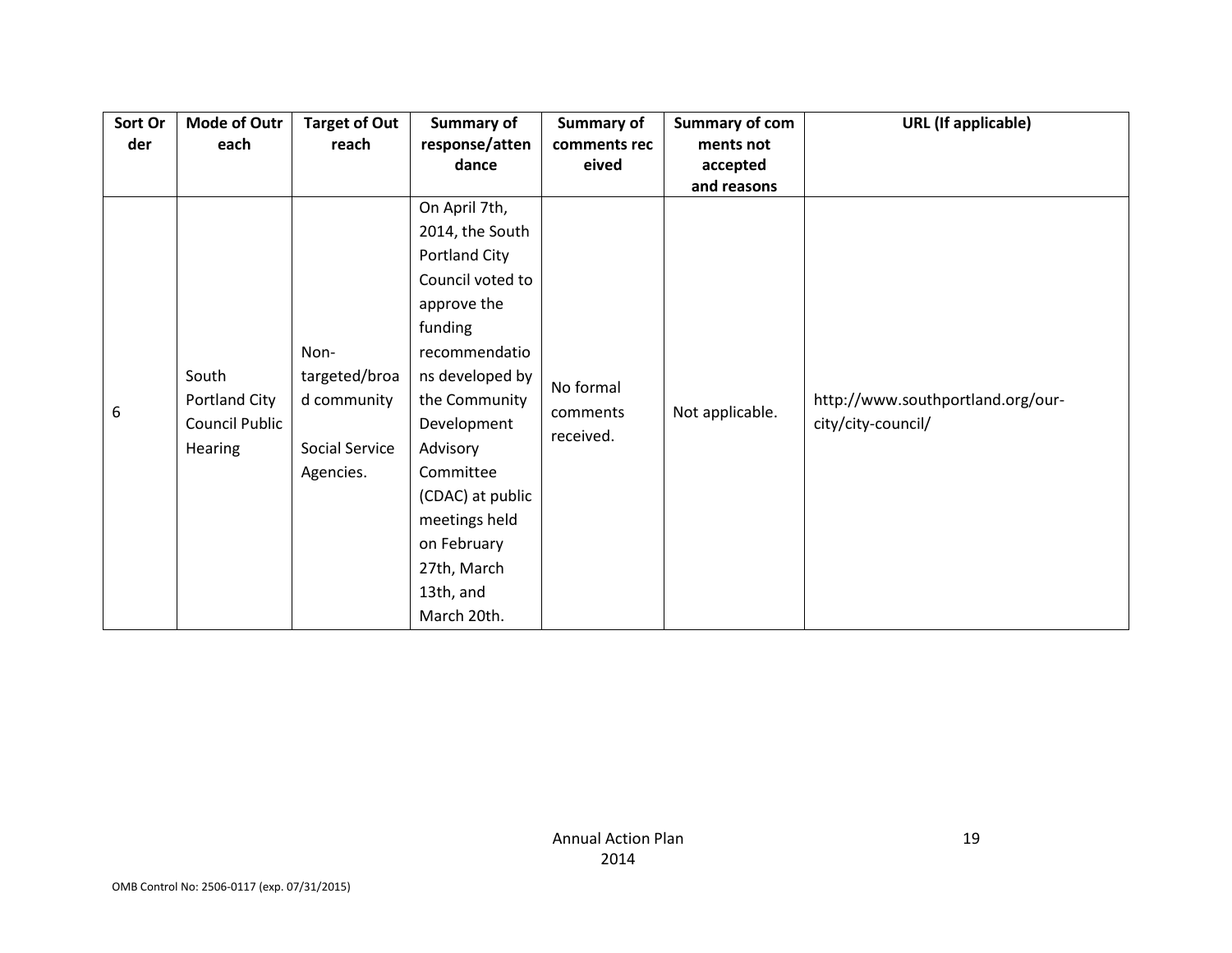| Sort Or | <b>Mode of Outr</b>                 | <b>Target of Out</b>                                    | Summary of                                                                                                | Summary of                                                                                                          | Summary of com                                                           | <b>URL</b> (If applicable)              |
|---------|-------------------------------------|---------------------------------------------------------|-----------------------------------------------------------------------------------------------------------|---------------------------------------------------------------------------------------------------------------------|--------------------------------------------------------------------------|-----------------------------------------|
| der     | each                                | reach                                                   | response/atten                                                                                            | comments rec                                                                                                        | ments not                                                                |                                         |
|         |                                     |                                                         |                                                                                                           |                                                                                                                     |                                                                          |                                         |
| 7       | Cumberland<br>County<br>Commissione | Non-<br>targeted/broa<br>d community<br>Municipalities  | dance<br>On April 7th,<br>2014, the<br>Cumberland<br>County<br>Commissioners<br>discussed the<br>proposed | eived<br>No oral<br>comments<br>were received.<br>4 written<br>comments<br>received prior<br>to the<br>meeting, and | accepted<br>and reasons<br>All comments<br>reflected<br>favorably on the | http://www.cumberlandcounty.org/Executi |
|         | rs Public<br><b>Hearing</b>         | ; Social<br>Service<br>Agencies;<br>Housing<br>Agencies | funding<br>recommendatio<br>ns for the 2014<br>Cumberland<br>County CDBG<br>Program.                      | 1 post-<br>meeting.<br>Comments<br>received can<br>be found in<br>the Appendix<br>of this Action<br>Plan.           | <b>CDBG Program</b><br>and were<br>accepted.                             | ve/cmm.htm                              |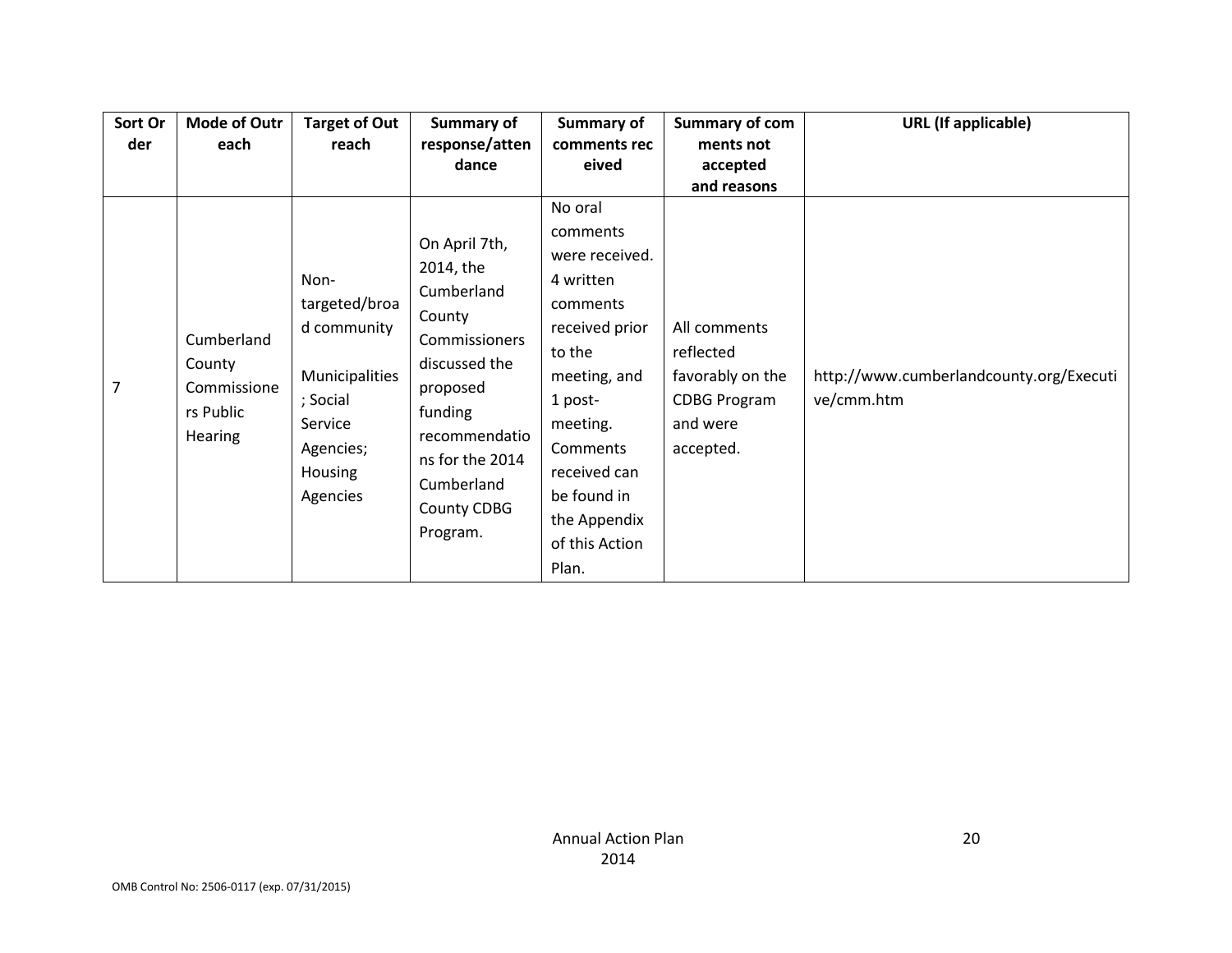| Sort Or | <b>Mode of Outr</b>                                                | <b>Target of Out</b> | Summary of           | Summary of                         | <b>Summary of com</b> | <b>URL</b> (If applicable)                            |
|---------|--------------------------------------------------------------------|----------------------|----------------------|------------------------------------|-----------------------|-------------------------------------------------------|
| der     | each                                                               | reach                | response/atten       | comments rec                       | ments not             |                                                       |
|         |                                                                    |                      | dance                | eived                              | accepted              |                                                       |
|         |                                                                    |                      |                      |                                    | and reasons           |                                                       |
|         |                                                                    |                      | On May 12,           |                                    |                       |                                                       |
|         |                                                                    | Non-                 | 2014, the            |                                    |                       |                                                       |
|         | Cumberland<br>County<br>Commissione<br>rs Public<br><b>Hearing</b> | targeted/broa        | Cumberland           |                                    | Not applicable.       | http://www.cumberlandcounty.org/Executi<br>ve/cmm.htm |
|         |                                                                    | d community          | County               | No formal<br>comments<br>received. |                       |                                                       |
|         |                                                                    |                      | Commissioners        |                                    |                       |                                                       |
| 8       |                                                                    | Municipalities       | held a public        |                                    |                       |                                                       |
|         |                                                                    | ; Social             | hearing to vote      |                                    |                       |                                                       |
|         |                                                                    | Service              | to approve the       |                                    |                       |                                                       |
|         |                                                                    | Agencies;            | <b>Annual Action</b> |                                    |                       |                                                       |
|         |                                                                    | <b>Housing</b>       | Plan for             |                                    |                       |                                                       |
|         |                                                                    | Agencies             | submission to        |                                    |                       |                                                       |
|         |                                                                    |                      | HUD.                 |                                    |                       |                                                       |

**Table 4 – Citizen Participation Outreach**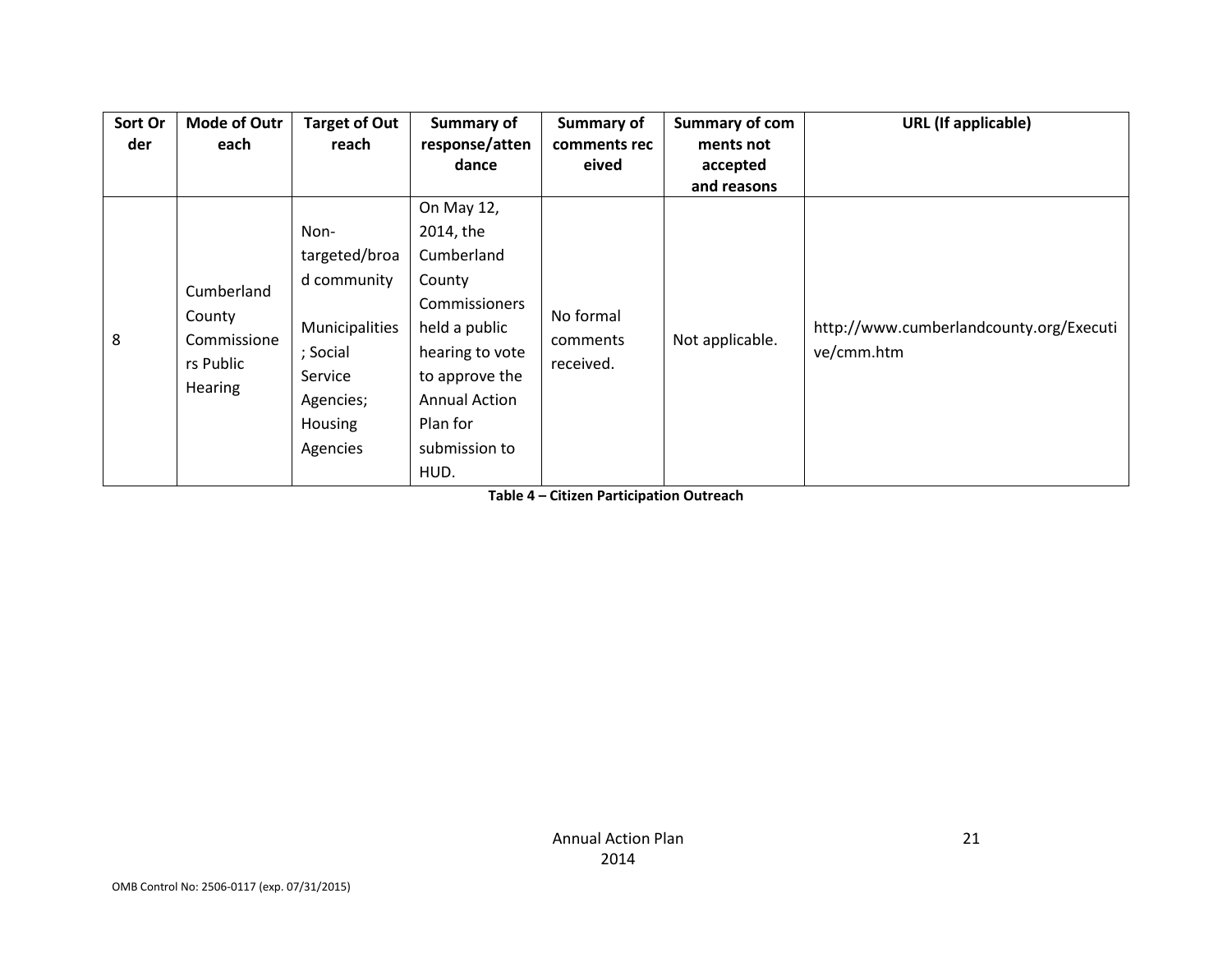# **Expected Resources**

## **AP-15 Expected Resources – 91.220(c) (1, 2)**

#### **Introduction**

The activities and accomplishment goals outlined in this Annual Action Plan are based on the Federal Fiscal Year 2014 available funding, outlined in the table below.

Cumberland County received \$1,456,936 in CDBG as an annual entitlement grant allocation from HUD in 2014. Awards to local programs and municipalities for capped categories (public service and planning) were based on this amount. Reallocated funds were applied to the budgets of public infrastructure projects.

### **Priority Table**

| Program     | Source of           | <b>Uses of Funds</b>                                                                                                           |                            |                          | <b>Expected Amount Available Year 1</b>     |             | <b>Expected</b>                                                | <b>Narrative Description</b>                                                                                               |
|-------------|---------------------|--------------------------------------------------------------------------------------------------------------------------------|----------------------------|--------------------------|---------------------------------------------|-------------|----------------------------------------------------------------|----------------------------------------------------------------------------------------------------------------------------|
|             | <b>Funds</b>        |                                                                                                                                | Annual<br>Allocation:<br>S | Program<br>Income:<br>\$ | <b>Prior Year</b><br><b>Resources:</b><br>S | Total:<br>S | Amount<br><b>Available</b><br>Reminder<br>οf<br><b>ConPlan</b> |                                                                                                                            |
| <b>CDBG</b> | public -<br>federal | Acquisition<br>Admin and<br>Planning<br>Economic<br>Development<br>Housing<br>Public<br>Improvements<br><b>Public Services</b> | 1,456,936                  | 0                        | 271,851                                     | 1,728,787   | 0                                                              | Funds will be used to support a variety<br>of social service, housing, public facility<br>and infrastructure improvements. |

**Table 5 - Expected Resources – Priority Table**

Annual Action Plan

22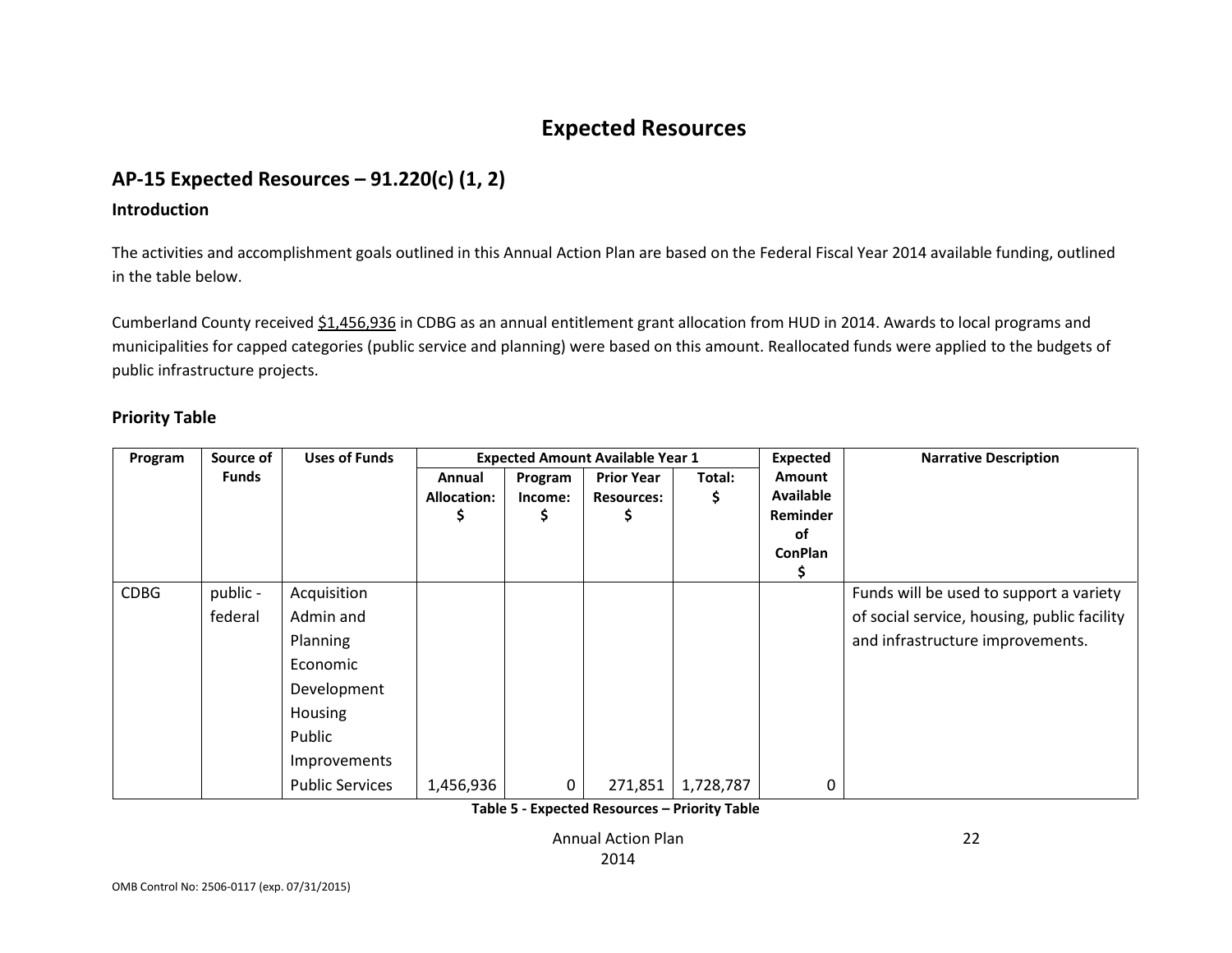### **Explain how federal funds will leverage those additional resources (private, state and local funds), including a description of how matching requirements will be satisfied**

CDBG funds do not enjoin a HUD-required match. The Cumberland County program has a locally required 20% match requirement for municipally-sponsored activities. Communities can meet their match requirement from local resources, in-kind contributions or private donations.

The regional housing rehabilitation program leverages resources from Maine DEP's Oil Tank Replacement Program - \$45,000; and MaineHousing's Central Heating Improvement Program - \$140,000.

The Energy Conservation Project in the Town of Freeport will leverage \$30,000 from the Efficiency Maine Program.

### **If appropriate, describe publically owned land or property located within the jurisdiction that may be used to address the needs identified in the plan**

The Cumberland County Community Development Program does not hold jurisdiction over public property in its participating municipalities. The renovation and expansion of the food pantry in the Town of Falmouth will occur within the existing structure of the Falmouth Town Office. Sidewalks and storm drainage improvements will occur within publically owed right-of-ways in the Towns of Bridgton, Gorham and Standish and the City of South Portland. The Town of Cape Elizabeth donates office space to Family Crisis Services, the organization that operates the Domestic Violence Services program. Public service activities in Bridgton are housed at the Bridgton Community Center, a building owned by the Town of Bridgton and leased to the Community Center.

#### **Discussion**

A detailed list of the activities funded ("Activities List--Financial Summary") is available in the Appendix of this Annual Action Plan.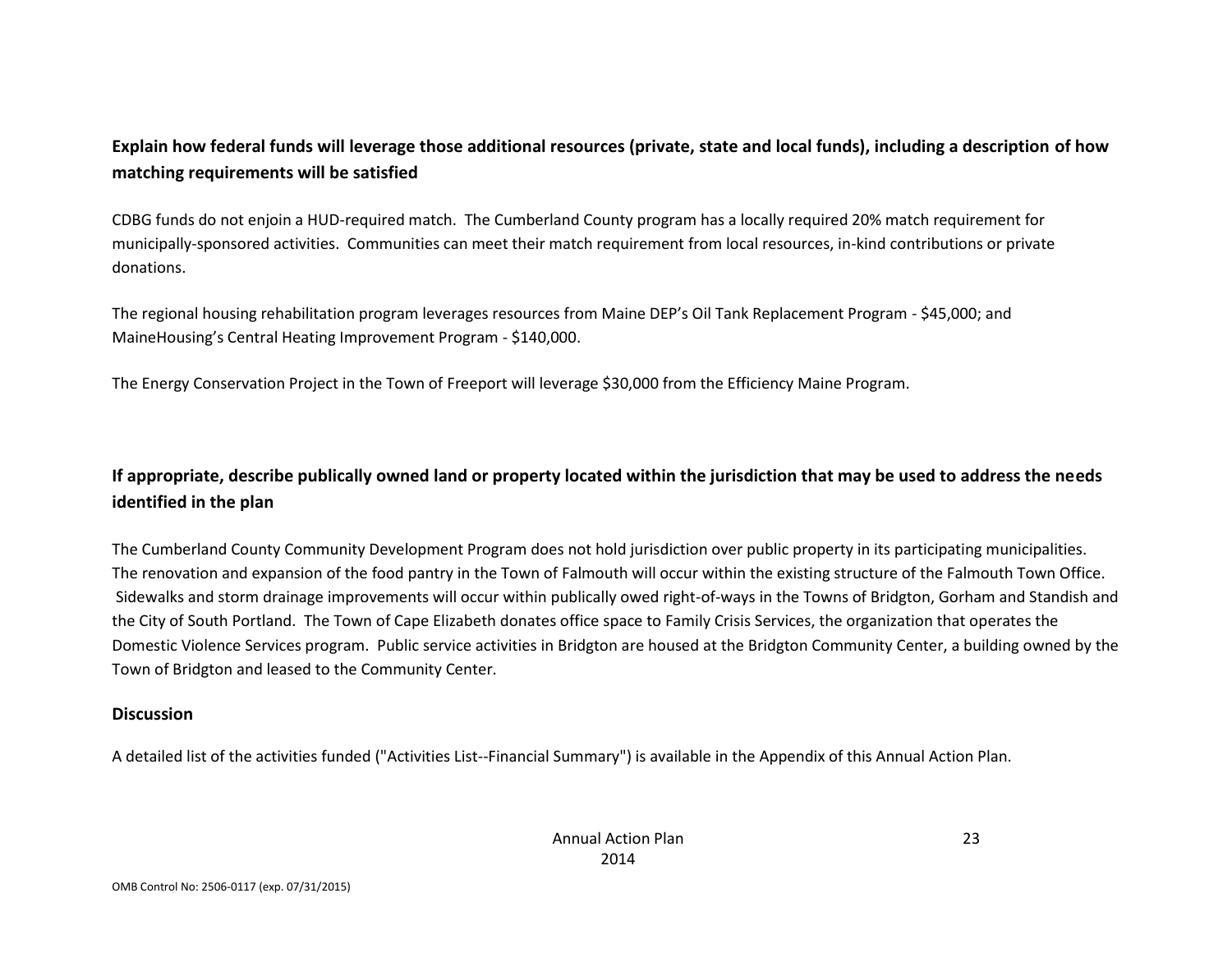# **Annual Goals and Objectives**

# **AP-20 Annual Goals and Objectives - 91.420, 91.220(c)(3)&(e)**

### **Goals Summary Information**

| Sort<br>Order  | <b>Goal Name</b>         | <b>Start</b><br>Year | End<br>Year | Category             | <b>Geographic Area</b>   | <b>Needs Addressed</b>   | <b>Funding</b> | <b>Goal Outcome Indicator</b>   |
|----------------|--------------------------|----------------------|-------------|----------------------|--------------------------|--------------------------|----------------|---------------------------------|
| 1              | Social service provision | 2012                 | 2016        | Homeless             | <b>Bridgton Downtown</b> | <b>Public Services</b>   | CDBG:          | Public service activities       |
|                | to address basic needs.  |                      |             | Non-Homeless         | South Portland Red       |                          | \$215,653      | other than Low/Moderate         |
|                |                          |                      |             | <b>Special Needs</b> | <b>Bank</b>              |                          |                | Income Housing Benefit:         |
|                |                          |                      |             | Non-Housing          | <b>Cumberland County</b> |                          |                | 3053 Persons Assisted           |
|                |                          |                      |             |                      |                          |                          |                |                                 |
|                |                          |                      |             | Community            | City of Westbrook        |                          |                | <b>Homelessness Prevention:</b> |
|                |                          |                      |             | Development          | (City-Wide)              |                          |                | 300 Persons Assisted            |
| $\overline{2}$ | Foster local housing     | 2012                 | 2016        | Affordable           | <b>Cumberland County</b> | Housing                  | CDBG:          | <b>Homeowner Housing</b>        |
|                | affordability.           |                      |             | Housing              |                          |                          | \$209,621      | Rehabilitated: 99               |
|                |                          |                      |             |                      |                          |                          |                | <b>Household Housing Unit</b>   |
| 3              | Improve and develop      | 2012                 | 2016        | Non-Housing          | <b>Bridgton Downtown</b> | <b>Public Facilities</b> | CDBG:          | Public Facility or              |
|                | public infrastructure.   |                      |             | Community            | South                    | & Infrastructure         | \$677,213      | Infrastructure Activities       |
|                |                          |                      |             | Development          | Windham/Gorham           |                          |                | other than Low/Moderate         |
|                |                          |                      |             |                      | (Little Falls)           |                          |                | Income Housing Benefit:         |
|                |                          |                      |             |                      | South Portland Red       |                          |                | 1723 Persons Assisted           |
|                |                          |                      |             |                      | <b>Bank</b>              |                          |                |                                 |
|                |                          |                      |             |                      | South Portland           |                          |                |                                 |
|                |                          |                      |             |                      | Knightville/Mill         |                          |                |                                 |
|                |                          |                      |             |                      | Creek                    |                          |                |                                 |
|                |                          |                      |             |                      | City of Westbrook        |                          |                |                                 |
|                |                          |                      |             |                      | (City-Wide)              |                          |                |                                 |

Annual Action Plan 2014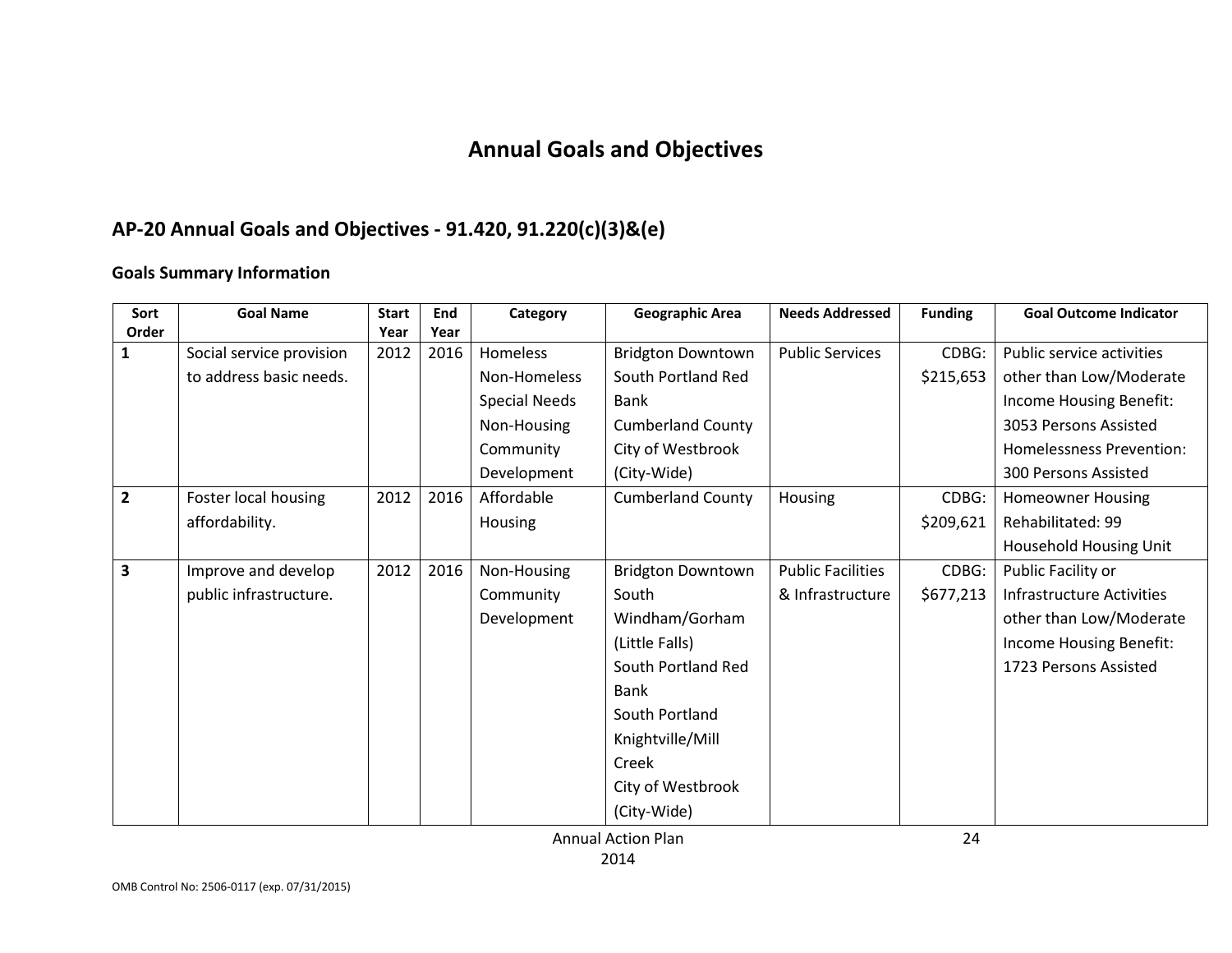| Sort  | <b>Goal Name</b>          | <b>Start</b> | End  | Category             | <b>Geographic Area</b>   | <b>Needs Addressed</b>   | <b>Funding</b> | <b>Goal Outcome Indicator</b> |
|-------|---------------------------|--------------|------|----------------------|--------------------------|--------------------------|----------------|-------------------------------|
| Order |                           | Year         | Year |                      |                          |                          |                |                               |
| 4     | Improve                   | 2012         | 2016 | Non-Homeless         | <b>Bridgton Downtown</b> | <b>Public Facilities</b> | CDBG:          | Public Facility or            |
|       | mobility/accessibility of |              |      | <b>Special Needs</b> | South Portland           | & Infrastructure         | \$331,430      | Infrastructure Activities     |
|       | facilities.               |              |      | Non-Housing          | Knightville/Mill         |                          |                | other than Low/Moderate       |
|       |                           |              |      | Community            | Creek                    |                          |                | Income Housing Benefit:       |
|       |                           |              |      | Development          | City of Westbrook        |                          |                | 22779 Persons Assisted        |
|       |                           |              |      |                      | (City-Wide)              |                          |                |                               |
| 5     | Study future local needs  | 2012         | 2016 | Planning             | <b>Cumberland County</b> | Planning                 | CDBG:          | Other: 2 Other                |
|       | of municipalities.        |              |      |                      |                          |                          | \$28,288       |                               |
| 6     | Revitalize downtowns      | 2012         | 2016 | Non-Housing          | <b>Bridgton Downtown</b> | <b>Public Facilities</b> | CDBG:          | Public Facility or            |
|       | and eliminate slum &      |              |      | Community            |                          | & Infrastructure         | \$22,000       | Infrastructure Activities     |
|       | blight.                   |              |      | Development          |                          |                          |                | other than Low/Moderate       |
|       |                           |              |      |                      |                          |                          |                | Income Housing Benefit:       |
|       |                           |              |      |                      |                          |                          |                | 822 Persons Assisted          |

**Table 6 – Goals Summary<TYPE=[text] REPORT\_GUID=[9B4786E64DDAC839A8E119B13CB7DB46]>**

### **Goal Descriptions**

| <b>Goal Name</b>           | Social service provision to address basic needs.                                                                                                                                                                                                                                                                                          |
|----------------------------|-------------------------------------------------------------------------------------------------------------------------------------------------------------------------------------------------------------------------------------------------------------------------------------------------------------------------------------------|
| Goal<br><b>Description</b> | In 2014, Cumberland County endeavors to provide social services that address basic, unmet needs for people in poverty.<br>These services will include fuel assistance, food pantries, community dinners, health services, domestic violence counseling<br>services, homelessness prevention case management, and transportation services. |
| <b>Goal Name</b>           | Foster local housing affordability.                                                                                                                                                                                                                                                                                                       |
| Goal<br><b>Description</b> | Cumberland County endeavors to foster local housing affordability by providing housing rehabilitation and energy efficiency<br>improvement programs for low to moderate income households to help residents stay safely and affordably housed despite<br>rising energy costs and aging housing stock.                                     |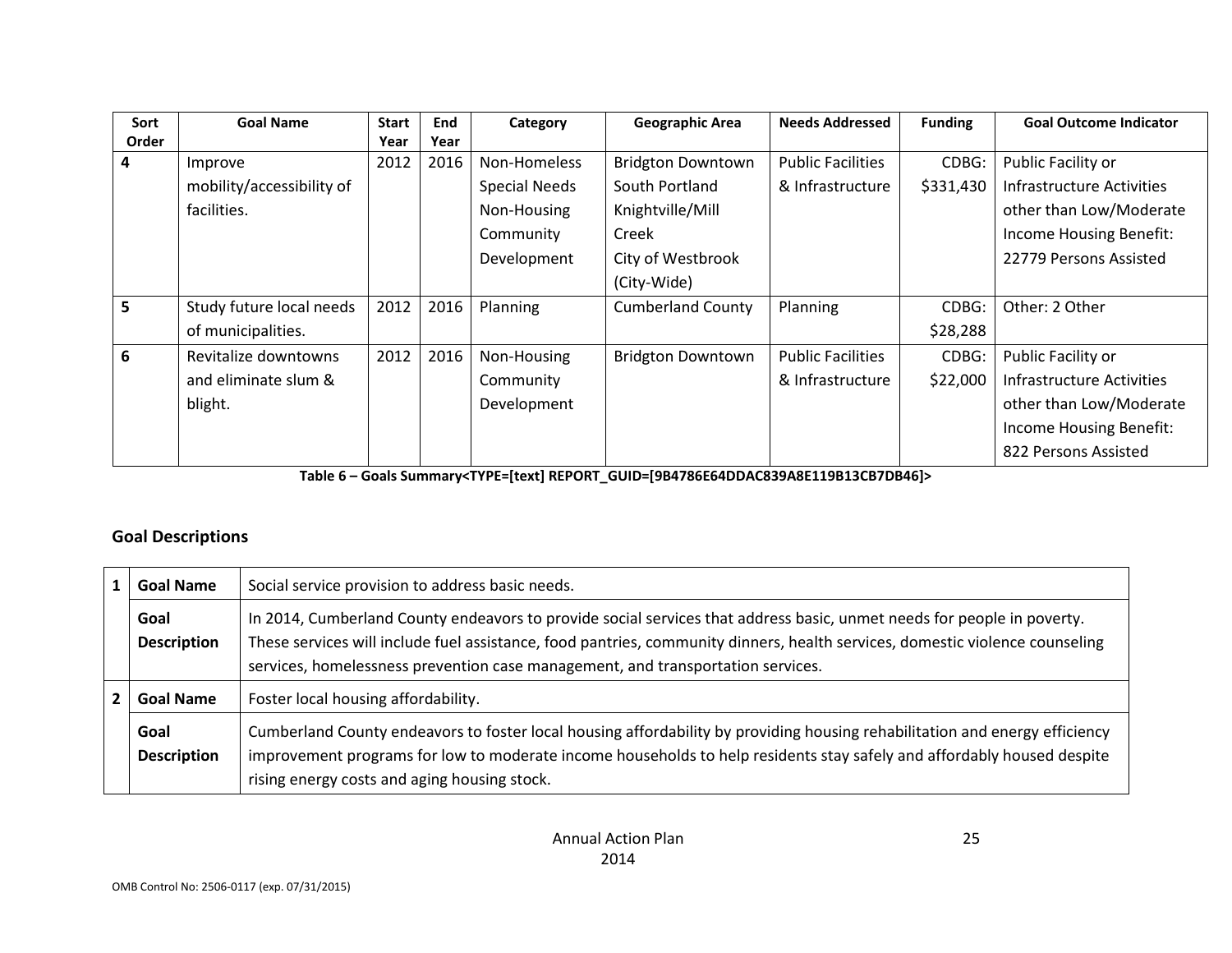| 3  | <b>Goal Name</b>           | Improve and develop public infrastructure.                                                                                                            |
|----|----------------------------|-------------------------------------------------------------------------------------------------------------------------------------------------------|
|    | Goal<br><b>Description</b> | Development and improvement of public infrastructure in Cumberland County towns to create pedestrian-suitable<br>village/downtown environments.       |
| 4  | <b>Goal Name</b>           | Improve mobility/accessibility of facilities.                                                                                                         |
|    | Goal<br><b>Description</b> | Improvements to recreation and community facilities to ensure mobility and accessibility for the public.                                              |
| 5. | <b>Goal Name</b>           | Study future local needs of municipalities.                                                                                                           |
|    | Goal<br><b>Description</b> | Utilize planning studies to identify and study future local needs of Cumberland County municipalities.                                                |
| 6  | <b>Goal Name</b>           | Revitalize downtowns and eliminate slum & blight.                                                                                                     |
|    | Goal<br><b>Description</b> | Invest CDBG funds to revitalize downtowns and eliminate slum and blight to make Cumberland County communities safe<br>places to live, work, and shop. |

### **Estimate the number of extremely low-income, low-income, and moderate-income families to whom the jurisdiction will provide affordable housing as defined by HOME 91.215(b):**

Cumberland County receives its HOME allocation through its participation in the Cumberland County HOME Consortium, of which the City of Portland is the responsible entity. The Annual Action Plan for the 2014 Cumberland County HOME Consortium is available through the City of Portland Housing and Community Development Division of the Planning and Urban Development Department and at www.portlandmaine.gov.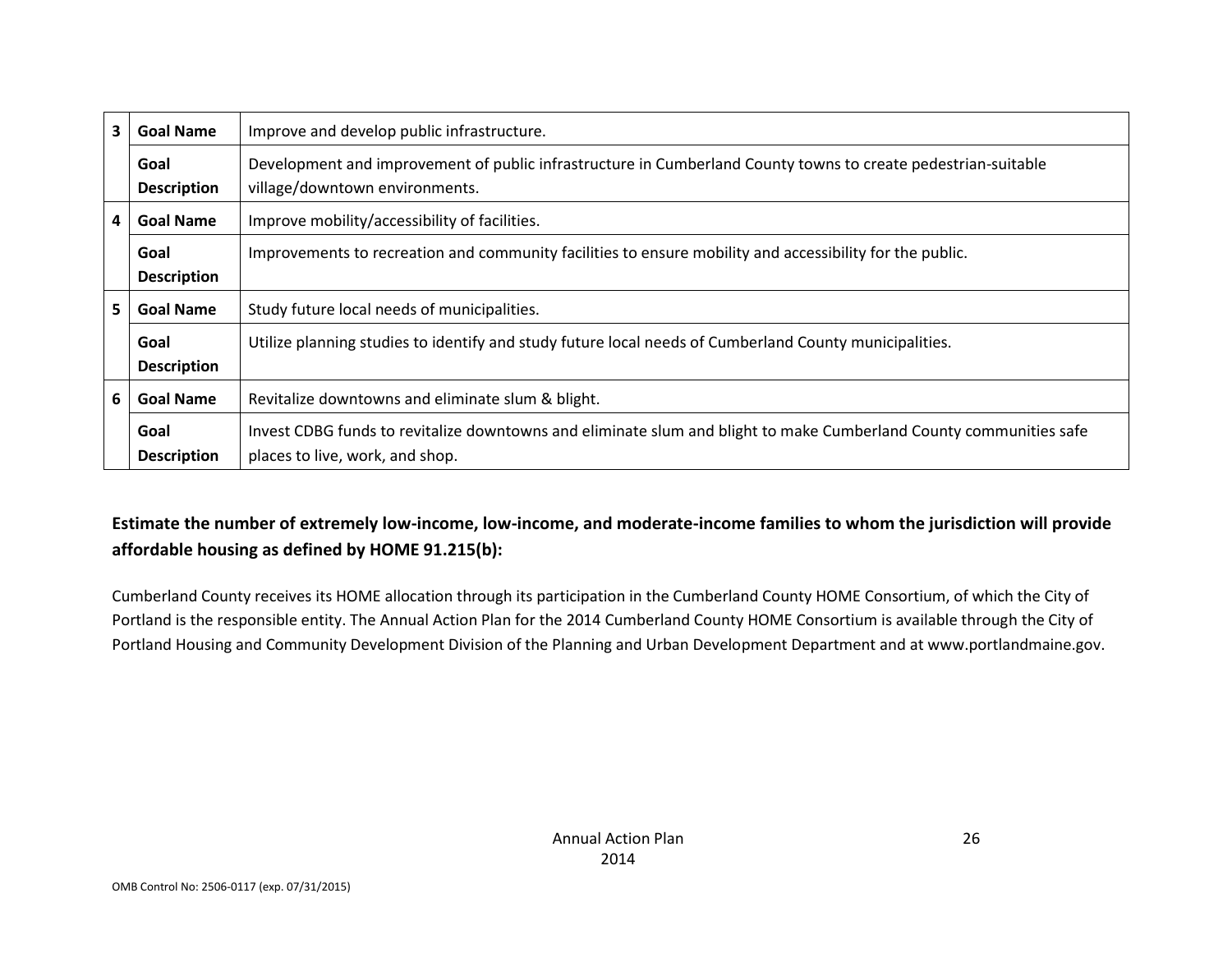## **AP-35 Projects – 91.220(d)**

### **Introduction**

The Community Development Block Grant (CDBG) program will enable Cumberland County to channel \$1.2 million of new 2014 funding resources into public facilities and improvements, housing, and social services to benefit low/moderate income communities and residents.

With its 2014 CDBG program allocation and reprogrammed funds, Cumberland County plans to expend \$677,213 for Public Improvements/Infrastructure; \$331,430 for public facilities, \$209,621 for Housing Activities; \$215,653 for Social/Public Services; \$28,288 for Planning Activities; and \$244,582 for Program Administration. **The greatest detail of expenditures and annual goals are listed at the activity level; which can be found in the "2014 Funded Activities" section located in the Appendix of this Action Plan.**

In total, 98.52% of the new and reprogrammed CDBG project funds will serve low and moderate income persons, either directly through services or indirectly by improvements to low and moderate income neighborhoods.

| # | <b>Project Name</b>                         |
|---|---------------------------------------------|
| 1 | Program Administration                      |
| 2 | <b>Public Facilities and Infrastructure</b> |
| 3 | Downtown Revitalization                     |
| 4 | <b>Public Services</b>                      |
| 5 | <b>Housing Rehabilitation</b>               |
| 6 | Planning                                    |

**Table 7 – Project Information**

### **Describe the reasons for allocation priorities and any obstacles to addressing underserved needs**

The principal obstacle to meeting underserved needs is financial. Given the large territory and population to be served, the allocation of funds, while significant and very much appreciated, is well below levels required to meet the needs of the region's low/moderate income households.

The maximum permitted distribution of CDBG funds for social service activities, capped at 15% of grant funds, will equal \$218,540 (based upon an allocation of \$1,456,936). Given the ever growing needs of over 50,000 low/moderate income persons and almost 10,000 persons in poverty in the CCEJ, these resources are entirely inadequate. Needs range from health care, home health care, transportation, child care, elder services, to homeless services and fuel assistance.

Housing needs--ranging from lack of affordable housing, rehabilitation, weatherization and lead-based paint hazard control to homeownership assistance-- are extensive. The limitation of financial resources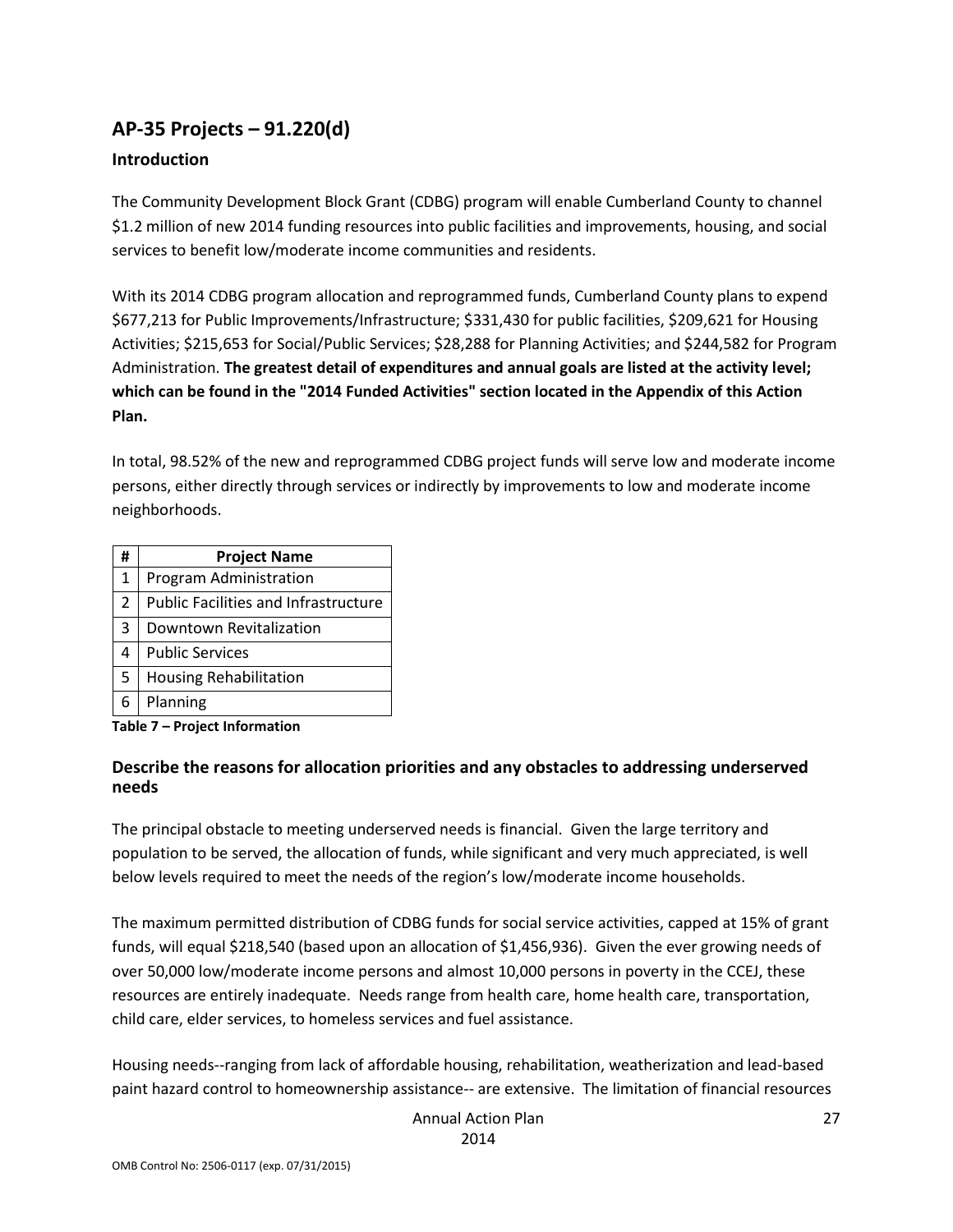again is the paramount obstacle. The development of new affordable housing is limited by the escalating costs of land, and necessary infrastructure (roads, sewers, and etcetera). Staff and time resources represent a partial obstacle to meeting existing needs; however, if funds were available, this challenge could be met.

All 2014 funded activities will address obstacles to meeting underserved needs, which is why they were selected for funding.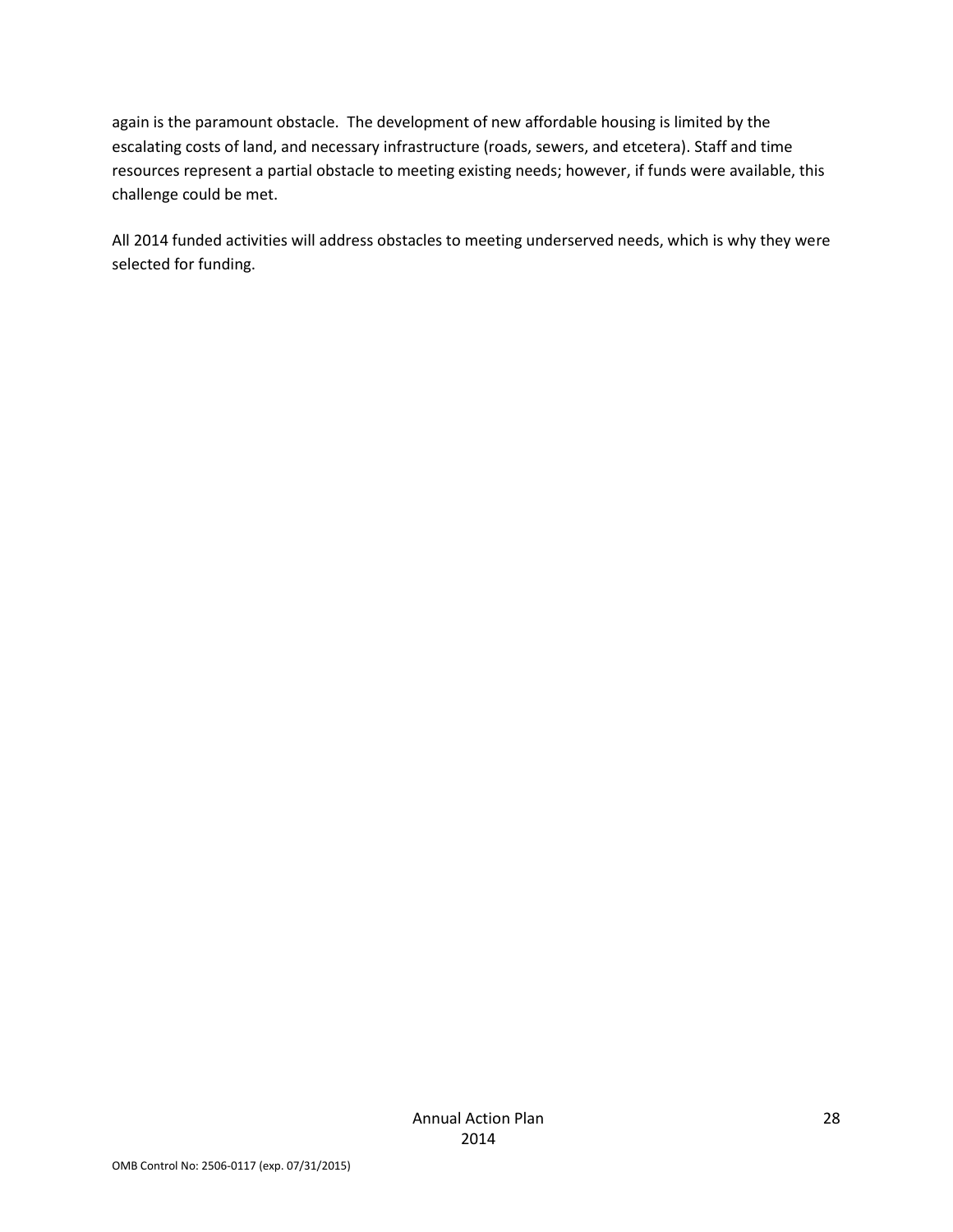# **Projects**

# **AP-38 Projects Summary**

### **Project Summary Information**

| $\mathbf{1}$ | <b>Project Name</b>                                                                                  | Program Administration                                                                  |
|--------------|------------------------------------------------------------------------------------------------------|-----------------------------------------------------------------------------------------|
|              | <b>Target Area</b>                                                                                   | <b>Cumberland County</b>                                                                |
|              | <b>Goals Supported</b>                                                                               | Social service provision to address basic needs.                                        |
|              |                                                                                                      | Foster local housing affordability.                                                     |
|              |                                                                                                      | Improve and develop public infrastructure.                                              |
|              |                                                                                                      | Improve mobility/accessibility of facilities.                                           |
|              |                                                                                                      | Study future local needs of municipalities.                                             |
|              |                                                                                                      | Revitalize downtowns and eliminate slum & blight.                                       |
|              | <b>Needs Addressed</b>                                                                               | Housing                                                                                 |
|              |                                                                                                      | <b>Public Facilities &amp; Infrastructure</b>                                           |
|              |                                                                                                      | <b>Public Services</b>                                                                  |
|              |                                                                                                      | Economic Development                                                                    |
|              |                                                                                                      | Planning                                                                                |
|              | <b>Funding</b>                                                                                       | CDBG: \$244,582                                                                         |
|              | <b>Description</b>                                                                                   | Administration of Cumberland County, South Portland, and Bridgton CDBG programs.        |
|              | <b>Target Date</b>                                                                                   | 6/30/2015                                                                               |
|              | <b>Estimate the number and type</b><br>of families that will benefit<br>from the proposed activities | Program oversight and management will ensure public benefit from all funded activities. |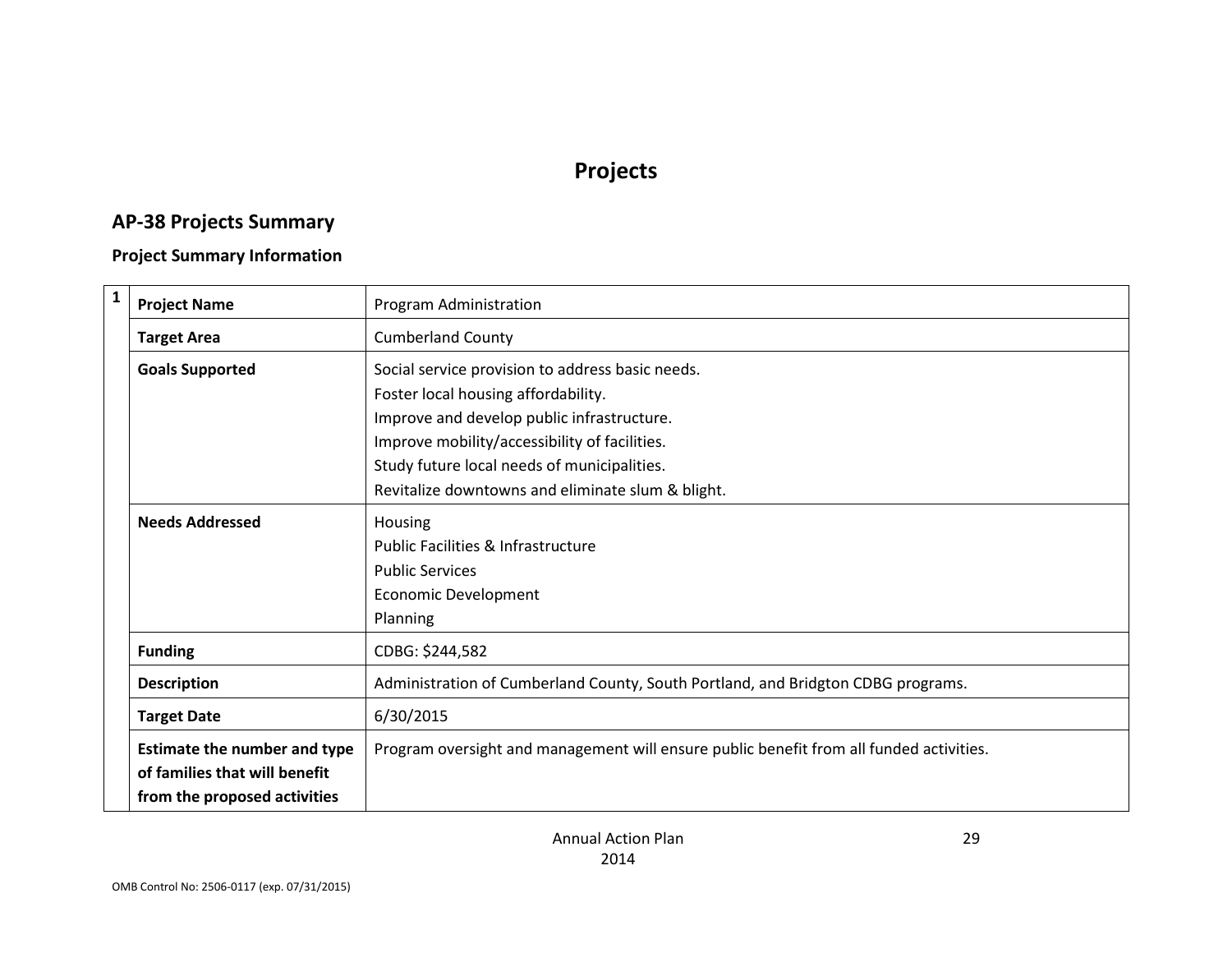|                | <b>Location Description</b>                                                                          | Activities monitored and managed will take place County-wide.                                                                                                                                                                                                                                                                       |
|----------------|------------------------------------------------------------------------------------------------------|-------------------------------------------------------------------------------------------------------------------------------------------------------------------------------------------------------------------------------------------------------------------------------------------------------------------------------------|
|                | <b>Planned Activities</b>                                                                            | Set-up, management, accounting, and oversight of all funded CDBG activities in Cumberland County.                                                                                                                                                                                                                                   |
| $\overline{2}$ | <b>Project Name</b>                                                                                  | <b>Public Facilities and Infrastructure</b>                                                                                                                                                                                                                                                                                         |
|                | <b>Target Area</b>                                                                                   | <b>Bridgton Downtown</b><br>South Windham/Gorham (Little Falls)<br>South Portland Knightville/Mill Creek<br>City of Westbrook (City-Wide)<br>Standish Steep Falls Survey Area                                                                                                                                                       |
|                | <b>Goals Supported</b>                                                                               | Improve and develop public infrastructure.<br>Improve mobility/accessibility of facilities.                                                                                                                                                                                                                                         |
|                | <b>Needs Addressed</b>                                                                               | Public Facilities & Infrastructure                                                                                                                                                                                                                                                                                                  |
|                | <b>Funding</b>                                                                                       | CDBG: \$1,008,643                                                                                                                                                                                                                                                                                                                   |
|                | <b>Description</b>                                                                                   | Development and improvements to public facilities and infrastructure in Cumberland County, South<br>Portland, and Bridgton communities.                                                                                                                                                                                             |
|                | <b>Target Date</b>                                                                                   | 6/30/2016                                                                                                                                                                                                                                                                                                                           |
|                | <b>Estimate the number and type</b><br>of families that will benefit<br>from the proposed activities | Public infrastructure and facilities will be rehabilitated and reconstructed in low/moderate income<br>neighborhoods, and in targeted villages determined to be eligible by income survey. An estimated total of<br>24,502 individuals will benefit from these improvements.                                                        |
|                |                                                                                                      | In 2014, specific attention will be paid to increasing accessibility of public facilities in South Portland for<br>disabled residents (a park and community center will have architectural barriers removed), and a food<br>pantry will be upgraded in Falmouth for improved access for Falmouth and Westbrook families in poverty. |
|                | <b>Location Description</b>                                                                          | Public infrastructure will be upgraded in: Bridgton, Gorham, South Portland, and Standish. Public facilities<br>will be constructed and/or upgraded in Bridgton, Falmouth, South Portland, and Westbrook.                                                                                                                           |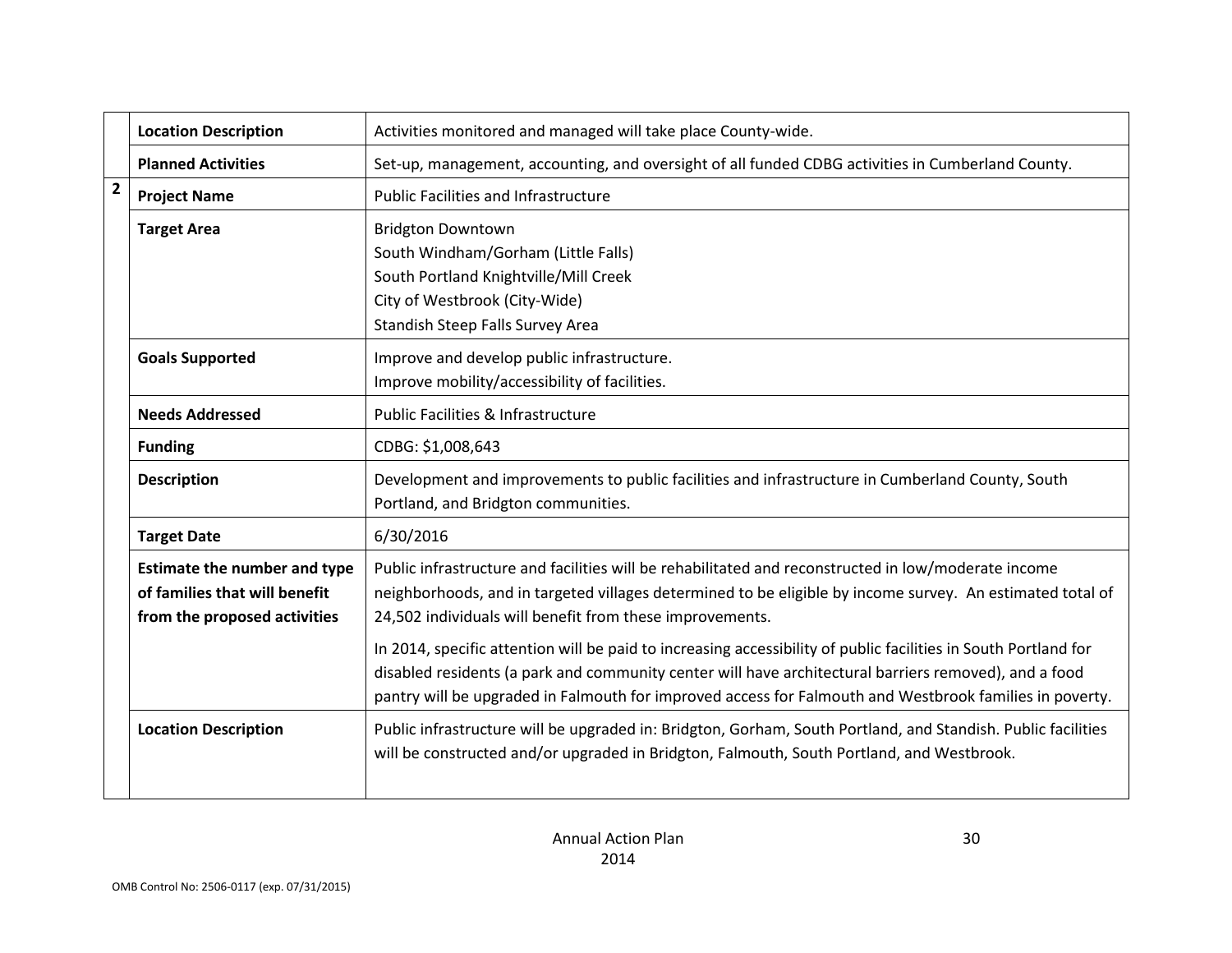|                         | <b>Planned Activities</b>                                                                            | Town of Bridgton: Depot Street Streetscape Improvements--\$117,500.00                                                                                                                                                                                                                     |
|-------------------------|------------------------------------------------------------------------------------------------------|-------------------------------------------------------------------------------------------------------------------------------------------------------------------------------------------------------------------------------------------------------------------------------------------|
|                         |                                                                                                      | Town of Gorham: Upper Little Falls Sidewalk Improvements--\$117,500.00                                                                                                                                                                                                                    |
|                         |                                                                                                      | City of South Portland: Target Area Streetscape Improvements--\$236,213.00                                                                                                                                                                                                                |
|                         |                                                                                                      | Town of Standish: Main Street Sidewalks and Storm Drainage Improvements--\$206,000.00                                                                                                                                                                                                     |
|                         |                                                                                                      | Town of Bridgton: "Old Town Hall" Recreation Center--\$103,030.00                                                                                                                                                                                                                         |
|                         |                                                                                                      | Town of Falmouth (Lead): Food Pantry Renovations--\$39,200.00                                                                                                                                                                                                                             |
|                         |                                                                                                      | City of South Portland: Mill Creek Park Phase IV Improvements--\$125,000                                                                                                                                                                                                                  |
|                         |                                                                                                      | City of South Portland: Recreation Center ADA Pool Lift--\$10,000.00                                                                                                                                                                                                                      |
|                         |                                                                                                      | City of South Portland: Thomas Knight Park ADA Access--\$15,000.00                                                                                                                                                                                                                        |
|                         |                                                                                                      | City of Westbrook: River Recreation Facility Development--\$39,200.00                                                                                                                                                                                                                     |
| $\overline{\mathbf{3}}$ | <b>Project Name</b>                                                                                  | Downtown Revitalization                                                                                                                                                                                                                                                                   |
|                         | <b>Target Area</b>                                                                                   | <b>Bridgton Downtown</b>                                                                                                                                                                                                                                                                  |
|                         | <b>Goals Supported</b>                                                                               | Revitalize downtowns and eliminate slum & blight.                                                                                                                                                                                                                                         |
|                         | <b>Needs Addressed</b>                                                                               | Public Facilities & Infrastructure<br><b>Economic Development</b>                                                                                                                                                                                                                         |
|                         | <b>Funding</b>                                                                                       | CDBG: \$22,000                                                                                                                                                                                                                                                                            |
|                         | <b>Description</b>                                                                                   | Facade improvements and historic preservation activities will occur in 2014. The goal of this project is to<br>eliminate slum and blight.                                                                                                                                                 |
|                         | <b>Target Date</b>                                                                                   | 12/31/2015                                                                                                                                                                                                                                                                                |
|                         | <b>Estimate the number and type</b><br>of families that will benefit<br>from the proposed activities | A blighted historic building will be improved in Bridgton, Maine. This low/moderate income downtown<br>area has 822 residents, who will benefit from the improved structure. The historic home, listed on the<br>National Register of Historic Places, will serve as a public art museum. |
|                         | <b>Location Description</b>                                                                          | Webb House, Main Street, Bridgton, ME.                                                                                                                                                                                                                                                    |

31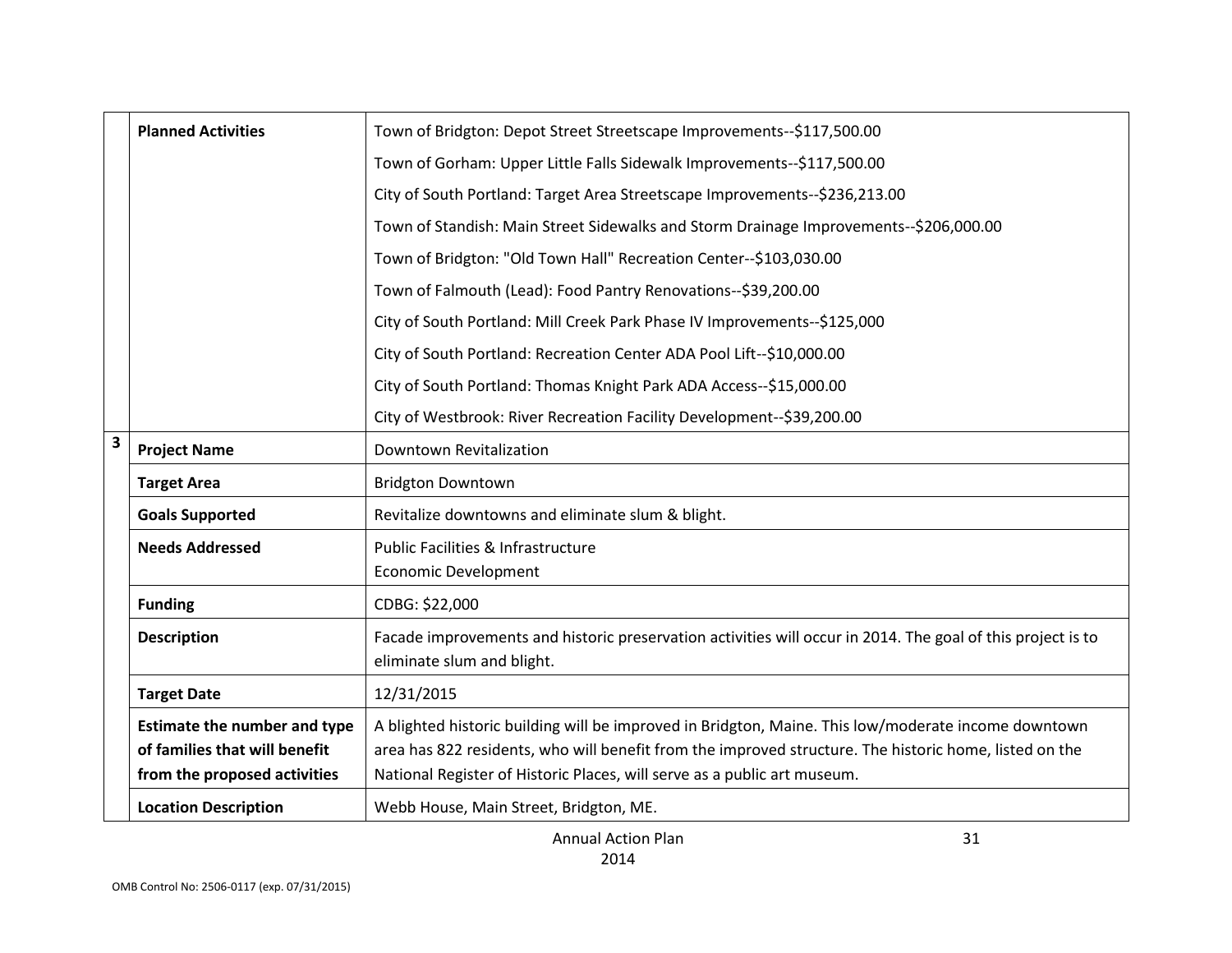|                | <b>Planned Activities</b>           | Town of Bridgton: Rufus Porter Phase III Improvements--\$22,000.                                                                                                                                                                                                                            |
|----------------|-------------------------------------|---------------------------------------------------------------------------------------------------------------------------------------------------------------------------------------------------------------------------------------------------------------------------------------------|
| $\overline{4}$ | <b>Project Name</b>                 | <b>Public Services</b>                                                                                                                                                                                                                                                                      |
|                | <b>Target Area</b>                  | <b>Bridgton Downtown</b>                                                                                                                                                                                                                                                                    |
|                |                                     | South Portland Red Bank                                                                                                                                                                                                                                                                     |
|                |                                     | <b>Cumberland County</b>                                                                                                                                                                                                                                                                    |
|                |                                     | City of Westbrook (City-Wide)                                                                                                                                                                                                                                                               |
|                | <b>Goals Supported</b>              | Social service provision to address basic needs.                                                                                                                                                                                                                                            |
|                | <b>Needs Addressed</b>              | <b>Public Services</b>                                                                                                                                                                                                                                                                      |
|                | <b>Funding</b>                      | CDBG: \$215,653                                                                                                                                                                                                                                                                             |
|                | <b>Description</b>                  | The Cumberland County CDBG program will fund 17 public services in 2014. These services operate                                                                                                                                                                                             |
|                |                                     | County-wide, and in Westbrook, South Portland, the Town of Bridgton, and 18 other County towns.                                                                                                                                                                                             |
|                | <b>Target Date</b>                  | 6/30/2015                                                                                                                                                                                                                                                                                   |
|                | <b>Estimate the number and type</b> | Funded public services will benefit a total of approximately 3,353 clients in Cumberland County in 2014.                                                                                                                                                                                    |
|                | of families that will benefit       | These services will aid victims of domestic violence, the food insecure, the homeless or imminently                                                                                                                                                                                         |
|                | from the proposed activities        | homeless, the homebound elderly, and immigrant women. In 2014, the program placed particular                                                                                                                                                                                                |
|                |                                     | emphasis on funding basic, vital services to address unmet needs, such as food, fuel, and transportation.                                                                                                                                                                                   |
|                | <b>Location Description</b>         | Town of Bridgton, City of South Portland, City of Westbrook, Cumberland County-wide, Cape Elizabeth,<br>Gorham, Scarborough, Gray, Naples, Raymond, Casco, Standish, Yarmouth, Falmouth, Cumberland,<br>Freeport, Baldwin, Harpswell, Chebeague Island, North Yarmouth, Pownal, and Sebago. |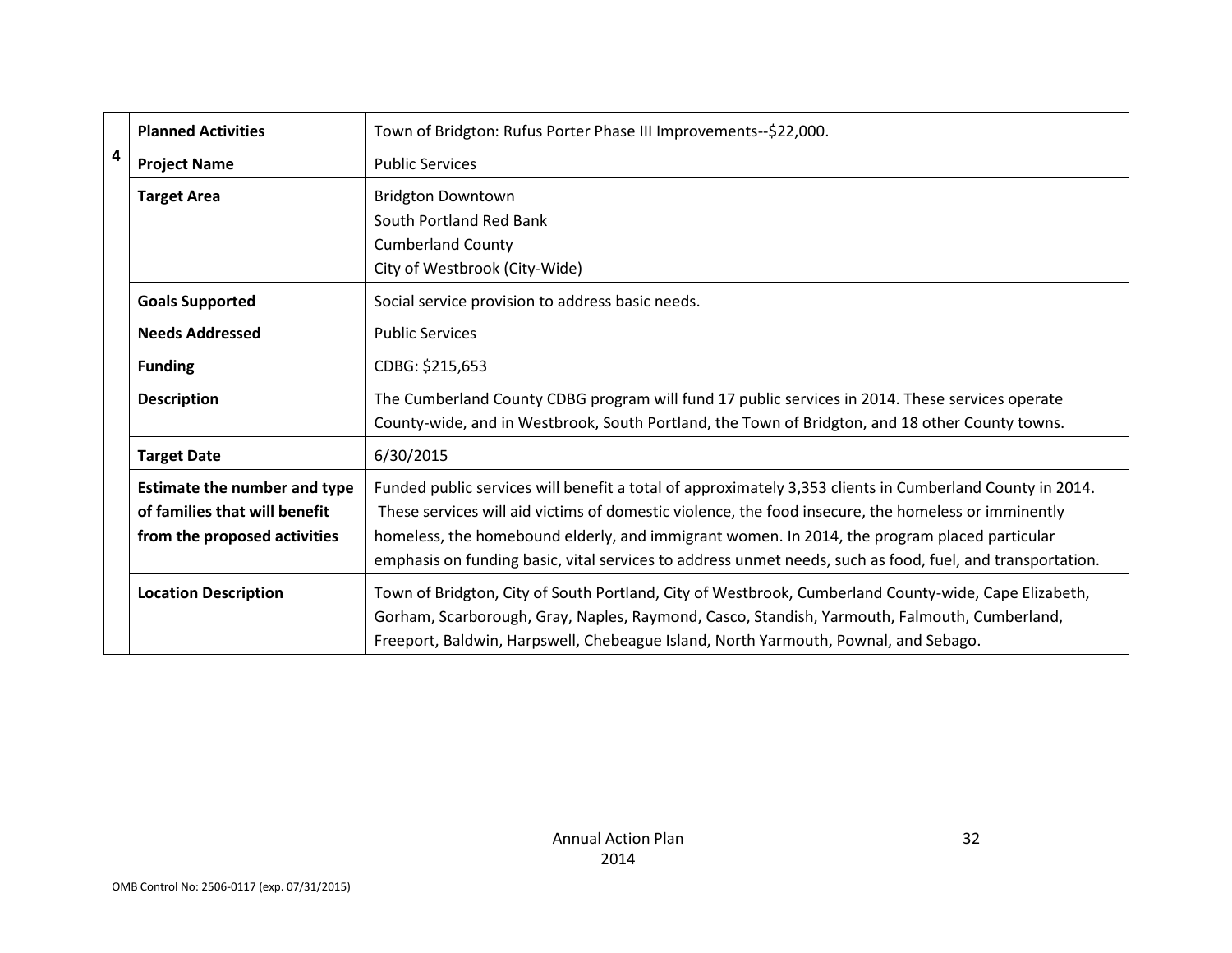|   | <b>Planned Activities</b> | Bridgton: Food Delivery, Food Pantry--\$1,800.00                                     |
|---|---------------------------|--------------------------------------------------------------------------------------|
|   |                           | Bridgton: Emergency Heating Fuel Assistance--\$12,000.00                             |
|   |                           | Bridgton: Community Center Community Dinners--\$3,000.00                             |
|   |                           | Bridgton: Community HELP Program--\$2,000.00                                         |
|   |                           | Bridgton: St. Peter's Community Dinners--\$1,500.00                                  |
|   |                           | Bridgton: Community Center Navigator Program--\$5,000.00                             |
|   |                           | Cape Elizabeth (Lead Community + 17 Others): Domestic Violence Services--\$42,123.00 |
|   |                           | Opportunity Alliance (County-wide): Homelessness Prevention Services--\$47,460.00    |
|   |                           | Westbrook: Health Program for Immigrant Women--\$38,133.00                           |
|   |                           | South Portland: Food Pantry Operations--\$10,000.00                                  |
|   |                           | South Portland: Recreation Scholarships--\$6,000.00                                  |
|   |                           | South Portland: Domestic Violence Services--\$5,000.00                               |
|   |                           | South Portland: Emergency Heating Fuel Assistance--\$10,500.00                       |
|   |                           | South Portland: Elder Services, Meals-on-Wheels--\$7,500.00                          |
|   |                           | South Portland: Redbank Resource Hub Staffing--\$15,000.00                           |
|   |                           | South Portland: Bus Passes--\$3,600.00                                               |
|   |                           | South Portland: Skillin School Food Program--\$5,037.00                              |
|   |                           |                                                                                      |
| 5 | <b>Project Name</b>       | <b>Housing Rehabilitation</b>                                                        |
|   | <b>Target Area</b>        | <b>Cumberland County</b>                                                             |
|   | <b>Goals Supported</b>    | Foster local housing affordability.                                                  |
|   | <b>Needs Addressed</b>    | Housing                                                                              |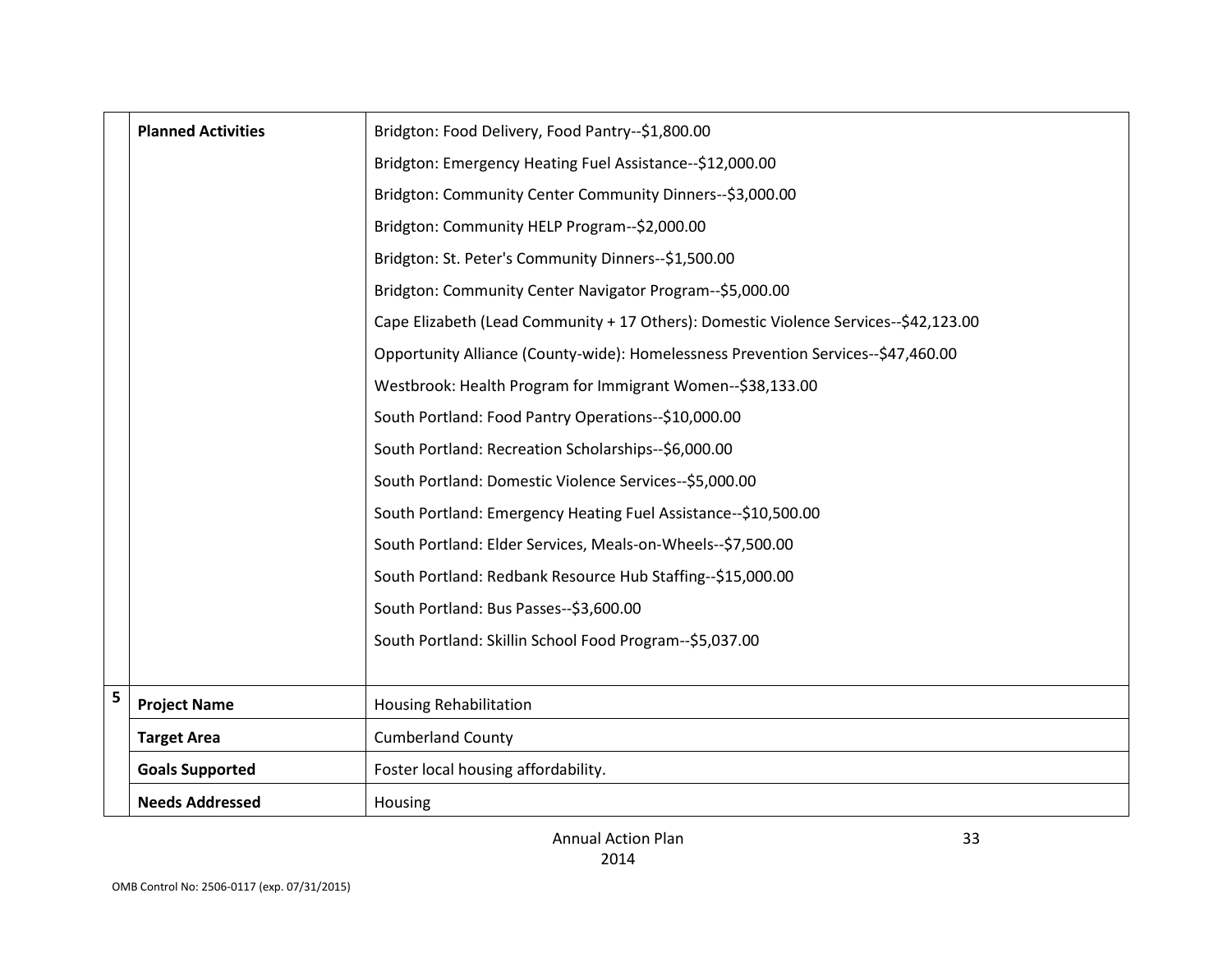|   | <b>Funding</b>                                                                                       | CDBG: \$209,621                                                                                                                                                                                                                                                                                                                                                                                                                                                                                                                                                                                                   |
|---|------------------------------------------------------------------------------------------------------|-------------------------------------------------------------------------------------------------------------------------------------------------------------------------------------------------------------------------------------------------------------------------------------------------------------------------------------------------------------------------------------------------------------------------------------------------------------------------------------------------------------------------------------------------------------------------------------------------------------------|
|   | <b>Description</b>                                                                                   | Cumberland County will foster local housing affordability by providing housing rehabilitation and energy<br>efficiency and weatherization programs for low to moderate income households in Cumberland County,<br>South Portland, and Freeport.                                                                                                                                                                                                                                                                                                                                                                   |
|   | <b>Target Date</b>                                                                                   | 6/30/2015                                                                                                                                                                                                                                                                                                                                                                                                                                                                                                                                                                                                         |
|   | <b>Estimate the number and type</b><br>of families that will benefit<br>from the proposed activities | Approximately 99 households will receive weatherization and rehabilitation services through three funded<br>activities. Two of these programs (Regional Housing Rehabilitation and South Portland Housing<br>Rehabilitation) are continuations of past CDBG activities. In the past, many of the households served have<br>been large, multi-generational families seeking septic and heating system repairs, or elderly widows unable<br>to continue to manage the upkeep or cost of their homes as they age in place. It is expected that these<br>trends in the type of families served will continue in 2014. |
|   | <b>Location Description</b>                                                                          | The Regional Housing Rehabilitation Program, managed by The Opportunity Alliance (TOA), will offer<br>housing rehabilitation services to residents of all of the participating Cumberland County towns in the<br>CCEJ. The program expects to perform emergency housing repairs at 25 income-qualified households in<br>2014.                                                                                                                                                                                                                                                                                     |
|   |                                                                                                      | The South Portland Housing Rehabilitation Program, also managed by TOA, will offer \$20,000 of housing<br>rehabilitation for 3-4 households in the City of South Portland seeking emergency assistance.                                                                                                                                                                                                                                                                                                                                                                                                           |
|   |                                                                                                      | The Town of Freeport weatherization program will offer energy audits and weatherization work for an<br>expected 70 income-qualified homeowners in the Town of Freeport.                                                                                                                                                                                                                                                                                                                                                                                                                                           |
|   | <b>Planned Activities</b>                                                                            | Cumberland County: Opportunity Alliance Regional Housing Rehabilitation--\$171,921.00                                                                                                                                                                                                                                                                                                                                                                                                                                                                                                                             |
|   |                                                                                                      | City of South Portland: South Portland Housing Rehabilitation--\$20,000.00                                                                                                                                                                                                                                                                                                                                                                                                                                                                                                                                        |
|   |                                                                                                      | Town of Freeport: Energy Audit/Weatherization Program--\$17,700.00                                                                                                                                                                                                                                                                                                                                                                                                                                                                                                                                                |
| 6 | <b>Project Name</b>                                                                                  | Planning                                                                                                                                                                                                                                                                                                                                                                                                                                                                                                                                                                                                          |
|   | <b>Target Area</b>                                                                                   | <b>Cumberland County</b>                                                                                                                                                                                                                                                                                                                                                                                                                                                                                                                                                                                          |
|   | <b>Goals Supported</b>                                                                               | Study future local needs of municipalities.                                                                                                                                                                                                                                                                                                                                                                                                                                                                                                                                                                       |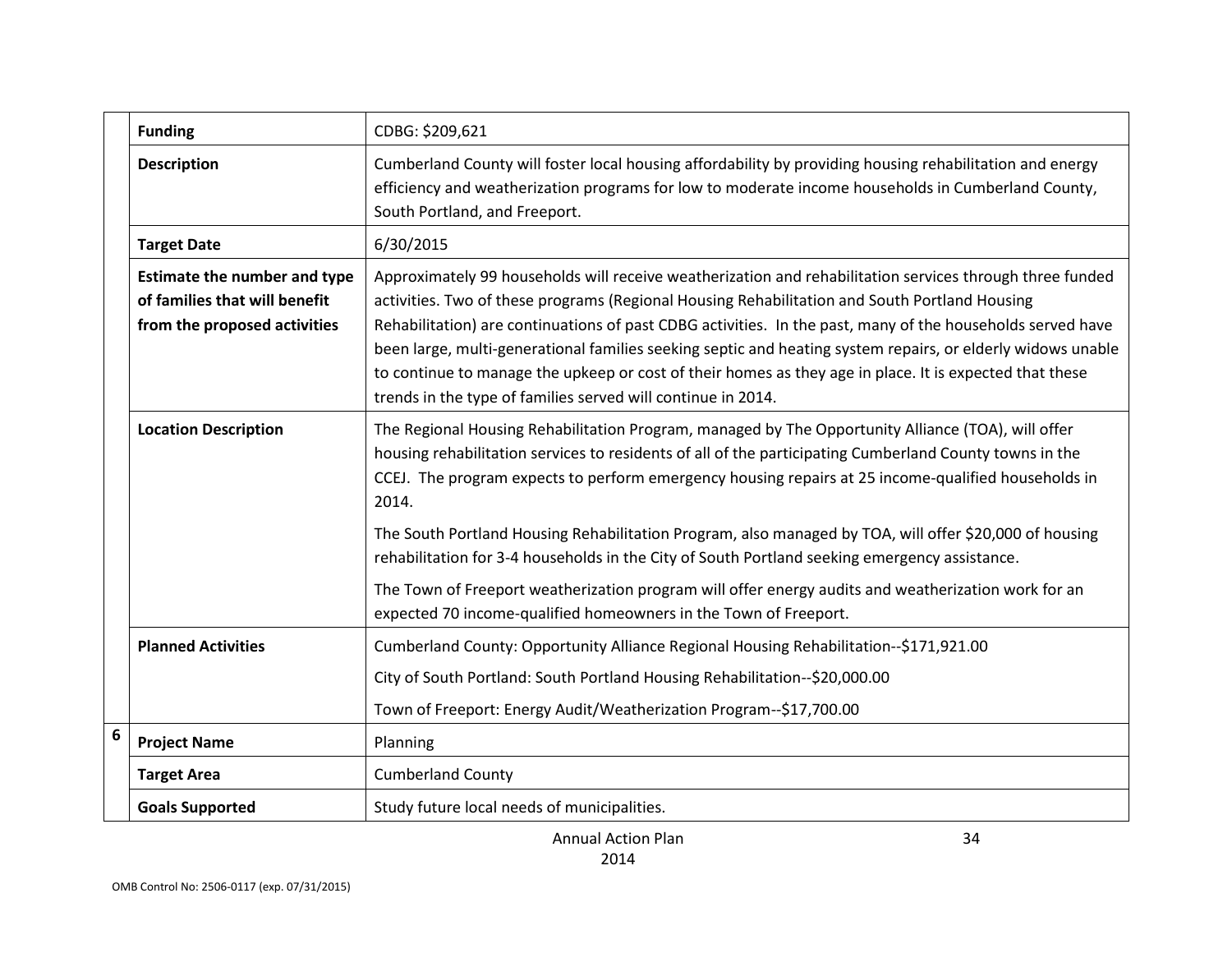| <b>Needs Addressed</b>                                                                               | <b>Planning</b>                                                                                                                                                                                                    |
|------------------------------------------------------------------------------------------------------|--------------------------------------------------------------------------------------------------------------------------------------------------------------------------------------------------------------------|
| <b>Funding</b>                                                                                       | CDBG: \$28,288                                                                                                                                                                                                     |
| <b>Description</b>                                                                                   | Two planning studies will be funded in 2014. In Harpswell, an evaluation of existing and needed emergency<br>services will be performed. In Raymond, the feasibility of a manufacturing incubator will be studied. |
| <b>Target Date</b>                                                                                   | 12/31/2015                                                                                                                                                                                                         |
| <b>Estimate the number and type</b><br>of families that will benefit<br>from the proposed activities | Not applicable. Planning studies do not create a tangible benefit.<br>However, it is expected that these planning studies will be used to guide future municipal actions to<br>benefit local populations.          |
| <b>Location Description</b>                                                                          | Town of Harpswell, Town of Raymond.                                                                                                                                                                                |
| <b>Planned Activities</b>                                                                            | Harpswell: Emergency Services Planning--\$3,100.00<br>Raymond: Manufacturing Incubator Study--\$25,188.00                                                                                                          |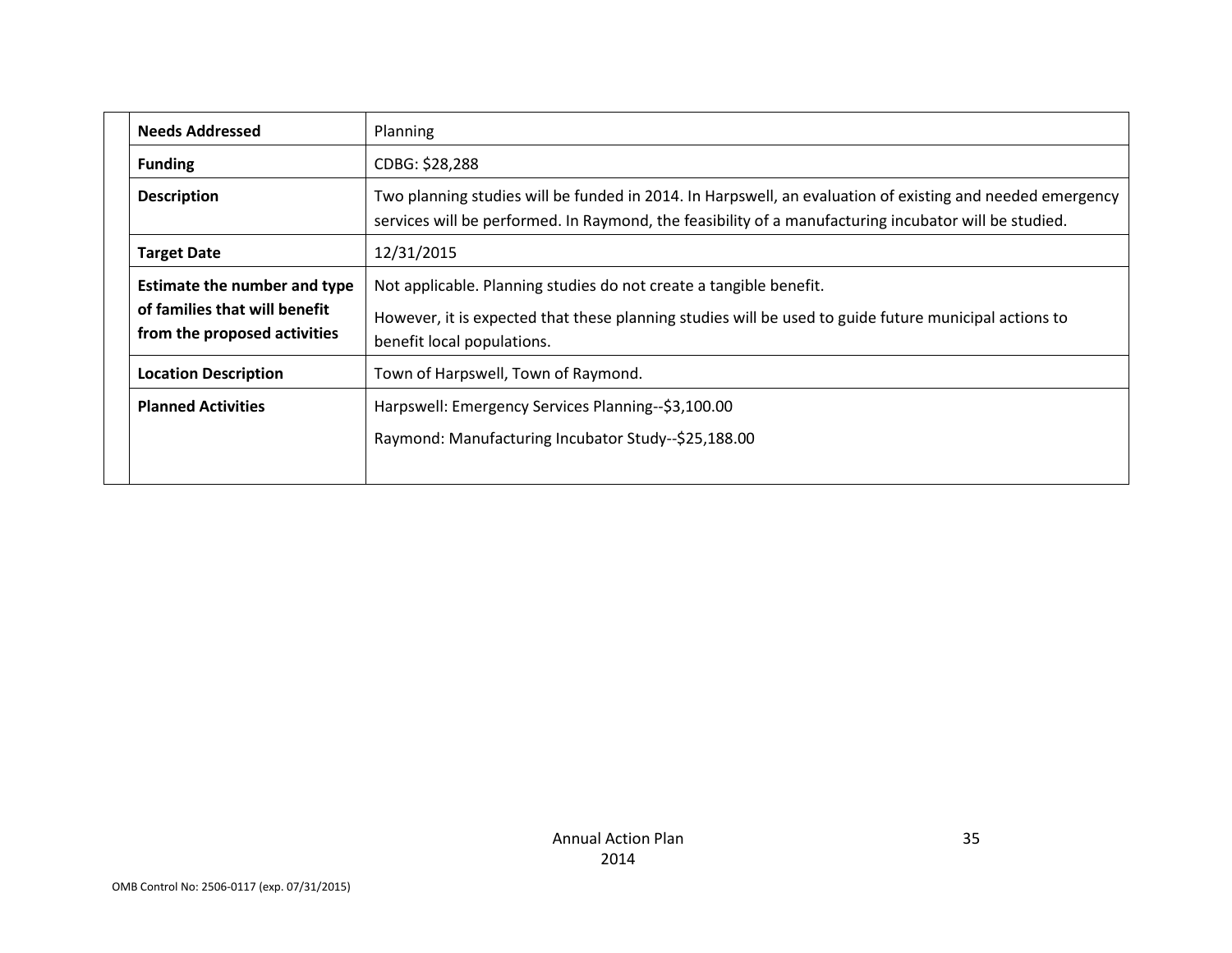## **AP-50 Geographic Distribution – 91.220(f)**

### **Description of the geographic areas of the entitlement (including areas of low-income and minority concentration) where assistance will be directed**

According to the 2010 US Census, Cumberland County is a 835.5 square mile jurisdiction, home to 281,674 residents, with a growing population. The Cumberland County CDBG program serves 25 municipalities, 15 of which contain 37 low-income Census Block Groups. The City of Westbrook and the Town of Bridgton qualify for CDBG program funds City/Town-wide.

Cumberland County funds programs which serve either: 1) the County as a whole; 2) HUD presumed groups or income eligible individuals/households; 3) eligible Census Block Groups in participating County towns or; 4) specific target neighborhoods/"pockets of poverty."

In 2014, two sidewalk reconstruction projects will be funded: 1) Town of Gorham - Little Falls neighborhood and 2) Town of Standish - Steep Falls Neighborhood. A riverfront recreation project will also be funded in the City of Westbrook.

The "set-aside" communities of South Portland and Bridgton will complete infrastructure and facility projects in eligible low/moderate income target neighborhoods.

The Housing Rehabilitation program offers services County-wide, and in the City of South Portland. Housing programs funded through the CDBG program are offered to qualifying homeowners with properties located throughout the Cumberland County Entitlement Jurisdiction. A long-running, 2011 community-based housing weatherization and energy efficiency project will also be completed in the City of South Portland in 2014. An additional weatherization and energy conservation project will also occur in Freeport in 2014.

Eight public service programs will be offered in South Portland for recreation, youth, elderly and educational services.

A county-wide public service activity will provide support services to County residents at risk of imminent homelessness. An "almost" county-wide public service program will provide case management services to victims of domestic violence. The Town of Cape Elizabeth services as the "lead" community with services available as or if needed in the Towns of Baldwin, Casco, Chebeague Island, Cumberland, Falmouth, Freeport, Gorham, Gray, Harpswell, Naples, North Yarmouth, Pownal, Raymond, Scarborough, Sebago, Standish and Yarmouth. A health & wellness program for immigrant women will be initiated in the City of Westbrook largely serving "new Mainers" from Central and West Africa.

Annual Action Plan Bridgton will assist with the funding of six public service activities addressing the basic needs of people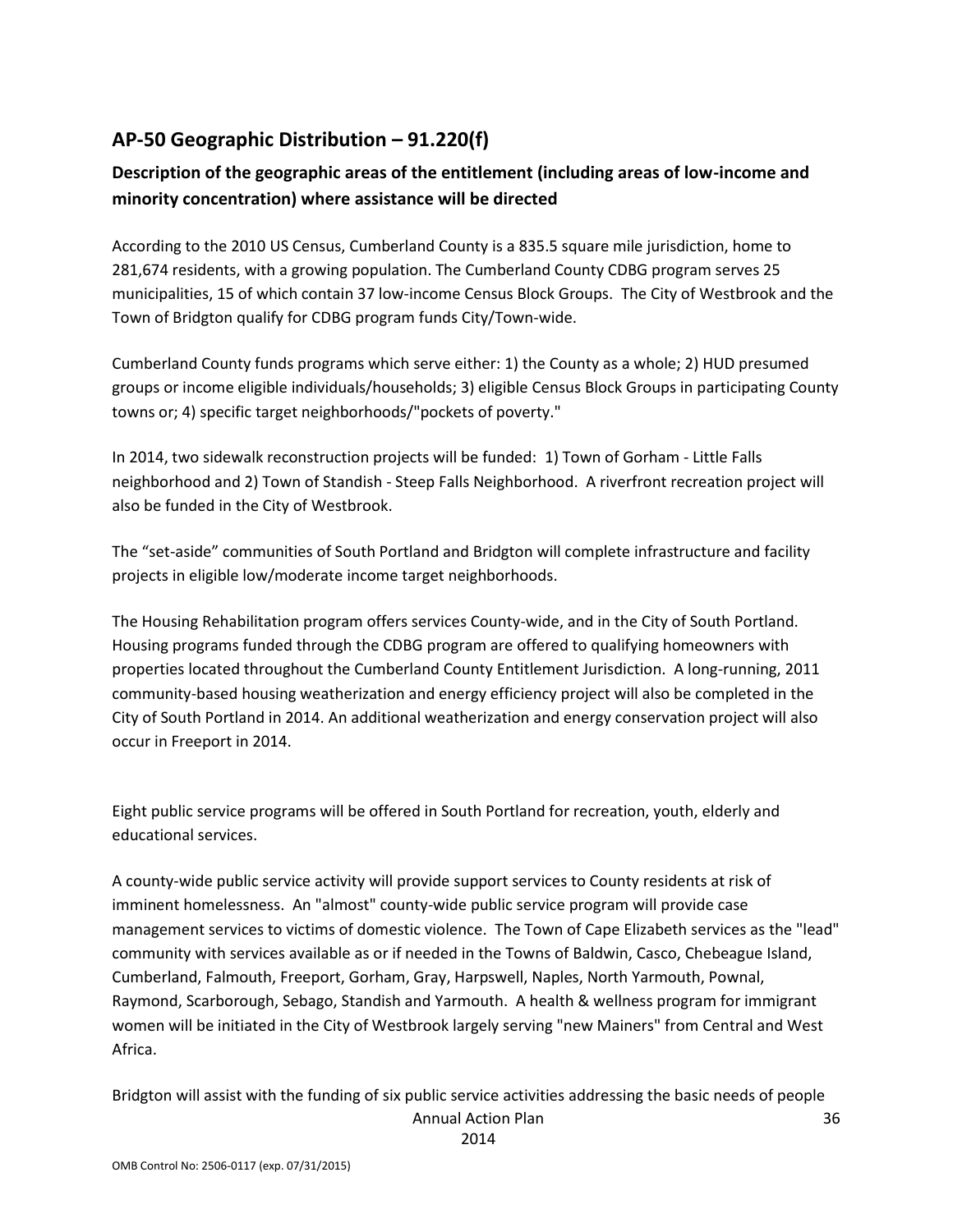in poverty, including food deliveries to its local food pantry; emergency heating fuel assistance; and community dinners.

#### **Geographic Distribution**

| <b>Percentage of Funds</b> |
|----------------------------|
| 14                         |
|                            |
|                            |
| 13                         |
| 22                         |
| 4                          |
| 12                         |
|                            |

**Table 8 - Geographic Distribution** 

#### **Rationale for the priorities for allocating investments geographically**

Cumberland County utilizes a competitive application process to allocate funds for economic development, planning, public infrastructure, public facilities, housing, and public service activities. A sub-committee of the Municipal Oversight Committee (MOC) delivers funding recommendations to the full MOC with final recommendations presented to the Cumberland County Commissioners. The process takes into account how the applicant communities and regional service providers seek to address priorities and needs of their community and the region particularly in areas with the high concentrations of low/moderate income residents. Given limited funding, projects are also reviewed based upon readiness to proceed and the significance of impact to be achieved.

The City of South Portland and the Town of Bridgton receive special "set-aside" allocations. South Portland's 2014 allocation of \$417,583 will be used for an array of public facility, infrastructure, housing, and public service activities. Bridgton will receive an allocation of \$187,912 to be used for public infrastructure, public services and downtown revitalization activities. These communities conduct their own independent assessment and selection of projects, and citizen participation processes.

Fifteen municipalities contain 37 Census Block groups meeting the low/moderate income exemption criteria for the Cumberland County Community Development Block Grant program. The County has many "pockets of poverty" and some public infrastructure projects may also qualify by income survey. In 2014, the Town of Standish will be completing infrastructure improvements in Steep Falls Village, which qualifies by income survey. The Town of Gorham will complete similar improvements in a portion of the Little Falls neighborhood qualifying by income survey.

In terms of geographic distribution of resources, Program Year 2014 will see the vast majority of Cumberland County's CDBG resources being utilized by three municipalities. These are our two setaside communities, Bridgton and South Portland, and the City of Westbrook. Bridgton and Westbrook

Annual Action Plan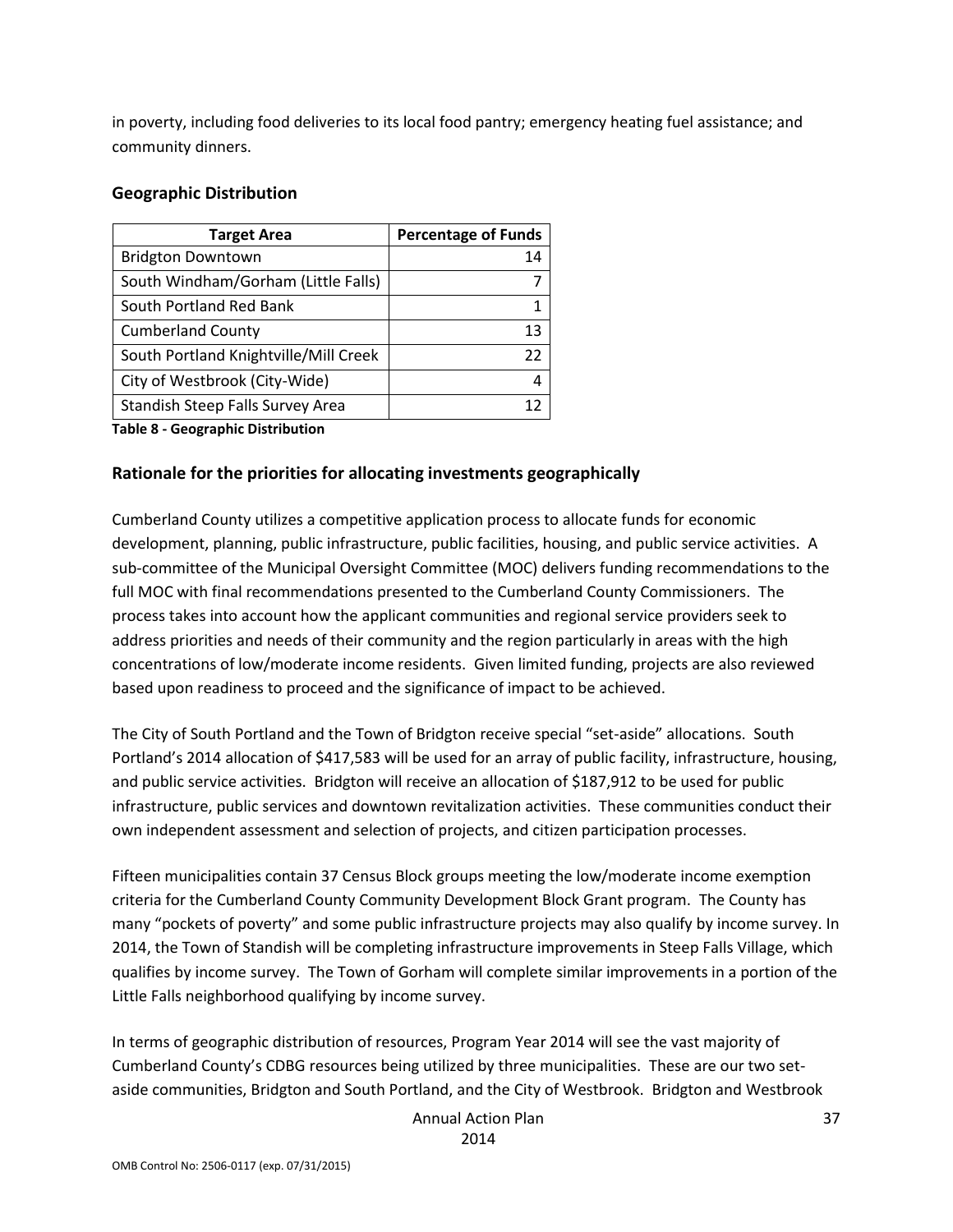represent the communities with the highest percentage of low-income households. South Portland contains by far the largest numbers of low-income households. The Cities of Westbrook and South Portland are the only communities in the Cumberland County Entitlement Jurisdiction with significant numbers of new "Mainers", primarily refugees and immigrants from East and West Africa. Over \$1 million of our entire FFY '14 CDBG program allocation will be expended directly by these three communities.

South Portland expends funds for public infrastructure and facilities in local target areas. In 2014, a large-scale sidewalk and pedestrian improvement project will improve accessibility in low and moderate income neighborhoods, such as Knightville/Mill Creek and Redbank. Likewise, Bridgton will be focusing the majority of their program budget on improvements to the downtown area through major infrastructure rehabilitation and remediation of spot blight.

### **Discussion**

In recent years, Cumberland County has allocated significant resources towards the City of Westbrook, which qualifies for the Block Grant program on a city-wide basis. In 2013, Westbrook received \$330,000 in CDBG to improve its downtown.

In 2014, other, smaller Cumberland County towns will receive grants to make targeted and signficant improvements to their villages. These municipal improvements could not occur without CDBG funding. A high-value Manufacturing Incubator Planning study will also be funded in the Town of Raymond, which has never before participated in the County's CDBG program.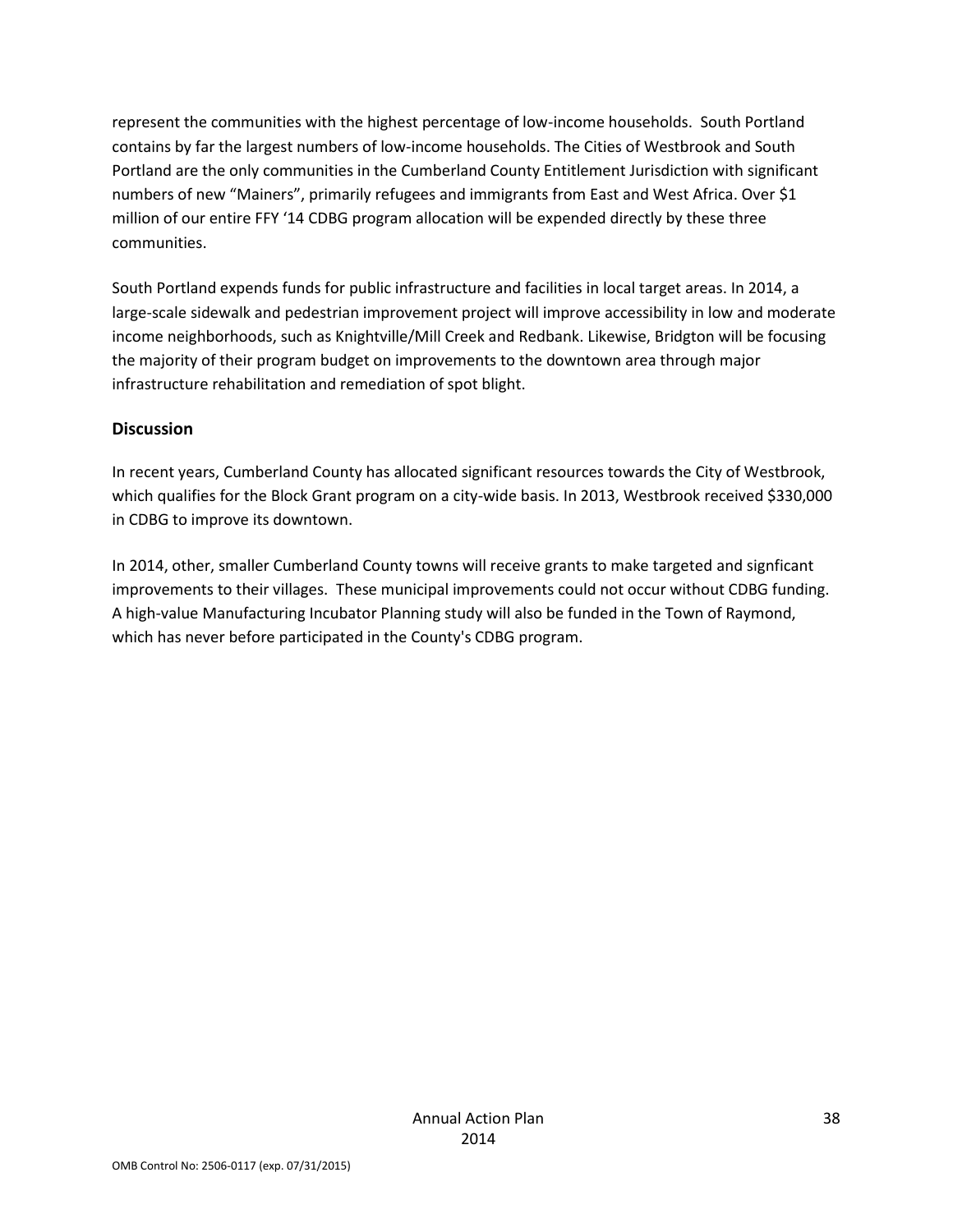# **Affordable Housing**

### **AP-55 Affordable Housing – 91.220(g)**

### **Introduction**

The CCEJ Community Development program will strategically utilize its financial resources to promote the development of affordable housing opportunities throughout the County. Each year a significant portion of our CDBG program funds has been devoted directly to meeting the housing and housing affordability challenges of low & moderate income households. In Program Year 2014, \$209,621 in new County and South Portland CDBG funds will be utilized for heating system replacement, weatherization, and emergency repairs. An additional \$365,000 in HOME funds from the Portland/ Cumberland County HOME Consortium will be used for housing rehabilitation, the development of new rental or ownership housing and potentially for tenant based rental assistance. These funds will be expended in the CCEJ and the Town of Brunswick.

Planning activities were completed in 2013 under the auspices of HUD's Sustainable Communities Initiative, to develop a regional fair housing plan, including regional activities to affirmatively further fair housing. A final Regional Analysis to Impediments to Fair Housing Choice (AI) report has been submitted to HUD's Office of Fair Housing & Equal Opportunity (FHEO) for review.

| One Year Goals for the Number of Households to be Supported |    |
|-------------------------------------------------------------|----|
| Homeless                                                    |    |
| Non-Homeless                                                | qq |
| Special-Needs                                               |    |
| Total                                                       | ٩q |
|                                                             |    |

**Table 9 - One Year Goals for Affordable Housing by Support Requirement**

| One Year Goals for the Number of Households Supported Through |    |
|---------------------------------------------------------------|----|
| <b>Rental Assistance</b>                                      |    |
| The Production of New Units                                   |    |
| Rehab of Existing Units                                       | 99 |
| <b>Acquisition of Existing Units</b>                          |    |
| Total                                                         | 99 |
|                                                               |    |

**Table 10 - One Year Goals for Affordable Housing by Support Type**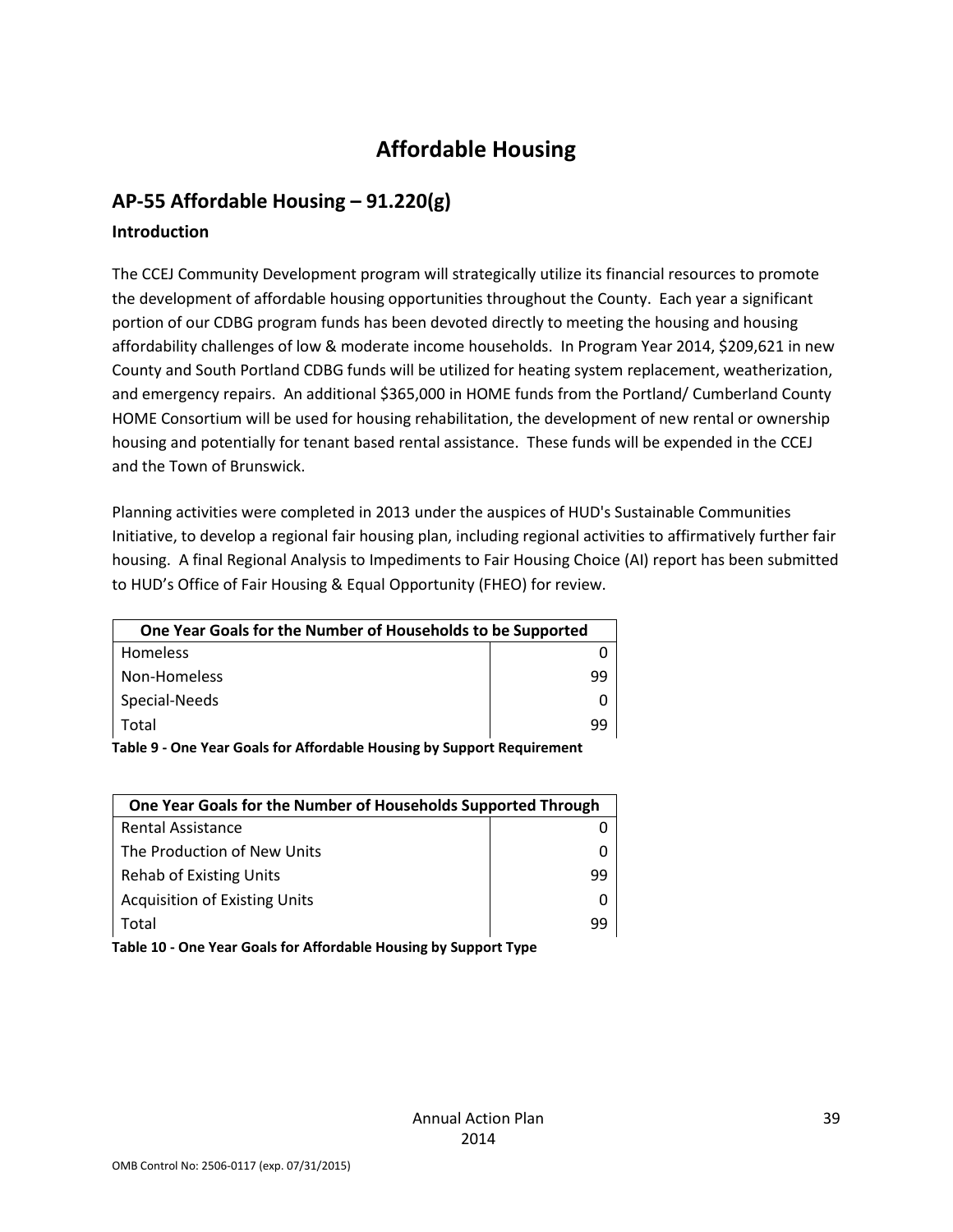#### **Discussion**

The specific housing objectives to be achieved in with 2014 CDBG are: heating system replacement, energy efficiency, and weatherization.

The focus of the continuing South Portland weatherization program (2011) and new 2014 Freeport program is energy efficiency and weatherization. The focus of the Opportunity Alliance program (Cumberland County and South Portland) is heating system replacement and emergency repairs. Heating system replacement of old and inefficient equipment, most well beyond their useful life, is a critical step in energy efficient housing rehabilitation. The agency takes a "whole house" approach and provides an array of weatherization services with resources provided by the Maine State Housing Authority. All appropriate heating system replacement clients are referred for weatherization and energy efficient rehabilitation services. This region-wide housing rehabilitation program will also leverage funds from the Maine State Housing Authority and the Maine Department of Environmental Protection.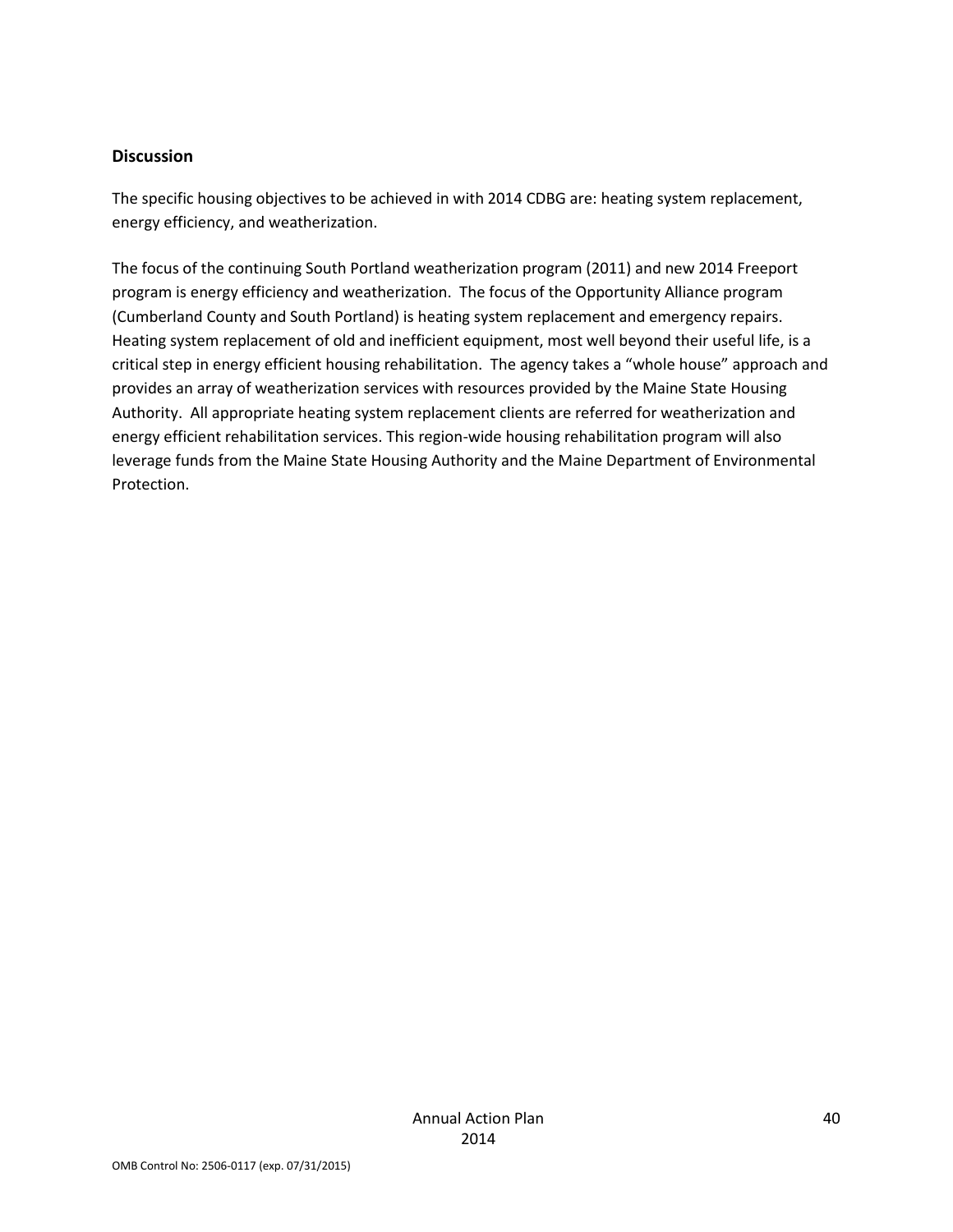# **AP-60 Public Housing** *–* **91.220(h)**

### **Introduction**

South Portland (SPHA) and Westbrook (WHA) are the only Public Housing Authorities in the Cumberland County Entitlement Jurisdiction (CCEJ). While the authorities are eligible to apply for CDBG funds through their host communities they currently receive ample capital improvement and operating expense funds directly from HUD.

### **Actions planned during the next year to address the needs to public housing**

The SPHA and WHA do not have any needs identified to be addressed with 2014 CDBG program funds. These housing authorities report that they are currently effectively managing their capital improvement needs.

### **Actions to encourage public housing residents to become more involved in management and participate in homeownership**

### *South Portland Housing Authority*

Residents are currently represented through the Resident Advisory Board, which regularly meets to discuss issues concerning operations, management and property improvements. Residents are regularly informed whenever changes in policies or procedures are proposed and invited to comment prior to implementation.

Homeownership has been a difficult challenge for most, if not all SPHA residents. The primary obstacle is the extremely high cost of homes on the market and the obstacle of obtaining funds for a down payment. The income disregard program is in place, permitting residents the opportunity to save funds toward self-sufficiency and homeownership.

Currently the South Portland Housing Authority (SPHA) owns and/or manages over 600 units of housing in South Portland. Of these units, 123 are for elderly with congregate services available, 412 are for elderly/disabled residents, with some handicapped accessible units, 96 are 2 to 4 bedroom family units, and one property has 10 units that are all completely handicapped accessible.

#### *Westbrook Housing Authority*

Westbrook Housing Authority's Public Housing and Tax Credit supported housing residents are represented via Resident Councils for the project in which they reside. The Resident Councils meet monthly addressing issues of operations, management and maintenance. Residents are made aware of any changes via the monthly meetings and newsletters. Two residents serve on the Westbrook Housing Authority's Board of Commissioners.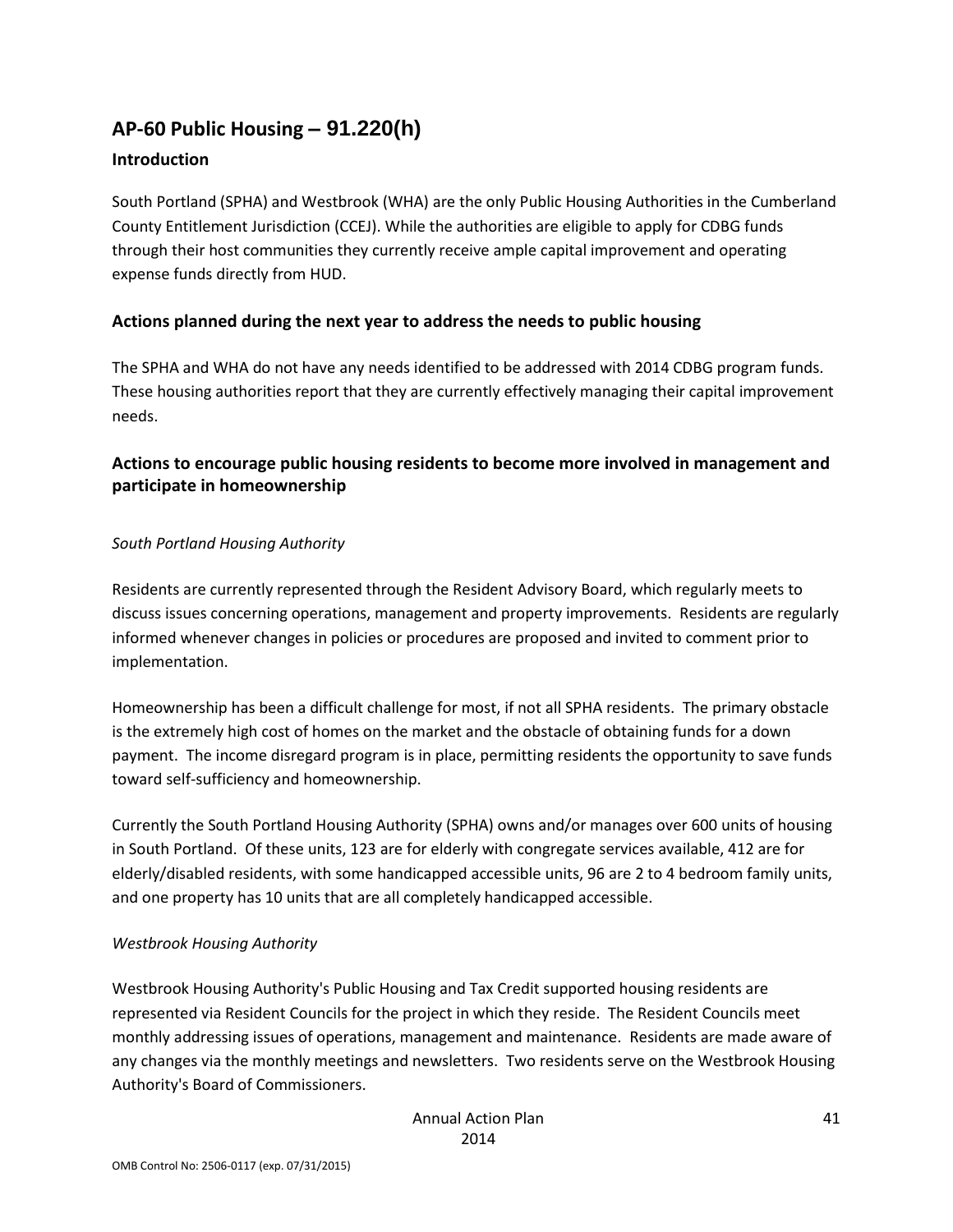Of the nine housing projects that Westbrook Housing Authority owns /manages, two are non-elderly. One is a family housing complex containing 26 units developed under the tax credit program. The other is a two-unit complex for adults with developmental disabilities. WHA encourages these residents toward homeownership to the extent feasible. Westbrook Housing Authority collaborates with Maine Home Works Housing Education program by providing free space for homeownership classes.

WHA participates in the Section 8 Voucher Homeownership Program. We currently have 13 recipients under this program. Homeownership continues to be a problem in the County jurisdiction for low and moderate-income households. Home prices have fallen but new mortgage finance restrictions provide significant challenges. Westbrook Housing Authority works in conjunction with Westbrook Development Corporation to enhance homeownership opportunities.

The Westbrook Housing Authority manages 448 units of housing: 150 elderly with congregate services available, 86 elderly/disabled residents, with some handicapped accessible units, 34 are 2 & 3 bedroom family units, 29 are tax credit units for residents 55+, 100 are combination Tax Credit and market rate units for residents 55+, 13 are affordable market rate units and one 36 unit development is market rate for residents 62+.

At the top of the list of request that Westbrook Housing Authority cannot accommodate are two- and three-bedroom family apartments, followed closely by apartments for disabled adults. A typical wait for non-subsidized apartments is six months to a year, and applicants for subsidized apartments may have to wait as long as six years. Similarly, the wait for public housing for disabled adults or elderly is up to two years.

Westbrook Housing Authority also administers 805 Section 8 Housing Choice Vouchers. Of these, 237 are elderly voucher recipients and 568 are family voucher recipients. Twenty-six households participate in the Section 8 Family Self-Sufficiency Program.

## **If the PHA is designated as troubled, describe the manner in which financial assistance will be provided or other assistance**

Neither the South Portland nor Westbrook Housing Authorities are identified as troubled or poorly performing housing authorities.

### **Discussion**

The Cumberland County Community Development Program routinely consults with both local housing authorities on regional housing needs and issues, and will continue to do so. The Community Development Program addresses the need for affordable housing through its regional housing rehabilitation program, and through its participation in the Cumberland County HOME Consortium.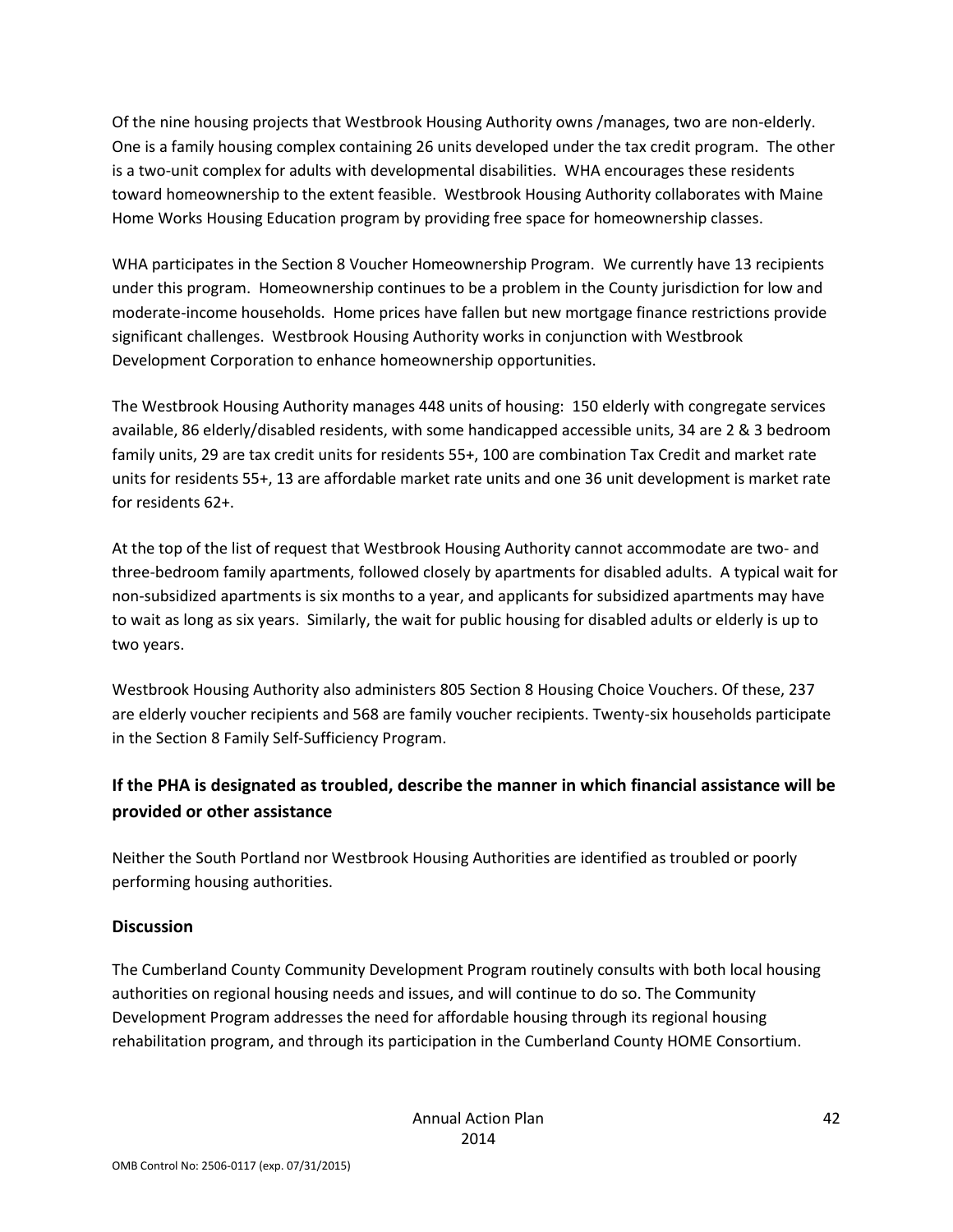# **AP-65 Homeless and Other Special Needs Activities – 91.220(i) Introduction**

The City of Portland, a recipient of ESG and Continuum of Care funds is the primary homeless services center in the region. Family, adult and teen shelters and services are located in Portland – none are located in the Cumberland County Entitlement Jurisdiction (CCEJ). Balance of State Continuum of Care resources are provided to individuals located in CCEJ communities at properties operated by Shalom House and through the Stability Through Engagement Program (STEP). STEP provides short-term rental assistance in a rapid re-housing type program accessed at family, individual and domestic violence shelters.

From 2007 and 2008, the CCEJ provided CDBG funds to PROP (now The Opportunity Alliance - TOA) to provide case management and rapid re-housing services to persons at risk of homelessness. This activity was superseded by the Homeless Prevention Rapid Re-Housing Program (HPRP) operating from 2009- 2011. In 2012 a small CDBG grant was provided to TOA to maintain the program. In 2013 TOA received a planning grant to study past efforts, assess effectiveness and guide future activities. In the coming year TOA will again receive a modest CDBG grant to provide case management services for families and individuals at risk of homelessness in the CCEJ. The HOME Consortium now provides HOME Tenant Based Rental Assistance (TBRA) funds in the City of Portland and is contemplating a similar activity with HOME TBRA funds in the CCEJ.

**Describe the jurisdictions one-year goals and actions for reducing and ending homelessness including**

### **Reaching out to homeless persons (especially unsheltered persons) and assessing their individual needs**

The Opportunity Alliance (TOA) will provide case management services to homeless or imminently homeless individuals using 2014 CDBG funds. TOA has completed 2013-funded CDBG study of homeless case management services operated from 2007-2012. The study identified the agency's most successful case management practices and should enable TOA to tailor services for homeless individuals and families to acheive the best chance for success and stability.

### **Addressing the emergency shelter and transitional housing needs of homeless persons**

Cumberland County is providing a 2014 grant to Family Crisis Services, a domestic violence service agency, to provide case management services to victims of domestic violence. Frequently victims require a combination of health, mental health and emergency/transitional housing services. Family Crisis Services also receives Continuum of Care funds from the "Balance of State" grant to provide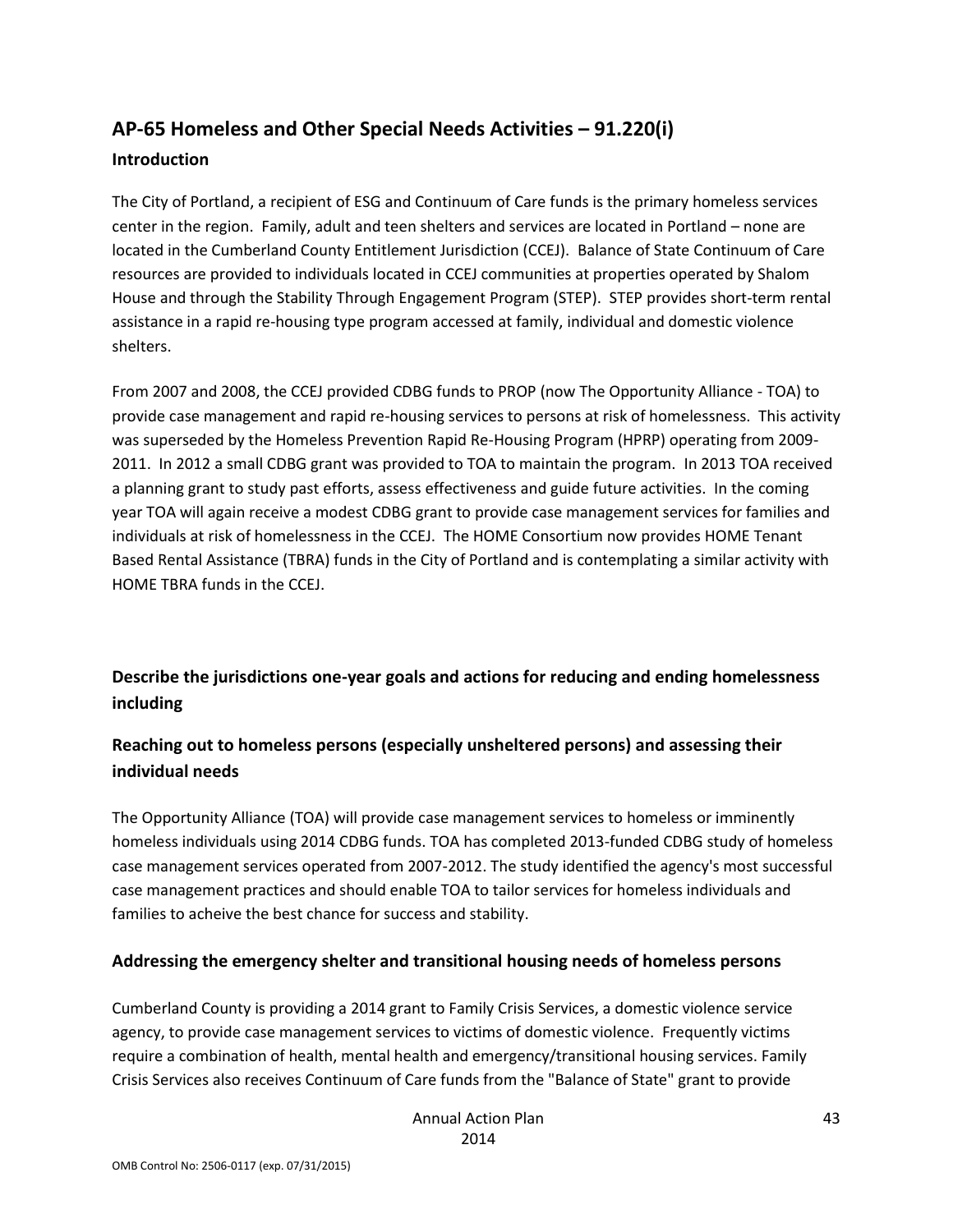emergency housing to victims homeless as a result of domestic violence.

**Helping homeless persons (especially chronically homeless individuals and families, families with children, veterans and their families, and unaccompanied youth) make the transition to permanent housing and independent living, including shortening the period of time that individuals and families experience homelessness, facilitating access for homeless individuals and families to affordable housing units, and preventing individuals and families who were recently homeless from becoming homeless again**

The Opportunity Alliance will be granted funds to intervene either prior to or shortly after an individual or family becomes homeless. This work directly links vulnerable households to housing providers and/or housing vouchers.

**Helping low-income individuals and families avoid becoming homeless, especially extremely low-income individuals and families and those who are: being discharged from publicly funded institutions and systems of care (such as health care facilities, mental health facilities, foster care and other youth facilities, and corrections programs and institutions); or, receiving assistance from public or private agencies that address housing, health, social services, employment, education, or youth needs.**

The Opportunity Alliance will provide case management services to homeless or imminently homeless individuals and families through a 2014 CDBG grant. The case management services they provide include housing counseling, referrals to mental health and public health service providers, the Maine Department of Health and Human Services, referrals for job training programs, and referrals to local General Assistance/Welfare offices in Cumberland County to get connected to food, fuel, and other safety net programs.

The Cumberland County CDBG program also funds transportation programs (free bus passes), emergency heating assistance, scholarships for youth recreation programs, health programs for immigrant women, and food pantries to assist struggling households to meet their basic needs and still have enough resources left over to retain their housing.

#### **Discussion**

As discussed previously, Cumberland County will address the needs of the area's homeless through a grant for case management services to The Opportunity Alliance.

Homelessness rates continue to rise in the metro-Portland areas due to a number of factors, and declining federal resources to target homelessness are only exacerbating the issue. Cumberland County will provide \$47,460.00 of its limited public service funds (the largest public service grant of 2014) towards assisting the homeless or imminently homeless in Cumberland County.

> Annual Action Plan 2014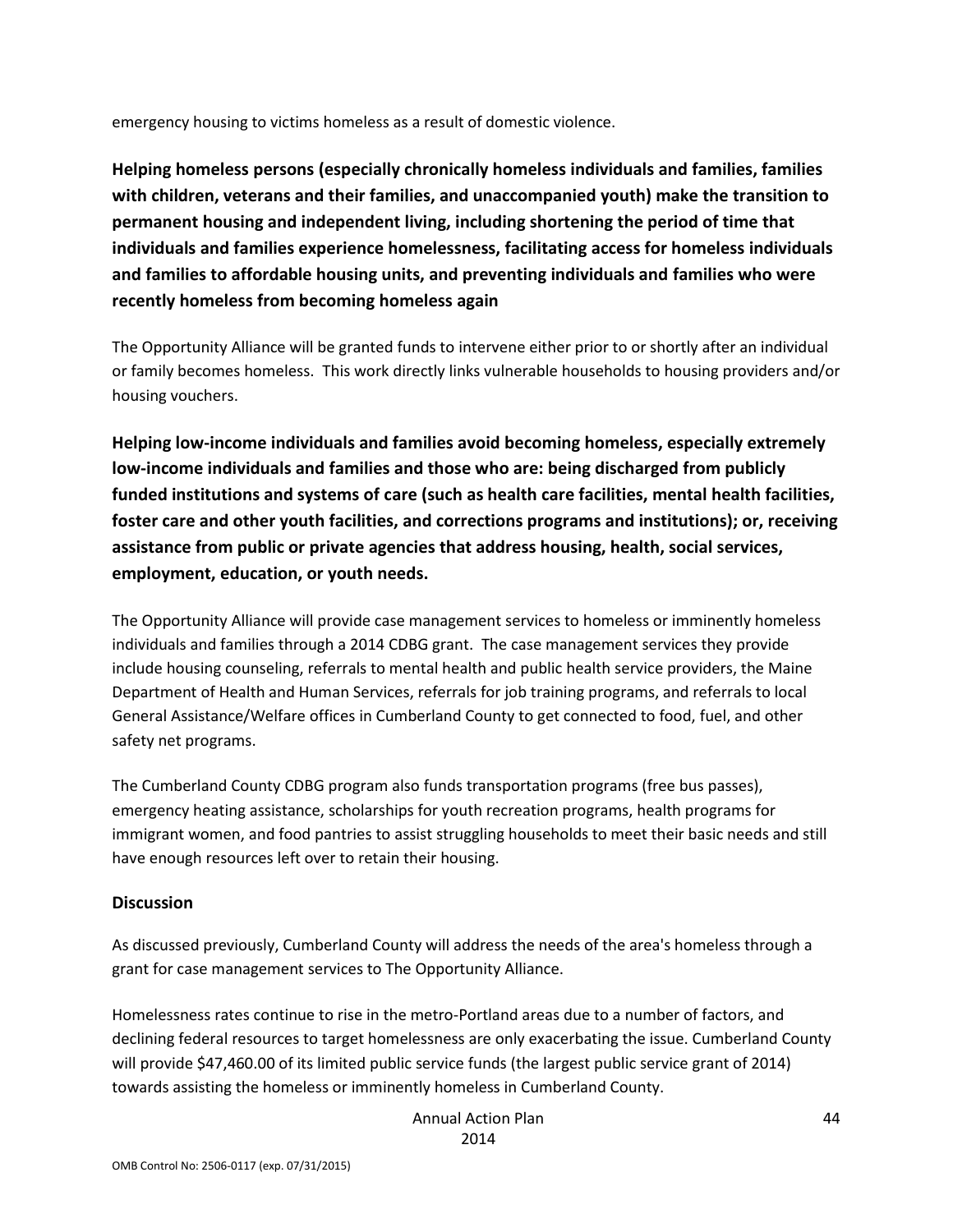### **One year goals for the number of households to be provided housing through the use of HOPWA for:**

Short-term rent, mortgage, and utility assistance to prevent homelessness of the

individual or family

Tenant-based rental assistance

Units provided in housing facilities (transitional or permanent) that are being

developed, leased, or operated

Units provided in transitional short-term housing facilities developed, leased, or

operated with HOPWA funds

Total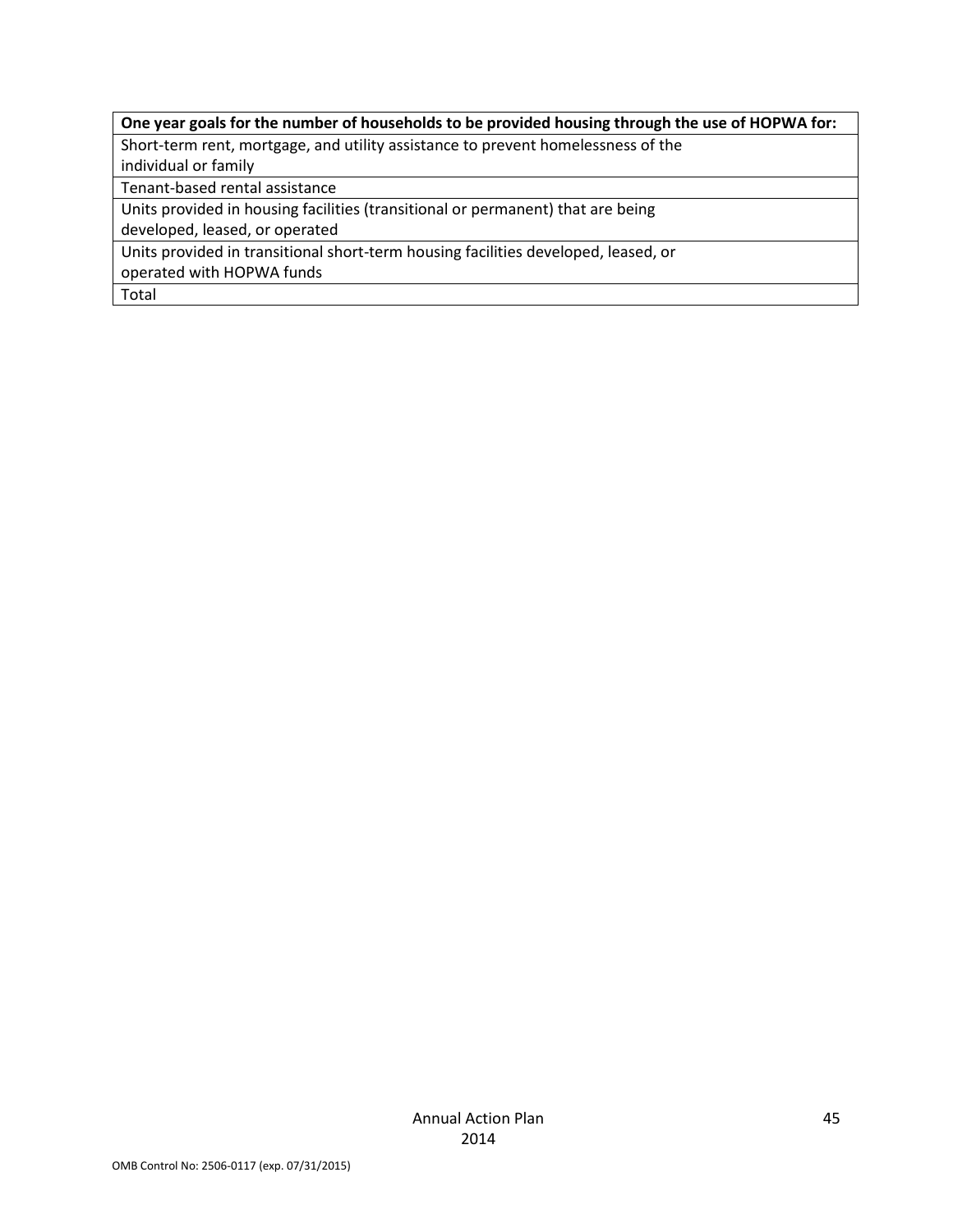# **AP-75 Barriers to affordable housing – 91.220(j) Introduction**

The CCEJ CD program will strategically utilize its financial resources to promote the development of affordable housing opportunities throughout the County. Each year a significant portion of our CDBG program funds has been devoted directly to meeting the housing and housing affordability challenges of low & moderate income households. In 2014, County CDBG funds will be utilized for heating system replacement, weatherization, critical access ramps and emergency repairs. An additional \$365,000 in HOME funds from the Portland/ Cumberland County HOME Consortium will be used for housing rehabilitation, tenant-based rental assistance, and the development of new rental or ownership housing. These funds will be expended in the CCEJ and the Town of Brunswick.

Cumberland County, with the support of the HUD Sustainable Communities Program, recently concluded the development of a regional fair housing plan, including regional activities to affirmatively further fair housing. A final Regional Analysis to Impediments to Fair Housing Choice (AI) has been submitted to HUD's Office of Fair Housing & Equal Opportunity (FHEO) for review.

**Actions it planned to remove or ameliorate the negative effects of public policies that serve as barriers to affordable housing such as land use controls, tax policies affecting land, zoning ordinances, building codes, fees and charges, growth limitations, and policies affecting the return on residential investment**

Consistent with the governmental structure of the State of Maine, Cumberland County does not have land use authority within the jurisdiction. The County does not influence or control land use activity, zoning ordinances, building codes, fees, or growth limitation ordinances. These activities occur within the jurisdiction of individual municipalities, outside the control or influence of the County government.

### **Discussion**

Cumberland County is joining the City of Portland to create a Housing Liaison System to gather information and provide resources about housing issues, rights, and responsibilities for tenants and landlords. This liaison system was first recommended by the City of Portland's 2012 Homelessness Task Force, identifying working in partnership with landlords and creating and expanding resources as a means to increase access to rental opportunities for people who are homeless. The task force suggested creating a working group to develop a housing liaison system for working with local landlords. Both the Regional Analysis of Impediments and the City of Portland's 2013 Analysis of Impediments to Fair Housing identified this liaison program as a means of overcoming barriers to fair housing. To initiate this system, the Housing & Community Development division of the City of Portland is holding informationgathering sessions to explore issues and barriers to housing in the Greater Portland area, from both the tenant and landlord perspective. Cumberland County CD staff are active participants in these meetings.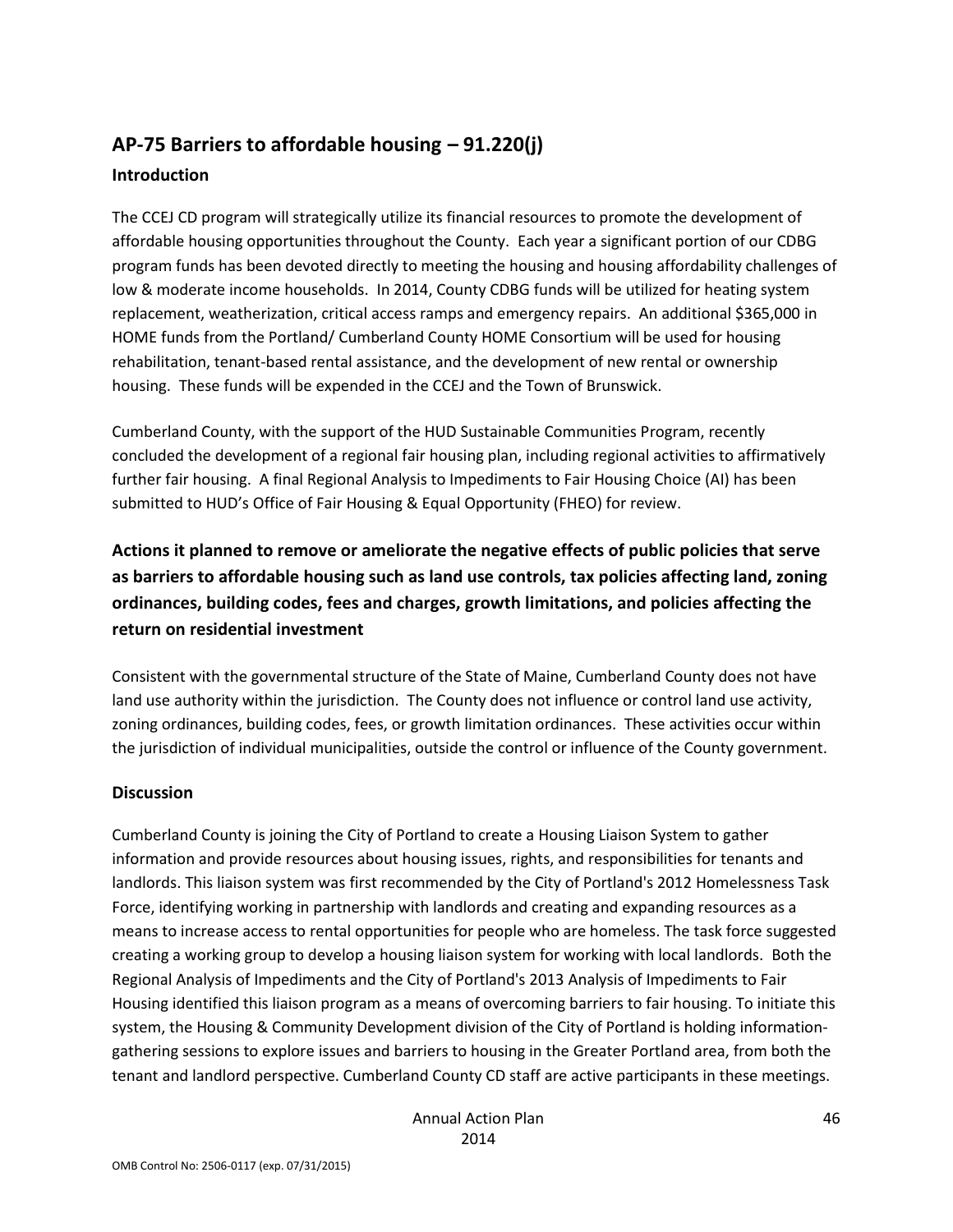### **AP-85 Other Actions – 91.220(k)**

### **Introduction**

Cumberland County Community Development will continue to support non-profit organizations, homeless service providers, housing organizations, and special needs groups in their goals to meet the needs of the underserved persons in Cumberland County. The County will continue to actively communicate with these groups to continually assess needs and demand for services in the communities of Cumberland County.

### **Actions planned to address obstacles to meeting underserved needs**

The principal obstacle to meet underserved needs is financial. Given the large territory and population to be served, the allocation of funds, while significant and very much appreciated, is well below levels required to meet the needs of the region's low/moderate income households.

The maximum permitted distribution of CDBG funds for social service activities, capped at 15% of grant funds, will equal \$215,653 (based upon an allocation of \$1,456,936). Given the ever growing needs of over 50,000 low/moderate income persons and almost 10,000 persons in poverty in the CCEJ, these resources are entirely inadequate. Needs range from health care, home health care, transportation, child care, elder services to homeless services and fuel assistance.

Housing needs ranging from lack of affordable housing, rehabilitation, weatherization and lead-based paint hazard control to homeownership assistance are extensive. The limitation of financial resources again is the paramount obstacle. The development of new affordable housing is limited by the escalating costs of land, and necessary infrastructure (roads, sewers, and etcetera). Staff and time resources represent a partial obstacle to meeting existing needs; however, if funds were available, this challenge could be met.

All 2014 funded activities will address obstacles to meet underserved needs, which is why they were selected for funding.

#### **Actions planned to foster and maintain affordable housing**

In addition to the specific goals and priorities outlined in the "Affordable Housing" discussion appearing earlier in this Action Plan, Cumberland County continues to work with its partnering organizations in the community to develop and maintain programs aimed at improving the quality and affordability of Cumberland County, Maine's housing stock.

Rising energy costs and aging housing stock are two of the largest burdens on local homeowners in Cumberland County. The efforts previously discussed, such as the housing rehabilitation and weatherization programs in Cumberland County and South Portland, are aimed at helping low and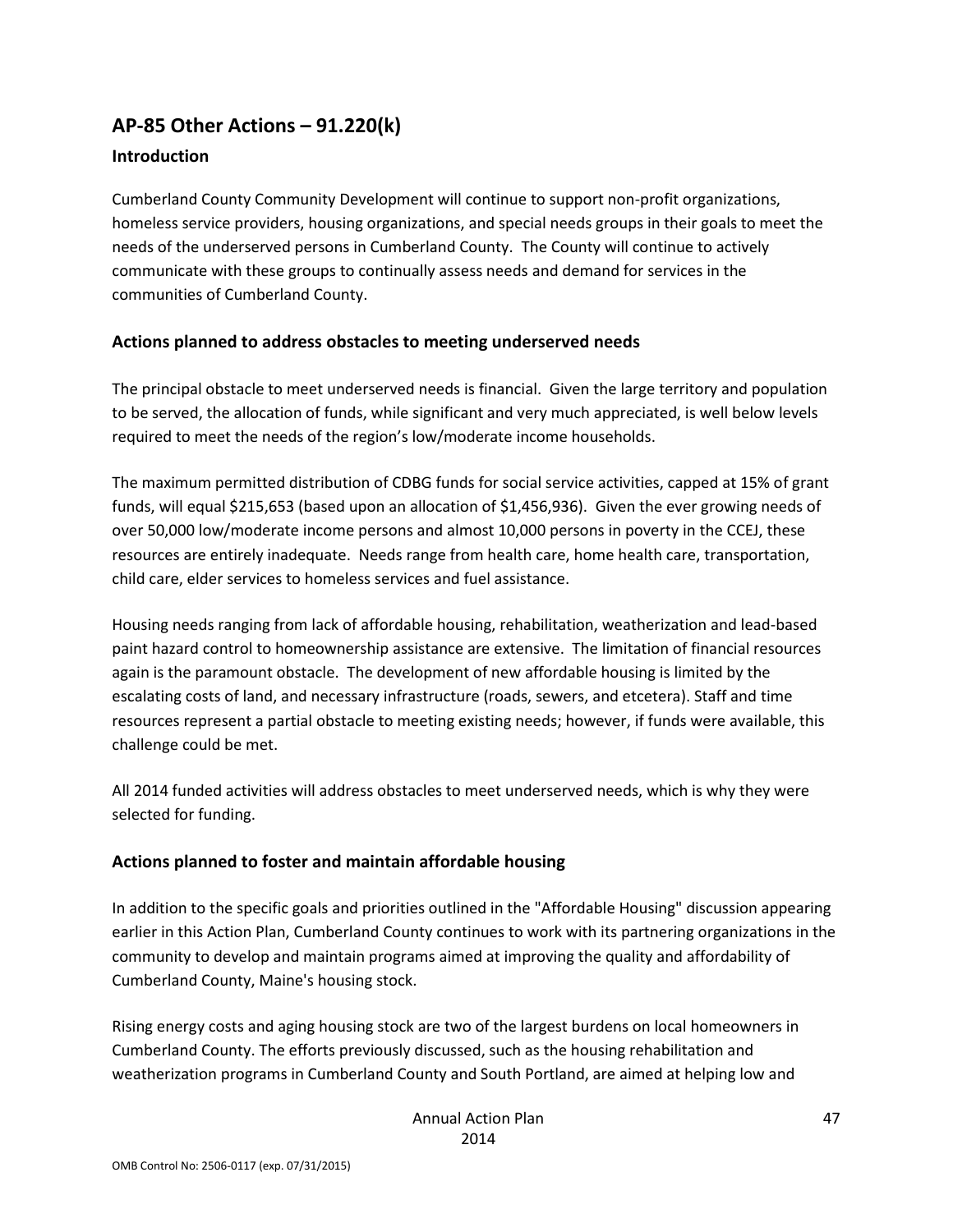moderate-income Mainers remain in their homes. Cumberland County also provides funding for emergency fuel assistance in order to help residents stay warmly, safely, and affordably housed.

### **Actions planned to reduce lead-based paint hazards**

The Cumberland County Community Development program complies with the Lead-Based Paint Rule, effective September 15, 2000. All housing rehabilitation and homeownership activities are conducted in accordance with said rule. The staff of Opportunity Alliance, contract provider of housing rehabilitation program services, conducts risk assessments and clearance inspections for rehabilitation projects, as required. The region (City of Portland as lead entity, Cumberland County as participant) had a special Lead-Based Paint Hazard Control program grant from 2008-2010. Unfortunately, both the 2010 and 2011 applications submitted by the City of Portland for the City and the County were not successful. An application for 2013 program funding was recently denied by HUD.

All properties purchased with financial assistance provided by the Community Development program must be inspected for lead-based paint hazards prior to final approval of application for assistance. Payments are issued after receipt of an inspection report stating that no lead-based paint hazard was present at the time of purchase.

### **Actions planned to reduce the number of poverty-level families**

Cumberland County, consistent with the governmental structure of Maine, does not administer social service, economic development, job training or similar programs. These activities have historically been the purview of state and municipal governments and non-profit service providers. The County's CDBG program and its focus on benefiting low/moderate income residents represent an opportunity for the County to develop services and strategies to alleviate poverty to the extent funds allow. The County's CDBG program will work to alleviate poverty in the following ways:

1) The allocation of CDBG Public Service (Social Service) funds to sub-recipients will be coordinated with funding sources from the United Way of Greater Portland, Cumberland County Human Services grant program, and city/town funds and state resources.

2) Public Service funds will target assistance to low/moderate income households and families through 17 programs:

a) one program targeted at responses to domestic violence serves 16 specific communities within the region; b) eight programs operated in the City of South Portland; c) a wellness program to provide healthcare information to low-income refugee and immigrant women; d) homelessness prevention case management services to Cumberland County residents at imminent risk of losing their housing; and e) six programs supporting extremely poor individuals and families in the Town of Bridgton (food delivery to the local food pantry, community dinners and emergency fuel assistance).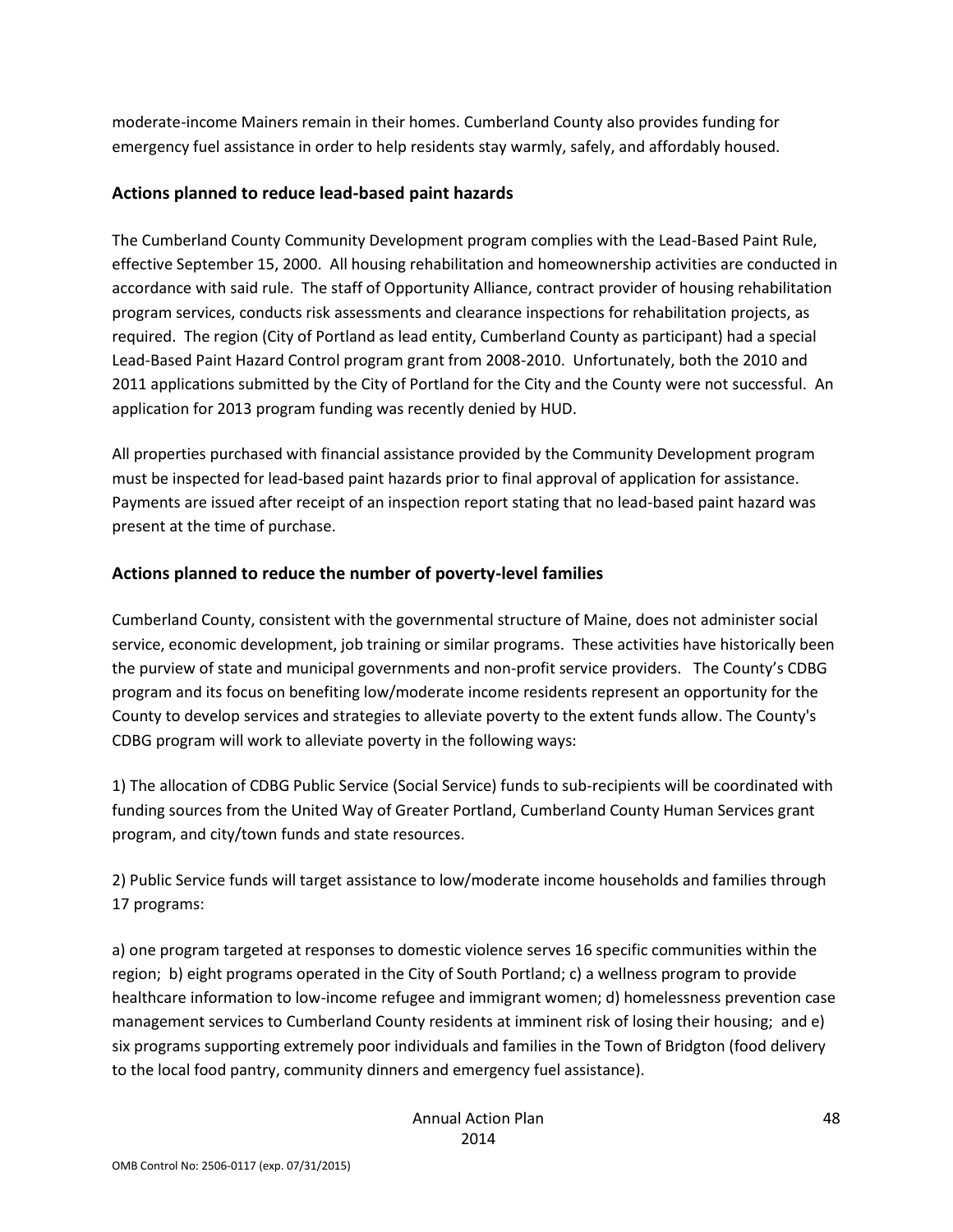3) Affordable housing represents a significant obstacle to family self-sufficiency. The 2014 CDBG program will target funds for heating system replacement, weatherization and emergency home repair.

### **Actions planned to develop institutional structure**

The institutional structure of the Cumberland County Community Development program is largely established. The program's structure has three components: 1) the formal, official governance of the County Commissioners; 2) the representative membership of the municipalities who comprise the Municipal Oversight Committee; and 3) the leadership and management provided by the Community Development Office staff.

- County Commissioners The Commissioners are the official governing body of the County. They will determine, in collaboration with the Municipal Oversight Committee, the allocation of CDBG resources and formally adopt and endorse the Consolidated Plan, Annual Action Plan and HUD grant agreement.
- The Municipal Oversight Committee (MOC) is composed of one voting delegate from each member community and one County Commissioner. The group has adopted organizational bylaws, establishes basic policy for the program, and provides recommendations to the County Commissioners.
- Administration of the program is conducted through the County's Community Development Office.

Through all three elements, the County works to strengthen existing partnerships and build new relationships with public and private entities ensuring maximum benefit and outcomes from CDBG investments.

The Commissioners, MOC and CD staff are augmented in the effort by the Greater Portland Council of Governments (GPCOG), the Opportunity Alliance (our Community Action Program agency) and municipal governments.

Further refinements during the initial program years included: solidifying working relations with the two set-aside communities, South Portland and Bridgton, and bringing in four additional communities to the program – Casco, Baldwin, Chebeague Island (formerly part of Cumberland, but now a unique municipality), and the City of Westbrook. Refinement to the operations of the program's governance structure centered in the Municipal Oversight Committee (MOC) is continual.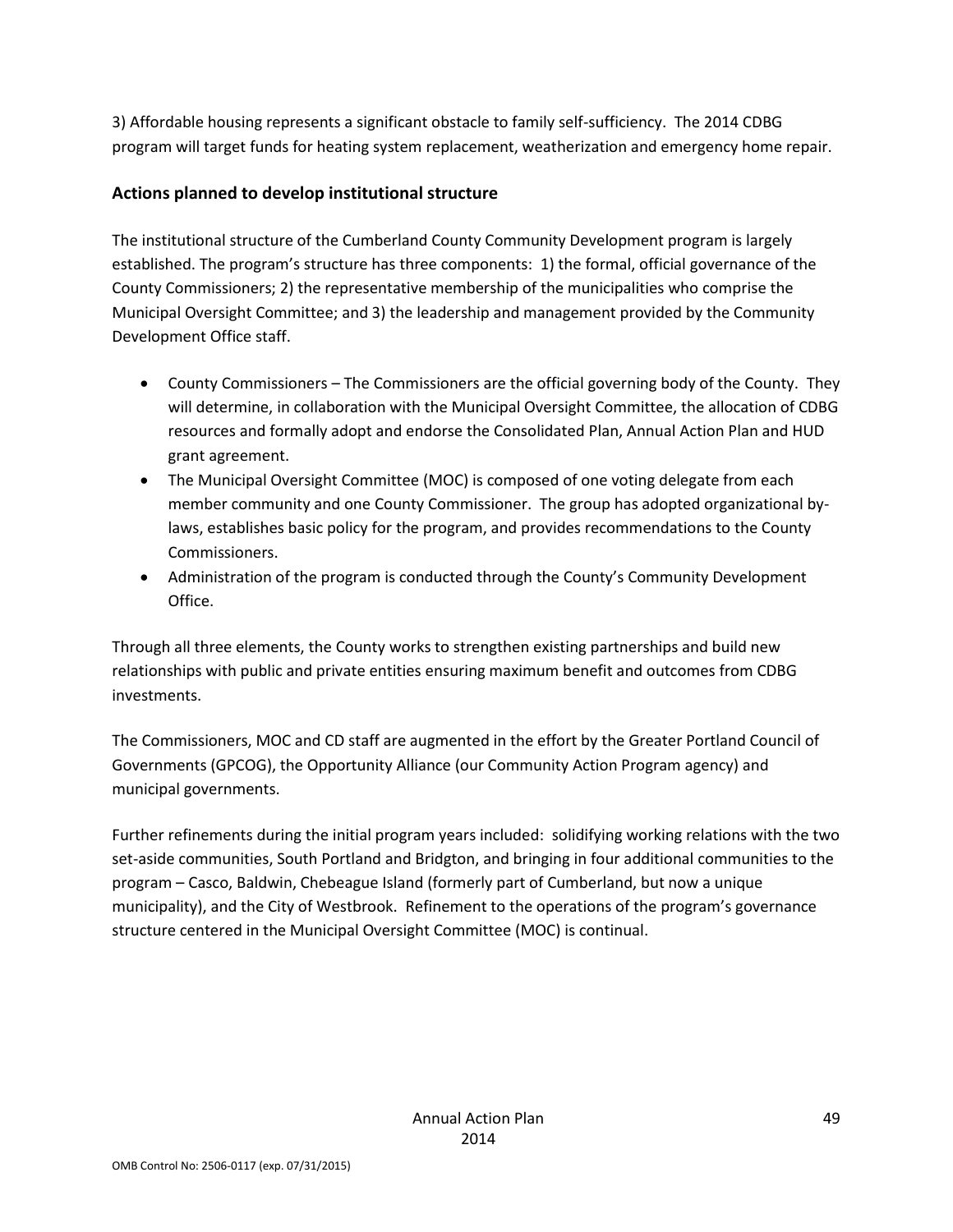### **Actions planned to enhance coordination between public and private housing and social service agencies**

In 2014 the CCEJ is funding three activities that link housing and services:

1) Family Crisis Services will receive funds and provide case management services to victims of domestic violence. Frequently victims require a combination of health, mental health and housing services.

2) The Opportunity Alliance will be granted funds to intervene either prior to or shortly after an individual or family becomes homeless. This work directly links vulnerable households to housing providers and/or housing vouchers.

3) The City of Westbrook will receive a grant to establish and staff a health and wellness program for immigrant women. These women are members of refugee, and recent immigrant families predominantly from Central and West Africa living in public or non-profit affordable housing.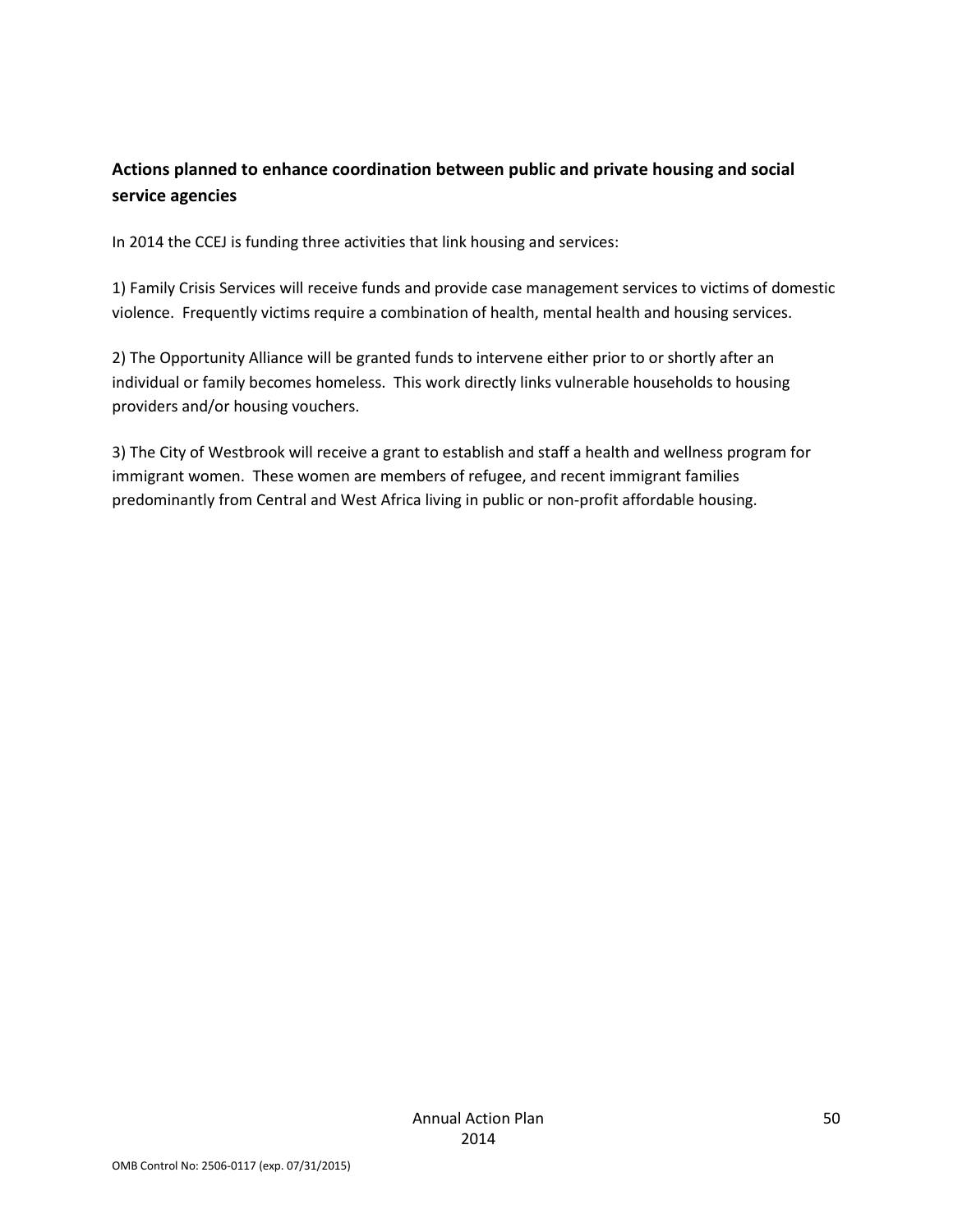# **Program Specific Requirements**

## **AP-90 Program Specific Requirements – 91.220(l)(1,2,4)**

### **Introduction**

Cumberland County has calculated the overall benefit of programs to persons of low and moderate income for 2014. Annually, Cumberland County strives to structure its program in order to meet or exceed the HUD requirement that 70% of CDBG funds be expended on activities that benefit low/moderate income persons. To date, the program has always exceeded this requirement.

### **Community Development Block Grant Program (CDBG) Reference 24 CFR 91.220(l)(1)**

Projects planned with all CDBG funds expected to be available during the year are identified in the Projects Table. The following identifies program income that is available for use that is included in projects to be carried out.

| 1. The total amount of program income that will have been received before the start of the next   |   |
|---------------------------------------------------------------------------------------------------|---|
| program year and that has not yet been reprogrammed                                               |   |
| 2. The amount of proceeds from section 108 loan guarantees that will be used during the year to   |   |
| address the priority needs and specific objectives identified in the grantee's strategic plan.    | 0 |
| 3. The amount of surplus funds from urban renewal settlements                                     |   |
| 4. The amount of any grant funds returned to the line of credit for which the planned use has not |   |
| been included in a prior statement or plan                                                        | 0 |
| 5. The amount of income from float-funded activities                                              |   |
| <b>Total Program Income:</b>                                                                      | 0 |
| <b>Other CDBG Requirements</b>                                                                    |   |
| 1. The amount of urgent need activities                                                           |   |

| 2. The estimated percentage of CDBG funds that will be used for activities that benefit |        |
|-----------------------------------------------------------------------------------------|--------|
| persons of low and moderate income. Overall Benefit - A consecutive period of one,      |        |
| two or three years may be used to determine that a minimum overall benefit of 70%       |        |
| of CDBG funds is used to benefit persons of low and moderate income. Specify the        |        |
| years covered that include this Annual Action Plan.                                     | 98.52% |